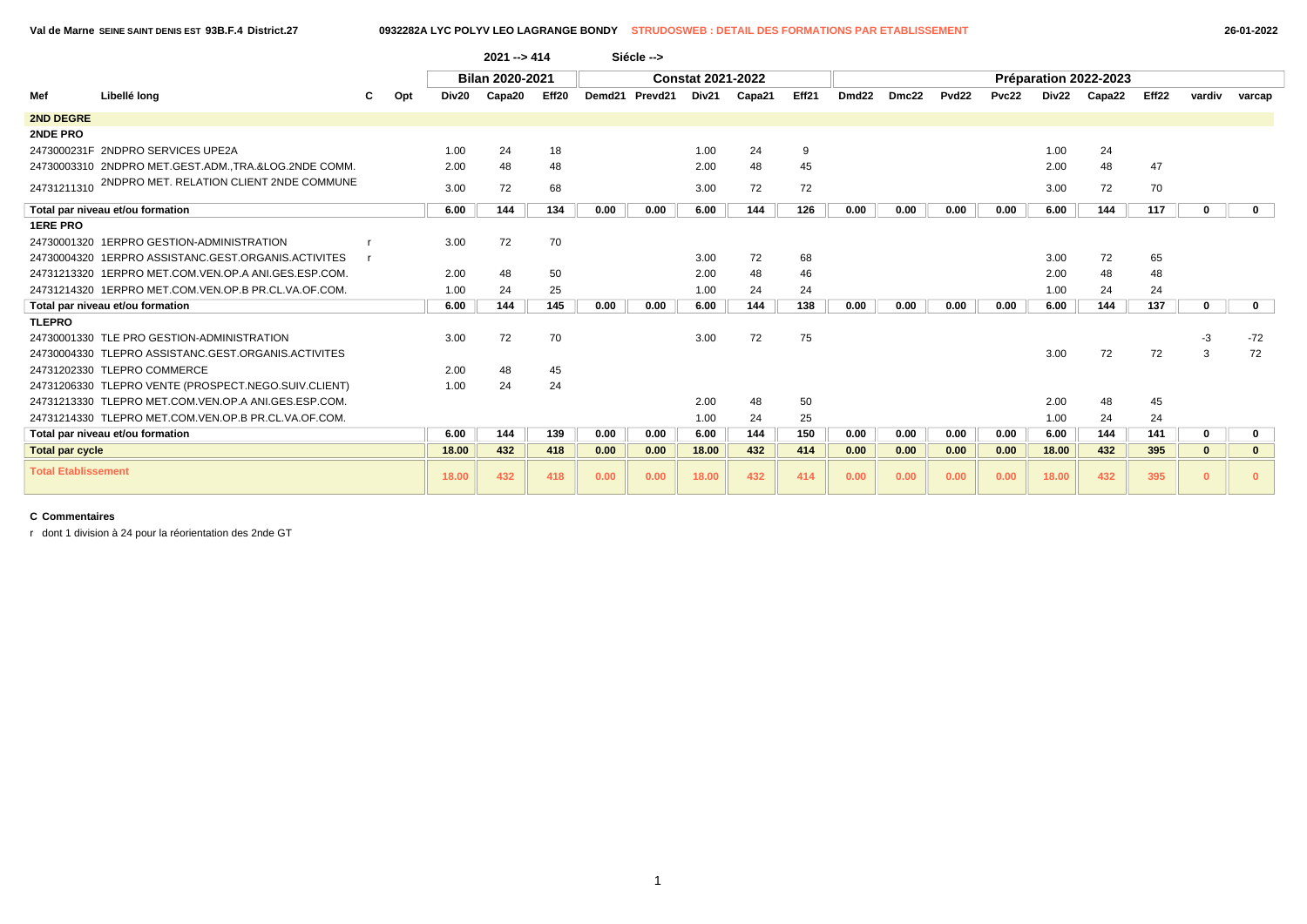|                            |                                                      |          |                                                                          | $2021 - 428$           |       |        | Siécle --> |                          |        |       |                   |       |              |       |       |                       |              |                |                         |
|----------------------------|------------------------------------------------------|----------|--------------------------------------------------------------------------|------------------------|-------|--------|------------|--------------------------|--------|-------|-------------------|-------|--------------|-------|-------|-----------------------|--------------|----------------|-------------------------|
|                            |                                                      |          |                                                                          | <b>Bilan 2020-2021</b> |       |        |            | <b>Constat 2021-2022</b> |        |       |                   |       |              |       |       | Préparation 2022-2023 |              |                |                         |
| Mef                        | Libellé long                                         | Opt<br>c | Div20                                                                    | Capa20                 | Eff20 | Demd21 | Prevd21    | Div21                    | Capa21 | Eff21 | Dmd <sub>22</sub> | Dmc22 | <b>Pvd22</b> | Pvc22 | Div22 | Capa22                | Eff22        | vardiv         | varcap                  |
| <b>2ND DEGRE</b>           |                                                      |          |                                                                          |                        |       |        |            |                          |        |       |                   |       |              |       |       |                       |              |                |                         |
| 2NDE PRO                   |                                                      |          |                                                                          |                        |       |        |            |                          |        |       |                   |       |              |       |       |                       |              |                |                         |
|                            | 24724203310 2NDPRO METIERS DE LA MODE - VEMENT       |          | 2.00                                                                     | 39                     | 38    |        |            | 2.00                     | 39     | 37    |                   |       |              |       | 2.00  | 39                    | 38           |                |                         |
|                            | 24730003310 2NDPRO MET.GEST.ADM.,TRA.&LOG.2NDE COMM. |          | 1.00                                                                     | 24                     | 24    |        |            | 1.00                     | 24     | 24    |                   |       |              |       | 1.00  | 24                    | 24           |                |                         |
| 24733005310                | 2NDPRO ACC.SOINS-SERV.PERS. 2NDE<br><b>COMMUNE</b>   |          | 2.00                                                                     | 60                     | 59    |        |            | 2.00                     | 60     | 59    |                   |       |              |       | 2.00  | 60                    | 59           |                |                         |
|                            | Total par niveau et/ou formation                     |          | 5.00                                                                     | 123                    | 121   | 0.00   | 0.00       | 5.00                     | 123    | 120   | 0.00              | 0.00  | 0.00         | 0.00  | 5.00  | 123                   | 121          | 0              | $\mathbf 0$             |
| <b>1ERE PRO</b>            |                                                      |          |                                                                          |                        |       |        |            |                          |        |       |                   |       |              |       |       |                       |              |                |                         |
|                            | 24724203320 1ERPRO METIERS DE LA MODE - VEMENT       |          | 2.00                                                                     | 39                     | 33    |        |            | 2.00                     | 39     | 33    |                   |       |              |       | 2.00  | 39                    | 33           |                |                         |
|                            | 24730001320 1ERPRO GESTION-ADMINISTRATION            |          | 1.00                                                                     | 24                     | 24    |        |            |                          |        |       |                   |       |              |       |       |                       |              |                |                         |
|                            | 24730004320 1ERPRO ASSISTANC.GEST.ORGANIS.ACTIVITES  |          |                                                                          |                        |       |        |            | 1.00                     | 24     | 23    |                   |       |              |       | 1.00  | 24                    | 24           |                |                         |
|                            | 24733004320 1ERPRO ACC.SOINS-S.PERS. OPT.EN STRUCTUR |          | 2.00                                                                     | 60                     | 58    |        |            | 2.00                     | 60     | 56    |                   |       |              |       | 2.00  | 60                    | 57           |                |                         |
|                            | Total par niveau et/ou formation                     |          | 5.00<br>123<br>115<br>112<br>0.00<br>0.00<br>5.00<br>123<br>0.00<br>0.00 |                        |       |        |            |                          |        | 0.00  | 0.00              | 5.00  | 123          | 114   | 0     | $\mathbf 0$           |              |                |                         |
| <b>TLEPRO</b>              |                                                      |          |                                                                          |                        |       |        |            |                          |        |       |                   |       |              |       |       |                       |              |                |                         |
|                            | 24724203330 TLEPRO METIERS DE LA MODE - VEMENT       |          | 2.00                                                                     | 39                     | 31    |        |            | 2.00                     | 39     | 28    |                   |       |              |       | 2.00  | 30                    | 29           |                | -9                      |
|                            | 24730001330 TLE PRO GESTION-ADMINISTRATION           |          | 1.00                                                                     | 24                     | 23    |        |            | 1.00                     | 24     | 23    |                   |       |              |       |       |                       |              | $-1$           | $-24$                   |
|                            | 24730004330 TLEPRO ASSISTANC.GEST.ORGANIS.ACTIVITES  |          |                                                                          |                        |       |        |            |                          |        |       |                   |       |              |       | 1.00  | 24                    | 23           | $\overline{1}$ | 24                      |
|                            | 24733004330 TLEPRO. ASSP OPTION EN STRUCTURE         |          | 2.00                                                                     | 60                     | 52    |        |            | 2.00                     | 60     | 56    |                   |       |              |       | 2.00  | 60                    | 52           |                |                         |
|                            | Total par niveau et/ou formation                     |          | 5.00                                                                     | 123                    | 106   | 0.00   | 0.00       | 5.00                     | 123    | 107   | 0.00              | 0.00  | 0.00         | 0.00  | 5.00  | 114                   | 104          | 0              | -9                      |
| <b>Total par cycle</b>     |                                                      |          | 15.00                                                                    | 369                    | 342   | 0.00   | 0.00       | 15.00                    | 369    | 339   | 0.00              | 0.00  | 0.00         | 0.00  | 15.00 | 360                   | 339          | $\mathbf{0}$   | $-9$                    |
| <b>POST BACCALAUREAT</b>   |                                                      |          |                                                                          |                        |       |        |            |                          |        |       |                   |       |              |       |       |                       |              |                |                         |
| 1BTS2                      |                                                      |          |                                                                          |                        |       |        |            |                          |        |       |                   |       |              |       |       |                       |              |                |                         |
|                            | 31124207210 1BTS2 METIERS DE LA MODE-VETEMENTS       |          | 1.00                                                                     | 24                     | 31    |        |            | 1.00                     | 30     | 27    |                   |       |              |       | 1.00  | 30                    |              |                |                         |
|                            | Total par niveau et/ou formation                     |          | 1.00                                                                     | 24                     | 31    | 0.00   | 0.00       | 1.00                     | 30     | 27    | 0.00              | 0.00  | 0.00         | 0.00  | 1.00  | 30                    | 0            | 0              | $\mathbf 0$             |
| <b>2BTS2</b>               |                                                      |          |                                                                          |                        |       |        |            |                          |        |       |                   |       |              |       |       |                       |              |                |                         |
|                            | 31124207220 2BTS2 METIERS DE LA MODE-VETEMENTS       |          | 1.00                                                                     | 24                     | 26    |        |            | 1.00                     | 24     | 23    |                   |       |              |       | 1.00  | 24                    |              |                |                         |
|                            | Total par niveau et/ou formation                     |          | 1.00                                                                     | 24                     | 26    | 0.00   | 0.00       | 1.00                     | 24     | 23    | 0.00              | 0.00  | 0.00         | 0.00  | 1.00  | 24                    | 0            | 0              | $\mathbf 0$             |
| <b>Total par cycle</b>     |                                                      |          | 2.00                                                                     | 48                     | 57    | 0.00   | 0.00       | 2.00                     | 54     | 50    | 0.00              | 0.00  | 0.00         | 0.00  | 2.00  | 54                    | $\mathbf{0}$ | $\mathbf{0}$   | $\overline{\mathbf{0}}$ |
| <b>INSERTION</b>           |                                                      |          |                                                                          |                        |       |        |            |                          |        |       |                   |       |              |       |       |                       |              |                |                         |
| <b>FCIL NIV-4</b>          |                                                      |          |                                                                          |                        |       |        |            |                          |        |       |                   |       |              |       |       |                       |              |                |                         |
|                            | 74130001110 CLASSE PASSERELLE BTS SERVICES           |          | 1.00                                                                     | 30                     | 26    |        |            | 1.00                     | 30     | 11    |                   |       |              |       | 1.00  | 30                    |              |                |                         |
|                            | 7419990S11A FCIL4 ASSISTANT DE CABINET MEDICAL       |          | 1.00                                                                     | 24                     | 21    |        |            | 1.00                     | 24     | 17    |                   |       |              |       | 1.00  | 24                    |              |                |                         |
|                            | Total par niveau et/ou formation                     |          | 2.00                                                                     | 54                     | 47    | 0.00   | 0.00       | 2.00                     | 54     | 28    | 0.00              | 0.00  | 0.00         | 0.00  | 2.00  | 54                    | 0            | 0              | $\mathbf 0$             |
| <b>Total par cycle</b>     |                                                      |          | 2.00                                                                     | 54                     | 47    | 0.00   | 0.00       | 2.00                     | 54     | 28    | 0.00              | 0.00  | 0.00         | 0.00  | 2.00  | 54                    | $\mathbf{0}$ | $\mathbf{0}$   | $\mathbf{0}$            |
|                            | <b>PREPARATIONS DIVERSES</b>                         |          |                                                                          |                        |       |        |            |                          |        |       |                   |       |              |       |       |                       |              |                |                         |
| PDPREBAC1                  |                                                      |          |                                                                          |                        |       |        |            |                          |        |       |                   |       |              |       |       |                       |              |                |                         |
|                            | 29333102110 AIDE SOIGNANT                            |          | 1.00                                                                     | 18                     | 13    |        |            | 1.00                     | 18     | 11    |                   |       |              |       | 1.00  | 18                    |              |                |                         |
|                            | Total par niveau et/ou formation                     |          | 1.00                                                                     | 18                     | 13    | 0.00   | 0.00       | 1.00                     | 18     | 11    | 0.00              | 0.00  | 0.00         | 0.00  | 1.00  | 18                    | 0            | 0              | $\mathbf 0$             |
| <b>Total par cycle</b>     |                                                      |          | 1.00                                                                     | 18                     | 13    | 0.00   | 0.00       | 1.00                     | 18     | 11    | 0.00              | 0.00  | 0.00         | 0.00  | 1.00  | 18                    | $\bf{0}$     | $\mathbf{0}$   | $\mathbf{0}$            |
| <b>Total Etablissement</b> |                                                      |          | 20.00                                                                    | 489                    | 459   | 0.00   | 0.00       | 20.00                    | 495    | 428   | 0.00              | 0.00  | 0.00         | 0.00  | 20.00 | 486                   | 339          | $\mathbf{0}$   | $-9$                    |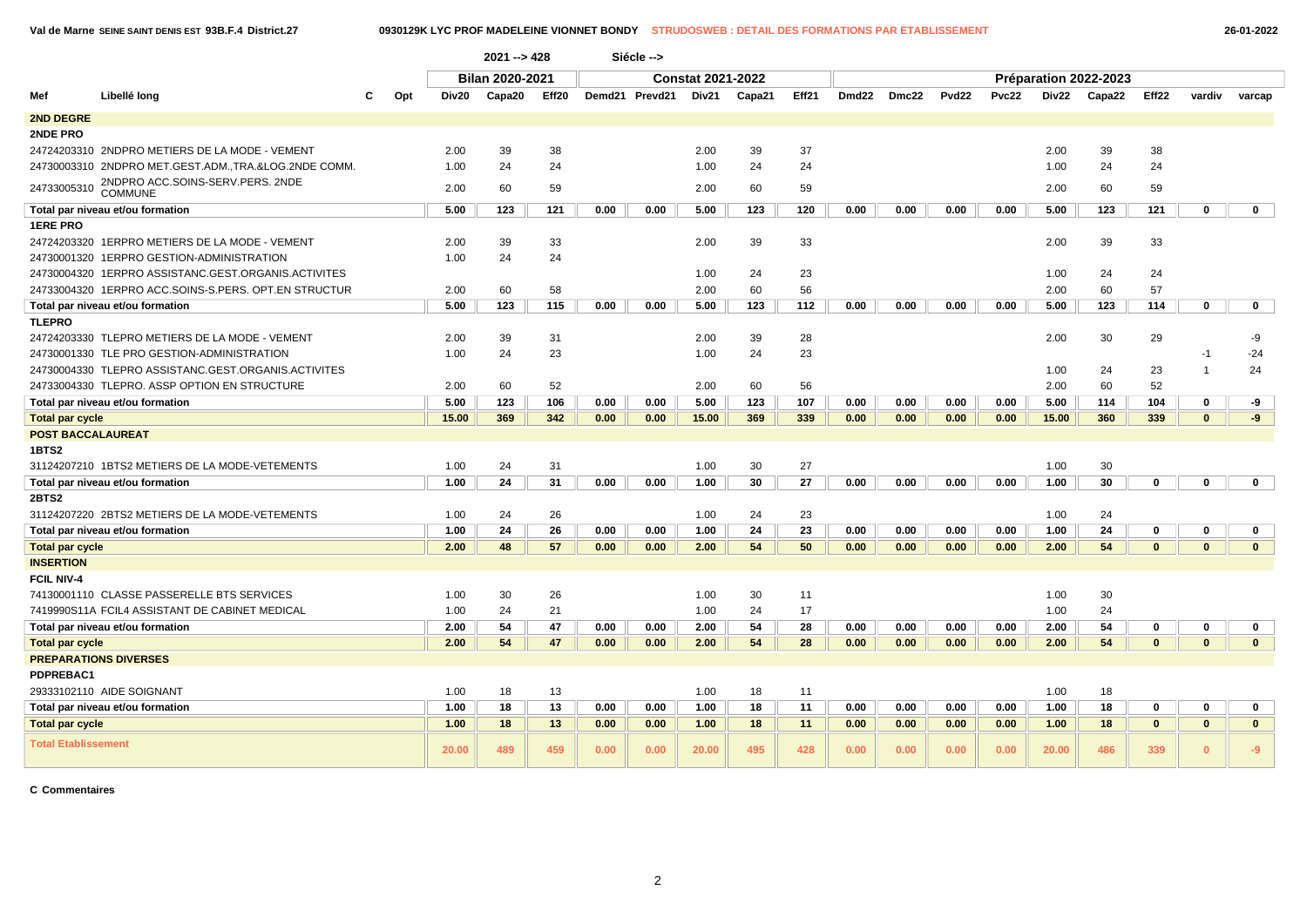T

**Val de Marne SEINE SAINT DENIS EST 93B.F.4 District.27 0930118Y LYC GT JEAN RENOIR BONDY STRUDOSWEB : DETAIL DES FORMATIONS PAR ETABLISSEMENT 26-01-2022**

|                            |                                                    |     |       | 2021 -- > 1389         |       |      | Siécle -->     |                          |        |       |                   |       |                   |       |       |                       |              |              |              |
|----------------------------|----------------------------------------------------|-----|-------|------------------------|-------|------|----------------|--------------------------|--------|-------|-------------------|-------|-------------------|-------|-------|-----------------------|--------------|--------------|--------------|
|                            |                                                    |     |       | <b>Bilan 2020-2021</b> |       |      |                | <b>Constat 2021-2022</b> |        |       |                   |       |                   |       |       | Préparation 2022-2023 |              |              |              |
| Mef                        | Libellé lona                                       | Opt | Div20 | Capa20                 | Eff20 |      | Demd21 Prevd21 | Div21                    | Capa21 | Eff21 | Dmd <sub>22</sub> | Dmc22 | Pvd <sub>22</sub> | Pvc22 | Div22 | Capa22                | Eff22        | vardiv       | varcap       |
| <b>2ND DEGRE</b>           |                                                    |     |       |                        |       |      |                |                          |        |       |                   |       |                   |       |       |                       |              |              |              |
| 2NDE G-T                   |                                                    |     |       |                        |       |      |                |                          |        |       |                   |       |                   |       |       |                       |              |              |              |
|                            | 20010018110 2NDE GENERALE ET TECHNOLOGIQUE         |     | 14.00 | 415                    | 416   |      |                | 14.00                    | 415    | 411   |                   |       |                   |       | 14.00 | 415                   |              |              |              |
|                            | Total par niveau et/ou formation                   |     | 14.00 | 415                    | 416   | 0.00 | 0.00           | 14.00                    | 415    | 411   | 0.00              | 0.00  | 0.00              | 0.00  | 14.00 | 415                   | $\mathbf 0$  | $\mathbf{0}$ | $\mathbf 0$  |
| <b>1ERE G-T</b>            |                                                    |     |       |                        |       |      |                |                          |        |       |                   |       |                   |       |       |                       |              |              |              |
|                            | 20110019110 PREMIERE GENERALE                      |     | 8.00  | 269                    | 279   |      |                | 8.00                     | 280    | 288   |                   |       |                   |       | 8.00  | 280                   | 280          |              |              |
|                            | 21131016110 1-STMG SC.& TECHNO. MANAGEMENT GESTION |     | 4.00  | 96                     | 98    |      |                | 4.00                     | 96     | 96    |                   |       |                   |       | 4.00  | 96                    | 96           |              |              |
|                            | 21133104110  1-ST2S SC. & TECHNO. SANTE & SOCIAL   |     | 2.00  | 48                     | 50    |      |                | 2.00                     | 48     | 48    |                   |       |                   |       | 2.00  | 48                    | 48           |              |              |
|                            | Total par niveau et/ou formation                   |     | 14.00 | 413                    | 427   | 0.00 | 0.00           | 14.00                    | 424    | 432   | 0.00              | 0.00  | 0.00              | 0.00  | 14.00 | 424                   | 424          | $\bf{0}$     | $\mathbf 0$  |
| <b>TERM G-T</b>            |                                                    |     |       |                        |       |      |                |                          |        |       |                   |       |                   |       |       |                       |              |              |              |
|                            | 20210019110 TERMINALE GENERALE                     |     | 9.00  | 307                    | 289   |      |                | 9.00                     | 315    | 278   |                   |       |                   |       | 9.00  | 315                   | 293          |              |              |
|                            | 21231017110 T-STMG GESTION ET FINANCE              |     | 1.00  | 22                     | 27    |      |                | 1.00                     | 30     | 24    |                   |       |                   |       | 1.00  | 24                    | 24           |              | -6           |
|                            | 21231018110 T-STMG MERCATIQUE (MARKETING)          |     | 2.00  | 45                     | 48    |      |                | 2.00                     | 48     | 56    |                   |       |                   |       | 2.00  | 54                    | 52           |              | 6            |
| 21231019110                | T-STMG RESSOUR. HUMAINES &<br><b>COMMUNICATION</b> |     | 1.00  | 29                     | 20    |      |                | 1.00                     | 24     | 24    |                   |       |                   |       | 1.00  | 24                    | 24           |              |              |
|                            | 21233104110 T-ST2S SC. & TECHNO. SANTE & SOCIAL    |     | 2.00  | 44                     | 39    |      |                | 2.00                     | 54     | 46    |                   |       |                   |       | 2.00  | 48                    | 47           |              | -6           |
|                            | Total par niveau et/ou formation                   |     | 15.00 | 447                    | 423   | 0.00 | 0.00           | 15.00                    | 471    | 428   | 0.00              | 0.00  | 0.00              | 0.00  | 15.00 | 465                   | 440          | $\mathbf{0}$ | -6           |
| <b>Total par cycle</b>     |                                                    |     | 43.00 | 1275                   | 1266  | 0.00 | 0.00           | 43.00                    | 1310   | 1271  | 0.00              | 0.00  | 0.00              | 0.00  | 43.00 | 1304                  | 864          | $\mathbf{0}$ | $-6$         |
| <b>POST BACCALAUREAT</b>   |                                                    |     |       |                        |       |      |                |                          |        |       |                   |       |                   |       |       |                       |              |              |              |
| <b>1BTS2</b>               |                                                    |     |       |                        |       |      |                |                          |        |       |                   |       |                   |       |       |                       |              |              |              |
| 31131213210                | 1BTS2 MANAGEMENT COMMERC. OPERATIONNEL             |     | 1.00  | 35                     | 35    |      |                | 1.00                     | 35     | 29    |                   |       |                   |       | 1.00  | 35                    |              |              |              |
|                            | 31131408210 1BTS2 COMPTABILITE ET GESTION          |     | 1.00  | 35                     | 33    |      |                | 1.00                     | 35     | 36    |                   |       |                   |       | 1.00  | 35                    |              |              |              |
|                            | Total par niveau et/ou formation                   |     | 2.00  | 70                     | 68    | 0.00 | 0.00           | 2.00                     | 70     | 65    | 0.00              | 0.00  | 0.00              | 0.00  | 2.00  | 70                    | $\mathbf 0$  | 0            | $\mathbf{0}$ |
| 2BTS2                      |                                                    |     |       |                        |       |      |                |                          |        |       |                   |       |                   |       |       |                       |              |              |              |
| 31131213220                | 2BTS2 MANAGEMENT COMMERC. OPERATIONNEL             |     | 1.00  | 30                     | 26    |      |                | 1.00                     | 30     | 27    |                   |       |                   |       | 1.00  | 24                    |              |              | -6           |
|                            | 31131408220 2BTS2 COMPTABILITE ET GESTION          |     | 1.00  | 24                     | 16    |      |                | 1.00                     | 30     | 26    |                   |       |                   |       | 1.00  | 30                    |              |              |              |
|                            | Total par niveau et/ou formation                   |     | 2.00  | 54                     | 42    | 0.00 | 0.00           | 2.00                     | 60     | 53    | 0.00              | 0.00  | 0.00              | 0.00  | 2.00  | 54                    | $\mathbf 0$  | 0            | -6           |
| <b>Total par cycle</b>     |                                                    |     | 4.00  | 124                    | 110   | 0.00 | 0.00           | 4.00                     | 130    | 118   | 0.00              | 0.00  | 0.00              | 0.00  | 4.00  | 124                   | $\mathbf{0}$ | $\mathbf{0}$ | -6           |
| <b>Total Etablissement</b> |                                                    |     | 47.00 | 1399                   | 1376  | 0.00 | 0.00           | 47.00                    | 1440   | 1389  | 0.00              | 0.00  | 0.00              | 0.00  | 47.00 | 1428                  | 864          | $\mathbf{0}$ | $-12$        |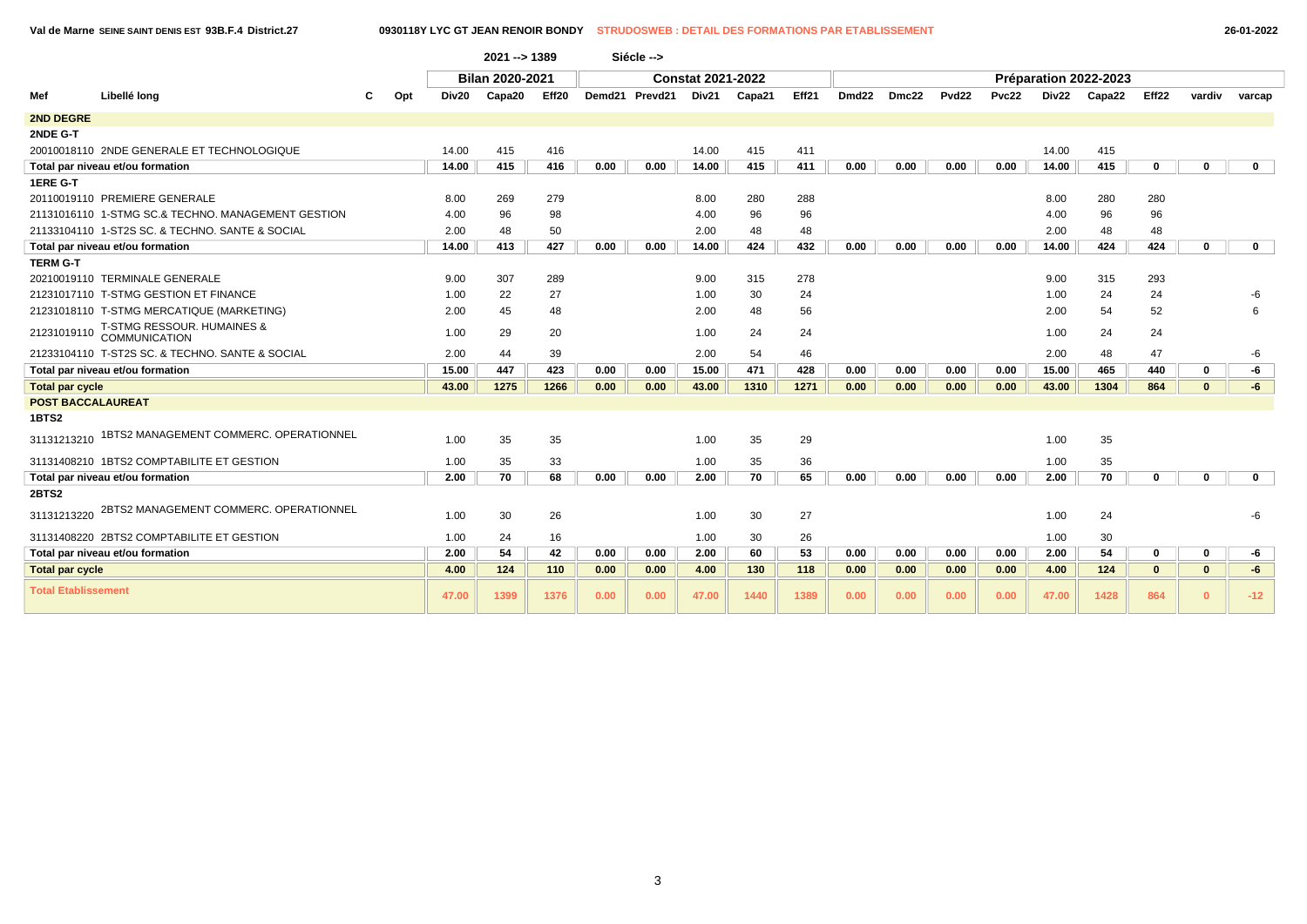|                  |                                                       |     |       | 2021 -- > 1295                         |                |      |                |                          |        |       |                   |       |                   |              |       |                       |           |              |              |  |
|------------------|-------------------------------------------------------|-----|-------|----------------------------------------|----------------|------|----------------|--------------------------|--------|-------|-------------------|-------|-------------------|--------------|-------|-----------------------|-----------|--------------|--------------|--|
|                  |                                                       |     |       | <b>Bilan 2020-2021</b>                 |                |      |                | <b>Constat 2021-2022</b> |        |       |                   |       |                   |              |       | Préparation 2022-2023 |           |              |              |  |
| Mef              | Libellé long                                          | Opt | Div20 | Eff20<br>Capa20                        |                |      | Demd21 Prevd21 | Div21                    | Capa21 | Eff21 | Dmd <sub>22</sub> | Dmc22 | Pvd <sub>22</sub> | <b>Pvc22</b> | Div22 | Capa22                | Eff22     | vardiv       | varcap       |  |
| <b>2ND DEGRE</b> |                                                       |     |       |                                        |                |      |                |                          |        |       |                   |       |                   |              |       |                       |           |              |              |  |
|                  |                                                       |     |       |                                        |                |      |                |                          |        |       |                   |       |                   |              |       |                       |           |              |              |  |
| 2NDE G-T         | 20010018110 2NDE GENERALE ET TECHNOLOGIQUE            |     | 8.00  | 240                                    |                |      |                | 8.00                     | 240    | 252   |                   |       |                   |              | 8.00  | 240                   |           |              |              |  |
|                  |                                                       |     | 8.00  | 240                                    | 256<br>256     | 0.00 | 0.00           |                          | 240    |       | 0.00              | 0.00  | 0.00              |              |       | 240                   | 0         | $\mathbf 0$  | 0            |  |
| 1ERE G-T         | Total par niveau et/ou formation                      |     |       |                                        |                |      |                | 8.00                     |        | 252   |                   |       |                   | 0.00         | 8.00  |                       |           |              |              |  |
|                  | 20110019110 PREMIERE GENERALE                         |     |       | 4.00<br>122<br>120<br>72<br>3.00<br>74 |                |      |                | 5.00                     | 175    | 155   |                   |       |                   |              | 5.00  | 175                   | 146       |              |              |  |
|                  |                                                       |     |       |                                        |                |      |                |                          |        |       |                   |       |                   |              |       |                       |           |              |              |  |
|                  | 21131016110 1-STMG SC.& TECHNO. MANAGEMENT GESTION    |     | 7.00  | 194                                    | 194            |      |                | 3.00                     | 72     | 76    |                   |       |                   |              | 3.00  | 72<br>247             | 72<br>218 |              |              |  |
|                  | Total par niveau et/ou formation                      |     |       |                                        |                | 0.00 | 0.00           | 8.00                     | 247    | 231   | 0.00              | 0.00  | 0.00              | 0.00         | 8.00  |                       |           | $\mathbf 0$  | $\mathbf{0}$ |  |
| <b>TERM G-T</b>  | 20210019110 TERMINALE GENERALE                        |     |       |                                        | 119            |      |                |                          | 140    | 125   |                   |       |                   |              |       | 175                   | 161       | -1           | 35           |  |
|                  |                                                       |     | 4.00  | 124                                    |                |      |                | 4.00                     |        |       |                   |       |                   |              | 5.00  |                       |           |              |              |  |
|                  | 21231017110 T-STMG GESTION ET FINANCE                 |     | 1.50  | 38                                     | 41             |      |                | 1.50                     | 45     | 37    |                   |       |                   |              | 1.50  | 45                    | 44        |              |              |  |
|                  | 21231018110 T-STMG MERCATIQUE (MARKETING)             |     | 0.75  | 24                                     | 27             |      |                | 1.00                     | 24     | 26    |                   |       |                   |              | 1.00  | 24                    | 24        |              |              |  |
| 21231019110      | T-STMG RESSOUR. HUMAINES & COMMUNICATION              |     | 0.75  | 24                                     | 15             |      |                | 0.50                     | 15     | 15    |                   |       |                   |              | 0.50  | 15                    | 15        |              |              |  |
|                  | Total par niveau et/ou formation                      |     | 7.00  | 210                                    | 202            | 0.00 | 0.00           | 7.00                     | 224    | 203   | 0.00              | 0.00  | 0.00              | 0.00         | 8.00  | 259                   | 244       | $\mathbf{1}$ | 35           |  |
| 1CAP2            |                                                       |     |       |                                        |                |      |                |                          |        |       |                   |       |                   |              |       |                       |           |              |              |  |
|                  | 24125524210 1CAP2 ELECTRICIEN                         |     | 1.00  | 24                                     | 24             |      |                | 1.00                     | 24     | 24    |                   |       |                   |              | 1.00  | 24                    | 24        |              |              |  |
|                  | 24131224210 1CAP2 EQUIPIER POLYVALENT DU COMMERCE     |     | 1.50  | 24                                     | 24             |      |                | 1.50                     | 24     | 26    |                   |       |                   |              | 1.50  | 24                    | 24        |              |              |  |
|                  | Total par niveau et/ou formation                      |     | 2.50  | 48                                     | 48             | 0.00 | 0.00           | 2.50                     | 48     | 50    | 0.00              | 0.00  | 0.00              | 0.00         | 2.50  | 48                    | 48        | $\mathbf 0$  | $\mathbf 0$  |  |
| 2CAP2            |                                                       |     |       |                                        |                |      |                |                          |        |       |                   |       |                   |              |       |                       |           |              |              |  |
|                  | 24125524220 2CAP2 ELECTRICIEN                         |     | 1.00  | 24                                     | 22             |      |                | 1.00                     | 24     | 22    |                   |       |                   |              | 1.00  | 24                    | 22        |              |              |  |
|                  | 24131214220 2CAP2 EMPLOYE COMMERCE MULTISPECIALITES   |     | 0.50  | 12                                     | $\overline{7}$ |      |                |                          |        |       |                   |       |                   |              |       |                       |           |              |              |  |
|                  | 24131216220 2CAP2 EMPL.VENTE: PRDTS EQUIP.COURANT     |     | 1.00  | 12                                     | 9              |      |                |                          |        |       |                   |       |                   |              |       |                       |           |              |              |  |
|                  | 24131224220 2CAP2 EQUIPIER POLYVALENT DU COMMERCE     |     |       |                                        |                |      |                | 1.50                     | 24     | 23    |                   |       |                   |              | 1.50  | 24                    | 22        |              |              |  |
|                  | Total par niveau et/ou formation                      |     | 2.50  | 48                                     | 38             | 0.00 | 0.00           | 2.50                     | 48     | 45    | 0.00              | 0.00  | 0.00              | 0.00         | 2.50  | 48                    | 44        | 0            | $\mathbf{0}$ |  |
| 2NDE PRO         |                                                       |     |       |                                        |                |      |                |                          |        |       |                   |       |                   |              |       |                       |           |              |              |  |
| 24720008310      | 2NDPRO MET.TRANSIT.NUMER.ENERG.2NDE<br><b>COMM</b>    |     |       |                                        |                |      |                | 3.00                     | 72     | 74    |                   |       |                   |              | 3.00  | 72                    | 72        |              |              |  |
|                  | 24725510310 2NDPRO METIERS ELECT. ENVIRON. CONNECTES  |     | 3.00  | 72                                     | 71             |      |                |                          |        |       |                   |       |                   |              |       |                       |           |              |              |  |
|                  | 24730003310 2NDPRO MET.GEST.ADM., TRA.&LOG.2NDE COMM. |     | 1.00  | 24                                     | 25             |      |                | 1.00                     | 24     | 25    |                   |       |                   |              | 1.00  | 24                    | 24        |              |              |  |
| 24731211310      | 2NDPRO MET. RELATION CLIENT 2NDE COMMUNE              |     |       | 48                                     | 49             |      |                |                          |        |       |                   |       |                   |              |       |                       |           |              |              |  |
|                  |                                                       |     | 2.00  |                                        |                |      |                | 2.00                     | 48     | 51    |                   |       |                   |              | 2.00  | 48                    | 48        |              |              |  |
|                  | Total par niveau et/ou formation                      |     | 6.00  | 144                                    | 145            | 0.00 | 0.00           | 6.00                     | 144    | 150   | 0.00              | 0.00  | 0.00              | 0.00         | 6.00  | 144                   | 144       | $\mathbf 0$  | $\mathbf 0$  |  |
| <b>1ERE PRO</b>  |                                                       |     |       |                                        |                |      |                |                          |        |       |                   |       |                   |              |       |                       |           |              |              |  |
|                  | 24725510320 1ERPRO METIERS ELECT. ENVIRON. CONNECTES  |     | 3.00  | 72                                     | 74             |      |                | 3.00                     | 72     | 72    |                   |       |                   |              | 3.00  | 72                    | 72        |              |              |  |
|                  | 24730001320 1ERPRO GESTION-ADMINISTRATION             |     | 1.00  | 26                                     | 26             |      |                |                          |        |       |                   |       |                   |              |       |                       |           |              |              |  |
|                  | 24730004320 1ERPRO ASSISTANC.GEST.ORGANIS.ACTIVITES   |     |       |                                        |                |      |                | 1.00                     | 24     | 26    |                   |       |                   |              | 1.00  | 24                    | 24        |              |              |  |
|                  | 24731212320 1ERPRO METIERS DE L'ACCUEIL               |     | 1.00  | 26                                     | 25             |      |                | 1.00                     | 24     | 24    |                   |       |                   |              | 1.00  | 24                    | 24        |              |              |  |
|                  | 24731213320 1ERPRO MET.COM.VEN.OP.A ANI.GES.ESP.COM.  |     | 0.50  | 13                                     | 13             |      |                | 0.50                     | 12     | 13    |                   |       |                   |              | 0.50  | 12                    | 12        |              |              |  |
|                  | 24731214320 1ERPRO MET.COM.VEN.OP.B PR.CL.VA.OF.COM.  |     | 0.50  | 13                                     | 13             |      |                | 0.50                     | 12     | 12    |                   |       |                   |              | 0.50  | 12                    | 12        |              |              |  |
|                  | Total par niveau et/ou formation                      |     | 6.00  | 150                                    | 151            | 0.00 | 0.00           | 6.00                     | 144    | 147   | 0.00              | 0.00  | 0.00              | 0.00         | 6.00  | 144                   | 144       | 0            | U            |  |
| <b>TLEPRO</b>    |                                                       |     |       |                                        |                |      |                |                          |        |       |                   |       |                   |              |       |                       |           |              |              |  |
|                  | 24725510330 TLEPRO METIERS ELECT. ENVIRON. CONNECTES  |     | 3.00  | 72                                     | 66             |      |                | 3.00                     | 72     | 67    |                   |       |                   |              | 3.00  | 72                    | 68        |              |              |  |
|                  | 24730001330 TLE PRO GESTION-ADMINISTRATION            |     | 1.00  | 24                                     | 25             |      |                | 1.00                     | 24     | 25    |                   |       |                   |              |       |                       |           | $-1$         | -24          |  |
|                  | 24730004330 TLEPRO ASSISTANC.GEST.ORGANIS.ACTIVITES   |     |       |                                        |                |      |                |                          |        |       |                   |       |                   |              | 1.00  | 24                    | 24        |              | 24           |  |
|                  | 24731206330 TLEPRO VENTE (PROSPECT.NEGO.SUIV.CLIENT)  |     | 1.00  | 24                                     | 25             |      |                |                          |        |       |                   |       |                   |              |       |                       |           |              |              |  |
|                  | 24731210330 TLEPRO ACCUEIL -RELATION CLIENTS USAGERS  |     | 1.00  | 24                                     | 24             |      |                |                          |        |       |                   |       |                   |              |       |                       |           |              |              |  |
|                  | 24731212330 TLEPRO METIERS DE L'ACCUEIL               |     |       |                                        |                |      |                | 1.00                     | 24     | 25    |                   |       |                   |              | 1.00  | 24                    | 24        |              |              |  |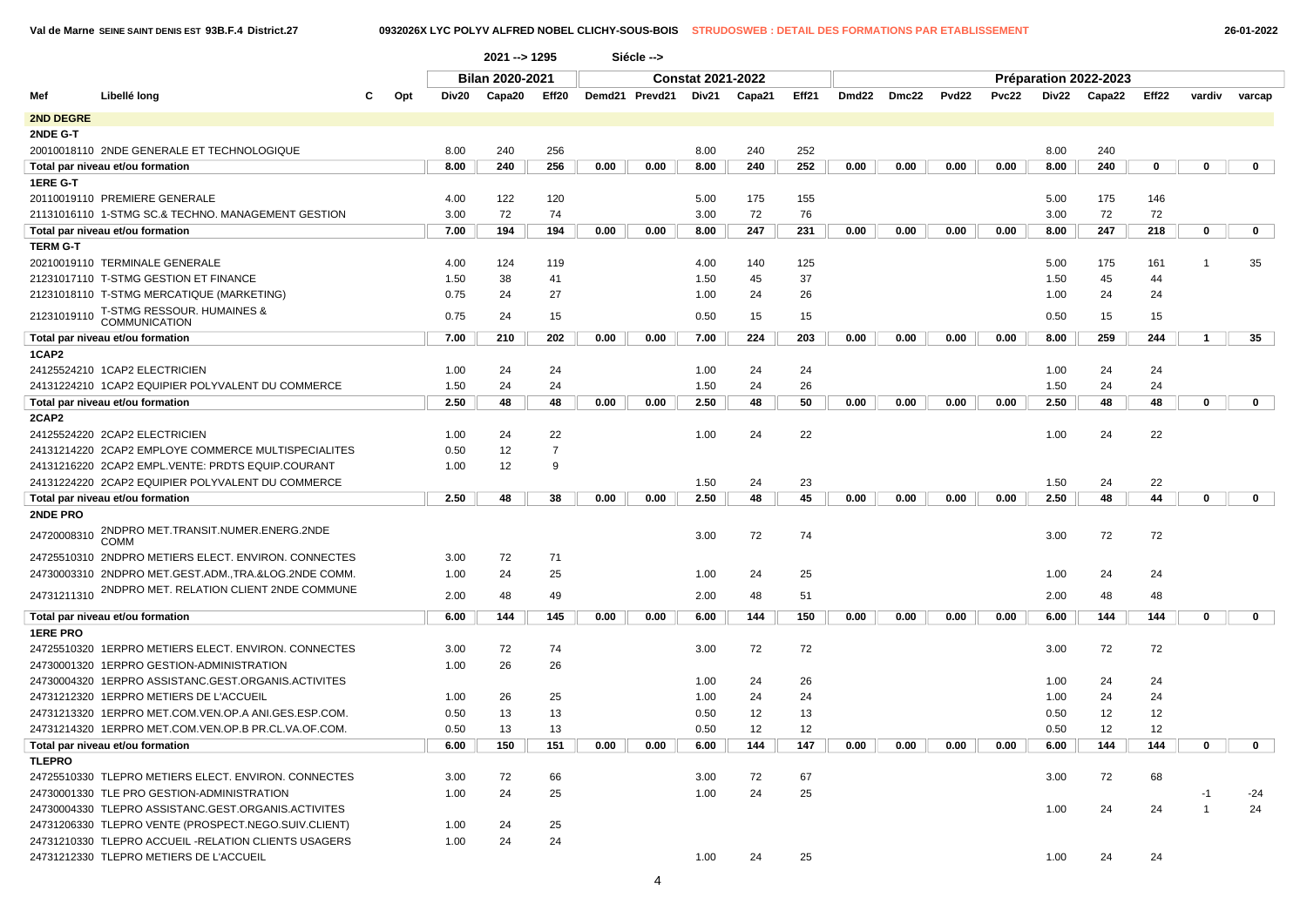|                            |                                                      |  |     |       | $2021 - 1295$          |       |        | Siécle --> |                          |        |       |                   |       |                   |       |       |                       |          |        |                 |
|----------------------------|------------------------------------------------------|--|-----|-------|------------------------|-------|--------|------------|--------------------------|--------|-------|-------------------|-------|-------------------|-------|-------|-----------------------|----------|--------|-----------------|
|                            | Libellé long<br>C                                    |  |     |       | <b>Bilan 2020-2021</b> |       |        |            | <b>Constat 2021-2022</b> |        |       |                   |       |                   |       |       | Préparation 2022-2023 |          |        |                 |
| Mef                        |                                                      |  | Opt | Div20 | Capa20                 | Eff20 | Demd21 | Prevd21    | Div21                    | Capa21 | Eff21 | Dmd <sub>22</sub> | Dmc22 | Pvd <sub>22</sub> | Pvc22 | Div22 | Capa22                | Eff22    | vardiv | varcap          |
|                            | 24731213330 TLEPRO MET.COM.VEN.OP.A ANI.GES.ESP.COM. |  |     |       |                        |       |        |            | 0.50                     | 12     | 13    |                   |       |                   |       | 0.50  | 12                    | 12       |        |                 |
|                            | 24731214330 TLEPRO MET.COM.VEN.OP.B PR.CL.VA.OF.COM. |  |     |       |                        |       |        |            | 0.50                     | 12     | 12    |                   |       |                   |       | 0.50  | 12                    | 12       |        |                 |
|                            | Total par niveau et/ou formation                     |  |     | 6.00  | 144                    | 140   | 0.00   | 0.00       | 6.00                     | 144    | 142   | 0.00              | 0.00  | 0.00              | 0.00  | 6.00  | 144                   | 140      |        |                 |
| <b>Total par cycle</b>     |                                                      |  |     | 45.00 | 1178                   | 1174  | 0.00   | 0.00       | 46.00                    | 1239   | 1220  | 0.00              | 0.00  | 0.00              | 0.00  | 47.00 | 1274                  | 982      |        | 35 <sub>5</sub> |
| <b>POST BACCALAUREAT</b>   |                                                      |  |     |       |                        |       |        |            |                          |        |       |                   |       |                   |       |       |                       |          |        |                 |
| 1BTS2                      |                                                      |  |     |       |                        |       |        |            |                          |        |       |                   |       |                   |       |       |                       |          |        |                 |
|                            | 31131212210 1BTS2 NEGO, ET DIGITAL, RELATION CLIENT  |  |     | 1.00  | 30                     | 29    |        |            | 1.00                     | 30     | 31    |                   |       |                   |       | 1.00  | 30                    |          |        |                 |
|                            | Total par niveau et/ou formation                     |  |     | 1.00  | 30                     | 29    | 0.00   | 0.00       | 1.00                     | 30     | 31    | 0.00              | 0.00  | 0.00              | 0.00  | 1.00  | 30                    | O        |        |                 |
| 2BTS2                      |                                                      |  |     |       |                        |       |        |            |                          |        |       |                   |       |                   |       |       |                       |          |        |                 |
|                            | 31131212220 2BTS2 NEGO. ET DIGITAL. RELATION CLIENT  |  |     | 1.00  | 30                     | 27    |        |            | 1.00                     | 30     | 23    |                   |       |                   |       | 1.00  | 30                    |          |        |                 |
|                            | Total par niveau et/ou formation                     |  |     | 1.00  | 30                     | 27    | 0.00   | 0.00       | 1.00                     | 30     | 23    | 0.00              | 0.00  | 0.00              | 0.00  | 1.00  | 30                    | 0        |        |                 |
| <b>Total par cycle</b>     |                                                      |  |     | 2.00  | 60                     | 56    | 0.00   | 0.00       | 2.00                     | 60     | 54    | 0.00              | 0.00  | 0.00              | 0.00  | 2.00  | 60                    | $\bf{0}$ |        |                 |
| <b>INSERTION</b>           |                                                      |  |     |       |                        |       |        |            |                          |        |       |                   |       |                   |       |       |                       |          |        |                 |
| <b>FCIL NIV-4</b>          |                                                      |  |     |       |                        |       |        |            |                          |        |       |                   |       |                   |       |       |                       |          |        |                 |
|                            | 74130001110 CLASSE PASSERELLE BTS SERVICES           |  |     | 1.00  | 24                     | 24    |        |            | 1.00                     | 24     | 21    |                   |       |                   |       | 1.00  | 24                    |          |        |                 |
|                            | 7419990U11A FCIL4 INSTALLATION EN FIBRE OPTIQUE      |  |     | 1.00  | 12                     | 10    |        |            | 1.00                     | 12     |       |                   |       |                   |       | 1.00  | 12                    |          |        |                 |
|                            | Total par niveau et/ou formation                     |  |     | 2.00  | 36                     | 34    | 0.00   | 0.00       | 2.00                     | 36     | 21    | 0.00              | 0.00  | 0.00              | 0.00  | 2.00  | 36                    |          |        |                 |
| <b>Total par cycle</b>     |                                                      |  |     | 2.00  | 36                     | 34    | 0.00   | 0.00       | 2.00                     | 36     | 21    | 0.00              | 0.00  | 0.00              | 0.00  | 2.00  | 36                    |          |        |                 |
| <b>Total Etablissement</b> |                                                      |  |     | 49.00 | 1274                   | 1264  | 0.00   | 0.00       | 50.00                    | 1335   | 1295  | 0.00              | 0.00  | 0.00              | 0.00  | 51.00 | 1370                  | 982      |        | 35              |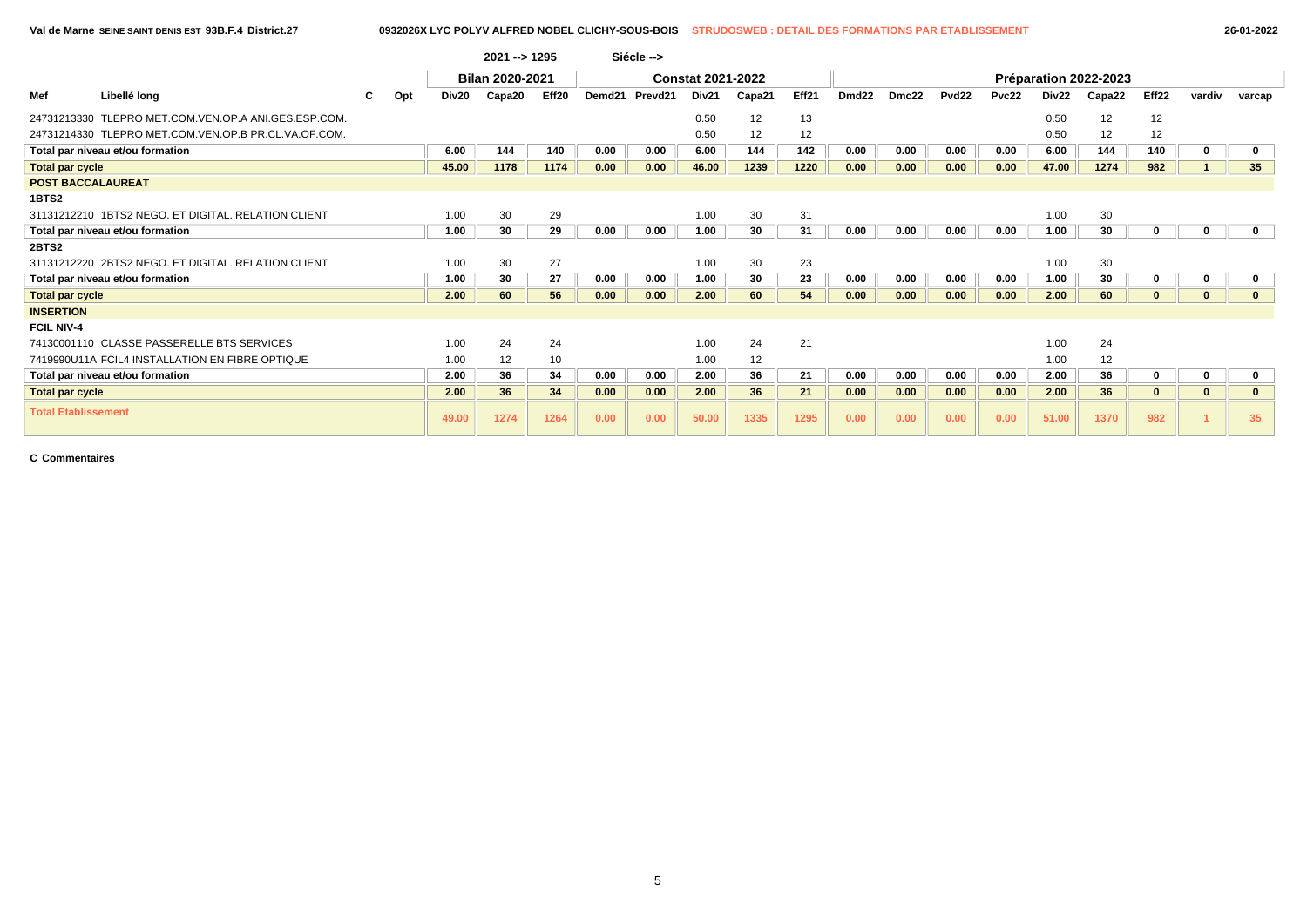**Val de Marne SEINE SAINT DENIS EST 93B.F.4 District.28 0931272C LYC GT GUSTAVE EIFFEL GAGNY STRUDOSWEB : DETAIL DES FORMATIONS PAR ETABLISSEMENT 26-01-2022**

|                            |                                                      |     |       | 2021 -- > 1241         |       |      | Siécle -->     |                          |        |       |       |       |                   |       |       |                       |              |             |              |
|----------------------------|------------------------------------------------------|-----|-------|------------------------|-------|------|----------------|--------------------------|--------|-------|-------|-------|-------------------|-------|-------|-----------------------|--------------|-------------|--------------|
|                            |                                                      |     |       | <b>Bilan 2020-2021</b> |       |      |                | <b>Constat 2021-2022</b> |        |       |       |       |                   |       |       | Préparation 2022-2023 |              |             |              |
| Mef                        | Libellé long                                         | Opt | Div20 | Capa20                 | Eff20 |      | Demd21 Prevd21 | Div21                    | Capa21 | Eff21 | Dmd22 | Dmc22 | Pvd <sub>22</sub> | Pvc22 | Div22 | Capa22                | Eff22        | vardiv      | varcap       |
| <b>2ND DEGRE</b>           |                                                      |     |       |                        |       |      |                |                          |        |       |       |       |                   |       |       |                       |              |             |              |
| 2NDE G-T                   |                                                      |     |       |                        |       |      |                |                          |        |       |       |       |                   |       |       |                       |              |             |              |
|                            | 20010018110 2NDE GENERALE ET TECHNOLOGIQUE           |     | 11.00 | 385                    | 376   |      |                | 11.00                    | 385    | 376   |       |       |                   |       | 10.00 | 350                   |              | $-1$        | $-35$        |
|                            | Total par niveau et/ou formation                     |     | 11.00 | 385                    | 376   | 0.00 | 0.00           | 11.00                    | 385    | 376   | 0.00  | 0.00  | 0.00              | 0.00  | 10.00 | 350                   | $\mathbf 0$  | $-1$        | $-35$        |
| 1ERE G-T                   |                                                      |     |       |                        |       |      |                |                          |        |       |       |       |                   |       |       |                       |              |             |              |
|                            | 20110019110 PREMIERE GENERALE                        |     | 8.00  | 248                    | 243   |      |                | 8.00                     | 280    | 251   |       |       |                   |       | 8.00  | 280                   | 258          |             |              |
|                            | 21120010110 1STI2D SC. & TECHN. INGEN.INNOV.DEV.DUR. |     | 2.00  | 62                     | 57    |      |                | 2.00                     | 60     | 57    |       |       |                   |       | 2.00  | 60                    | 60           |             |              |
|                            | 21131016110 1-STMG SC.& TECHNO. MANAGEMENT GESTION   |     | 2.00  | 59                     | 57    |      |                | 2.00                     | 59     | 59    |       |       |                   |       | 2.00  | 59                    | 59           |             |              |
|                            | Total par niveau et/ou formation                     |     | 12.00 | 369                    | 357   | 0.00 | 0.00           | 12.00                    | 399    | 367   | 0.00  | 0.00  | 0.00              | 0.00  | 12.00 | 399                   | 377          | $\mathbf 0$ | $\mathbf 0$  |
| <b>TERM G-T</b>            |                                                      |     |       |                        |       |      |                |                          |        |       |       |       |                   |       |       |                       |              |             |              |
|                            | 20210019110 TERMINALE GENERALE                       |     | 7.00  | 231                    | 244   |      |                | 8.00                     | 280    | 235   |       |       |                   |       | 8.00  | 280                   | 250          |             |              |
|                            | 21220003110 TSTI2D ARCHITECTURE CONSTRUCTION         |     | 1.00  | 24                     | 26    |      |                | 1.00                     | 30     | 27    |       |       |                   |       | 1.00  | 30                    | 30           |             |              |
|                            | 21220006110 TSTI2D SYSTE INFO. ET NUMERIQUE          |     | 1.00  | 25                     | 23    |      |                | 1.00                     | 30     | 17    |       |       |                   |       | 1.00  | 30                    | 23           |             |              |
|                            | 21231017110 T-STMG GESTION ET FINANCE                |     | 3.00  | 72                     | 59    |      |                | 2.00                     | 60     | 53    |       |       |                   |       | 2.00  | 60                    | 55           |             |              |
|                            | Total par niveau et/ou formation                     |     | 12.00 | 352                    | 352   | 0.00 | 0.00           | 12.00                    | 400    | 332   | 0.00  | 0.00  | 0.00              | 0.00  | 12.00 | 400                   | 358          | $\mathbf 0$ | $\mathbf{0}$ |
| <b>Total par cycle</b>     |                                                      |     | 35.00 | 1106                   | 1085  | 0.00 | 0.00           | 35.00                    | 1184   | 1075  | 0.00  | 0.00  | 0.00              | 0.00  | 34.00 | 1149                  | 735          | $-1$        | $-35$        |
| <b>POST BACCALAUREAT</b>   |                                                      |     |       |                        |       |      |                |                          |        |       |       |       |                   |       |       |                       |              |             |              |
| CPGE-1                     |                                                      |     |       |                        |       |      |                |                          |        |       |       |       |                   |       |       |                       |              |             |              |
|                            | 30010004110 CPES1 CLASSE PREPA. ETUDES SUPERIEURES   |     | 1.00  | 24                     | 25    |      |                | 1.00                     | 24     | 23    |       |       |                   |       | 1.00  | 24                    |              |             |              |
|                            | Total par niveau et/ou formation                     |     | 1.00  | 24                     | 25    | 0.00 | 0.00           | 1.00                     | 24     | 23    | 0.00  | 0.00  | 0.00              | 0.00  | 1.00  | 24                    | 0            | $\bf{0}$    | $\mathbf{0}$ |
| <b>1BTS2</b>               |                                                      |     |       |                        |       |      |                |                          |        |       |       |       |                   |       |       |                       |              |             |              |
|                            | 31120112210 1BTS2 SYST.NUMER. OPT.A INFORM.&RESEAUX  |     | 0.50  | 12                     | 12    |      |                | 0.50                     | 12     | 13    |       |       |                   |       | 0.50  | 12                    |              |             |              |
|                            | 31123012210 1BTS2 BATIMENT                           |     | 2.00  | 48                     | 47    |      |                | 2.00                     | 36     | 34    |       |       |                   |       | 2.00  | 36                    |              |             |              |
|                            | 31123305210 1BTS2 ETUDE ET REALISATION D'AGENCEMENT  |     | 1.00  | 15                     | 15    |      |                | 1.00                     | 30     | 27    |       |       |                   |       | 1.00  | 30                    |              |             |              |
|                            | 31125516210 1BTS2 SYST.NUMER. OPT.B ELECTRON.&COM.   |     | 0.50  | 12                     | 15    |      |                | 0.50                     | 12     | 10    |       |       |                   |       | 0.50  | 12                    |              |             |              |
|                            | Total par niveau et/ou formation                     |     | 4.00  | 87                     | 89    | 0.00 | 0.00           | 4.00                     | 90     | 84    | 0.00  | 0.00  | 0.00              | 0.00  | 4.00  | 90                    | $\mathbf 0$  | $\mathbf 0$ | $\mathbf 0$  |
| 2BTS2                      |                                                      |     |       |                        |       |      |                |                          |        |       |       |       |                   |       |       |                       |              |             |              |
|                            | 31120112220 2BTS2 SYST.NUMER. OPT.A INFORM.&RESEAUX  |     | 0.50  | 12                     | 8     |      |                | 0.50                     | 12     | 5     |       |       |                   |       | 0.50  | 12                    |              |             |              |
|                            | 31123012220 2BTS2 BATIMENT                           |     | 2.00  | 36                     | 34    |      |                | 2.00                     | 36     | 34    |       |       |                   |       | 1.00  | 30                    |              | -1          | -6           |
|                            | 31123305220 2BTS2 ETUDE ET REALISATION D'AGENCEMENT  |     | 1.00  | 15                     | 14    |      |                | 1.00                     | 15     | 12    |       |       |                   |       | 1.00  | 24                    |              |             | 9            |
|                            | 31125516220 2BTS2 SYST.NUMER. OPT.B ELECTRON.&COM.   |     | 0.50  | 12                     | 6     |      |                | 0.50                     | 12     | 8     |       |       |                   |       | 0.50  | 12                    |              |             |              |
|                            | Total par niveau et/ou formation                     |     | 4.00  | 75                     | 62    | 0.00 | 0.00           | 4.00                     | 75     | 59    | 0.00  | 0.00  | 0.00              | 0.00  | 3.00  | 78                    | $\bf{0}$     | $-1$        | $\mathbf{3}$ |
| Total par cycle            |                                                      |     | 9.00  | 186                    | 176   | 0.00 | 0.00           | 9.00                     | 189    | 166   | 0.00  | 0.00  | 0.00              | 0.00  | 8.00  | 192                   | $\mathbf{0}$ | $-1$        | $\mathbf{3}$ |
| <b>Total Etablissement</b> |                                                      |     | 44.00 | 1292                   | 1261  | 0.00 | 0.00           | 44.00                    | 1373   | 1241  | 0.00  | 0.00  | 0.00              | 0.00  | 42.00 | 1341                  | 735          | $-2$        | $-32$        |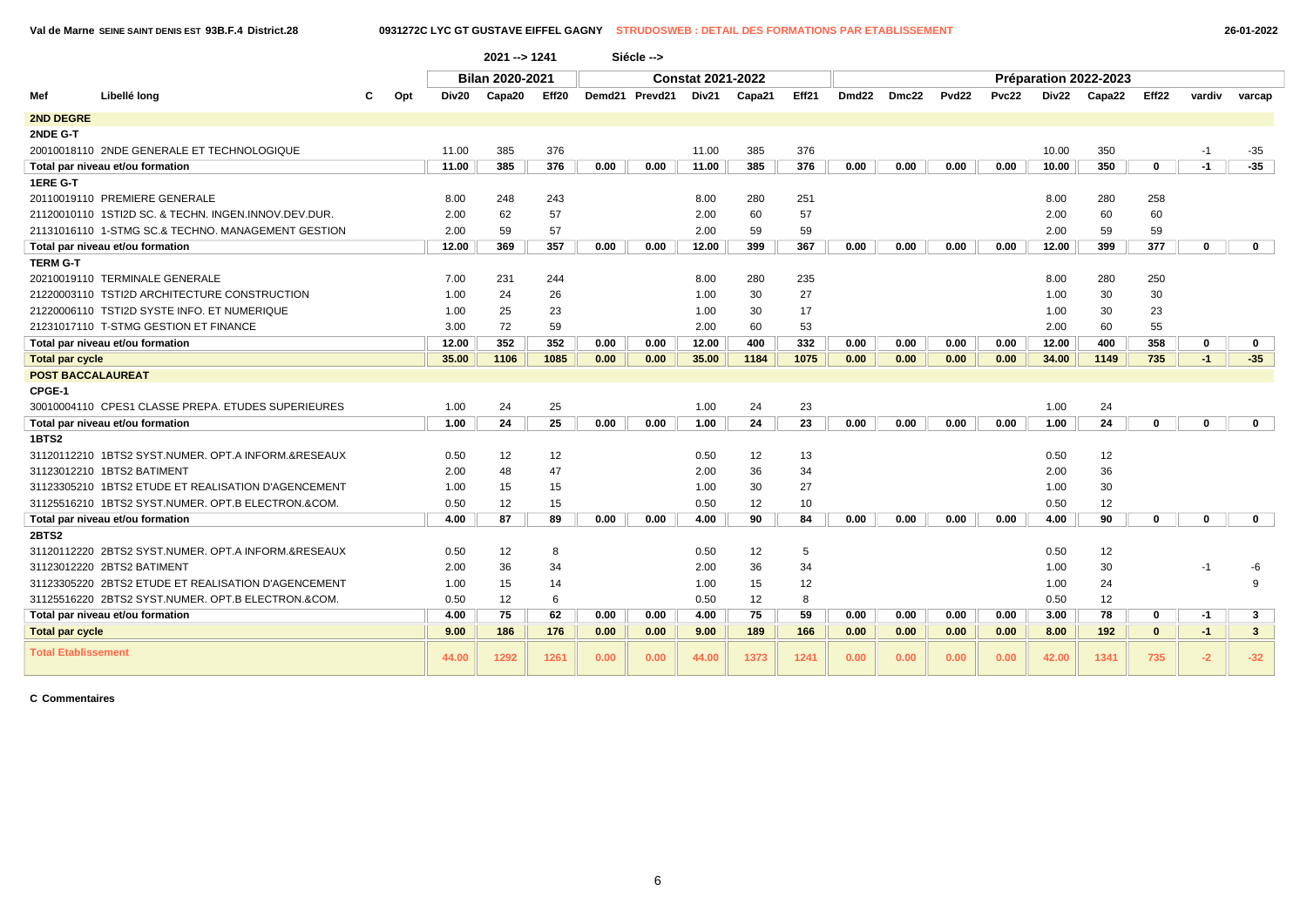**Val de Marne SEINE SAINT DENIS EST 93B.F.4 District.28 0931233K LYC PROF JEAN-BAPTISTE CLEMENT GAGNY STRUDOSWEB : DETAIL DES FORMATIONS PAR ETABLISSEMENT 26-01-2022**

|                            |                                                       |              |     |       | $2021 - 435$                             |             |      | Siécle --> |                          |        |              |                   |       |                   |              |       |                       |              |              |              |
|----------------------------|-------------------------------------------------------|--------------|-----|-------|------------------------------------------|-------------|------|------------|--------------------------|--------|--------------|-------------------|-------|-------------------|--------------|-------|-----------------------|--------------|--------------|--------------|
|                            |                                                       |              |     |       | <b>Bilan 2020-2021</b><br>Demd21 Prevd21 |             |      |            | <b>Constat 2021-2022</b> |        |              |                   |       |                   |              |       | Préparation 2022-2023 |              |              |              |
| Mef                        | Libellé long                                          |              | Opt | Div20 | Capa20<br>Eff20                          |             |      |            | Div21                    | Capa21 | Eff21        | Dmd <sub>22</sub> | Dmc22 | Pvd <sub>22</sub> | <b>Pvc22</b> | Div22 | Capa22                | Eff22        | vardiv       | varcap       |
| 2ND DEGRE                  |                                                       |              |     |       |                                          |             |      |            |                          |        |              |                   |       |                   |              |       |                       |              |              |              |
| <b>3EME GENE</b>           |                                                       |              |     |       |                                          |             |      |            |                          |        |              |                   |       |                   |              |       |                       |              |              |              |
|                            | 10310031110 3EME PREPA-METIERS                        |              |     | 1.00  | 24                                       | 15          |      |            | 1.00                     | 24     | 16           |                   |       |                   |              | 1.00  | 24                    |              |              |              |
|                            | Total par niveau et/ou formation                      |              |     | 1.00  | 24                                       | 15          | 0.00 | 0.00       | 1.00                     | 24     | 16           | 0.00              | 0.00  | 0.00              | 0.00         | 1.00  | 24                    | $\mathbf 0$  | $\mathbf 0$  | $\mathbf 0$  |
| <b>ULIS</b>                |                                                       |              |     |       |                                          |             |      |            |                          |        |              |                   |       |                   |              |       |                       |              |              |              |
|                            | 1061000A11A DISPOSITIF ADAPTATION INCLUSION SCOL ACA  |              |     |       |                                          |             |      |            | 1.00                     | 24     |              |                   |       |                   |              | 1.00  | 24                    |              |              |              |
|                            | Total par niveau et/ou formation                      |              |     | 0.00  | 0                                        | $\Omega$    | 0.00 | 0.00       | 1.00                     | 24     | 0            | 0.00              | 0.00  | 0.00              | 0.00         | 1.00  | 24                    | 0            | $\bf{0}$     | $\mathbf 0$  |
| 1CAP2                      |                                                       |              |     |       |                                          |             |      |            |                          |        |              |                   |       |                   |              |       |                       |              |              |              |
|                            | 24131224210 1CAP2 EQUIPIER POLYVALENT DU COMMERCE     |              |     | 2.00  | 48                                       | 46          |      |            | 2.00                     | 48     | 47           |                   |       |                   |              | 2.00  | 48                    | 47           |              |              |
|                            | Total par niveau et/ou formation                      |              |     | 2.00  | 48                                       | 46          | 0.00 | 0.00       | 2.00                     | 48     | 47           | 0.00              | 0.00  | 0.00              | 0.00         | 2.00  | 48                    | 47           | $\mathbf 0$  | $\mathbf 0$  |
| 2CAP2                      |                                                       |              |     |       |                                          |             |      |            |                          |        |              |                   |       |                   |              |       |                       |              |              |              |
|                            | 24131214220 2CAP2 EMPLOYE COMMERCE MULTISPECIALITES   |              |     | 1.00  | 24                                       | 24          |      |            |                          |        |              |                   |       |                   |              |       |                       |              |              |              |
|                            | 24131216220 2CAP2 EMPL.VENTE: PRDTS EQUIP.COURANT     |              |     | 1.00  | 24                                       | 21          |      |            |                          |        |              |                   |       |                   |              |       |                       |              |              |              |
|                            | 24131224220 2CAP2 EQUIPIER POLYVALENT DU COMMERCE     |              |     |       |                                          |             |      |            | 2.00                     | 48     | 41           |                   |       |                   |              | 2.00  | 48                    | 46           |              |              |
|                            | Total par niveau et/ou formation                      |              |     | 2.00  | 48                                       | 45          | 0.00 | 0.00       | 2.00                     | 48     | 41           | 0.00              | 0.00  | 0.00              | 0.00         | 2.00  | 48                    | 46           | 0            | $\mathbf 0$  |
| 2NDE PRO                   |                                                       |              |     |       |                                          |             |      |            |                          |        |              |                   |       |                   |              |       |                       |              |              |              |
|                            | 24730003310 2NDPRO MET.GEST.ADM., TRA.&LOG.2NDE COMM. |              |     | 1.00  | 24                                       | 24          |      |            | 1.00                     | 24     | 23           |                   |       |                   |              | 1.00  | 24                    | 24           |              |              |
| 24731211310                | 2NDPRO MET. RELATION CLIENT 2NDE COMMUNE              |              |     | 3.00  | 72                                       | 70          |      |            | 3.00                     | 72     | 72           |                   |       |                   |              | 3.00  | 72                    | 71           |              |              |
|                            | Total par niveau et/ou formation                      |              |     | 4.00  | 96                                       | 94          | 0.00 | 0.00       | 4.00                     | 96     | 95           | 0.00              | 0.00  | 0.00              | 0.00         | 4.00  | 96                    | 95           | $\mathbf 0$  | $\mathbf 0$  |
| <b>1ERE PRO</b>            |                                                       |              |     |       |                                          |             |      |            |                          |        |              |                   |       |                   |              |       |                       |              |              |              |
|                            | 24730001320 1ERPRO GESTION-ADMINISTRATION             |              |     | 1.00  | 24                                       | 23          |      |            |                          |        |              |                   |       |                   |              |       |                       |              |              |              |
|                            | 24730004320 1ERPRO ASSISTANC.GEST.ORGANIS.ACTIVITES   |              |     |       |                                          |             |      |            | 1.00                     | 24     | 23           |                   |       |                   |              | 1.00  | 24                    | 23           |              |              |
|                            | 24731212320 1ERPRO METIERS DE L'ACCUEIL               |              |     | 1.00  | 24                                       | 23          |      |            | 1.00                     | 24     | 24           |                   |       |                   |              | 1.00  | 24                    | 24           |              |              |
|                            | 24731213320 1ERPRO MET.COM.VEN.OP.A ANI.GES.ESP.COM.  | $\mathsf{r}$ |     | 2.00  | 48                                       | 48          |      |            | 2.00                     | 48     | 48           |                   |       |                   |              | 2.00  | 48                    | 48           |              |              |
|                            | 24731214320 1ERPRO MET.COM.VEN.OP.B PR.CL.VA.OF.COM.  |              |     | 1.00  | 24                                       | 23          |      |            | 1.00                     | 24     | 24           |                   |       |                   |              | 1.00  | 24                    | 24           |              |              |
|                            | Total par niveau et/ou formation                      |              |     | 5.00  | 120                                      | 117         | 0.00 | 0.00       | 5.00                     | 120    | 119          | 0.00              | 0.00  | 0.00              | 0.00         | 5.00  | 120                   | 119          | $\mathbf 0$  | 0            |
| <b>TLEPRO</b>              |                                                       |              |     |       |                                          |             |      |            |                          |        |              |                   |       |                   |              |       |                       |              |              |              |
|                            | 24730001330 TLE PRO GESTION-ADMINISTRATION            |              |     | 1.00  | 24                                       | 22          |      |            | 1.00                     | 24     | 24           |                   |       |                   |              |       |                       |              | $-1$         | $-24$        |
|                            | 24730004330 TLEPRO ASSISTANC.GEST.ORGANIS.ACTIVITES   |              |     |       |                                          |             |      |            |                          |        |              |                   |       |                   |              | 1.00  | 24                    | 23           |              | 24           |
|                            | 24731202330 TLEPRO COMMERCE                           |              |     | 2.00  | 48                                       | 46          |      |            |                          |        |              |                   |       |                   |              |       |                       |              |              |              |
|                            | 24731206330 TLEPRO VENTE (PROSPECT.NEGO.SUIV.CLIENT)  |              |     | 1.00  | 24                                       | 22          |      |            |                          |        |              |                   |       |                   |              |       |                       |              |              |              |
|                            | 24731210330 TLEPRO ACCUEIL -RELATION CLIENTS USAGERS  |              |     | 1.00  | 24                                       | 21          |      |            |                          |        |              |                   |       |                   |              |       |                       |              |              |              |
|                            | 24731212330 TLEPRO METIERS DE L'ACCUEIL               |              |     |       |                                          |             |      |            | 1.00                     | 24     | 21           |                   |       |                   |              | 1.00  | 24                    | 22           |              |              |
|                            | 24731213330 TLEPRO MET.COM.VEN.OP.A ANI.GES.ESP.COM.  |              |     |       |                                          |             |      |            | 2.00                     | 48     | 48           |                   |       |                   |              | 2.00  | 48                    | 48           |              |              |
|                            | 24731214330 TLEPRO MET.COM.VEN.OP.B PR.CL.VA.OF.COM.  |              |     |       |                                          |             |      |            | 1.00                     | 24     | 24           |                   |       |                   |              | 1.00  | 24                    | 24           |              |              |
|                            | Total par niveau et/ou formation                      |              |     | 5.00  | 120                                      | 111         | 0.00 | 0.00       | 5.00                     | 120    | 117          | 0.00              | 0.00  | 0.00              | 0.00         | 5.00  | 120                   | 117          | 0            | $\mathbf 0$  |
| <b>Total par cycle</b>     |                                                       |              |     | 19.00 | 456                                      | 428         | 0.00 | 0.00       | 20.00                    | 480    | 435          | 0.00              | 0.00  | 0.00              | 0.00         | 20.00 | 480                   | 424          | $\mathbf{0}$ | $\mathbf{0}$ |
| <b>INSERTION</b>           |                                                       |              |     |       |                                          |             |      |            |                          |        |              |                   |       |                   |              |       |                       |              |              |              |
| <b>FCIL NIV-3</b>          |                                                       |              |     |       |                                          |             |      |            |                          |        |              |                   |       |                   |              |       |                       |              |              |              |
|                            | 7429990A11A VTE EN UNITE COMMERCIALE (BIO.AOC)        | a            |     | 1.00  | 18                                       |             |      |            | 1.00                     | 18     |              |                   |       |                   |              | 1.00  | 18                    |              |              |              |
|                            | Total par niveau et/ou formation                      |              |     | 1.00  | 18                                       | 0           | 0.00 | 0.00       | 1.00                     | 18     | 0            | 0.00              | 0.00  | 0.00              | 0.00         | 1.00  | 18                    | 0            | 0            | 0            |
| <b>Total par cycle</b>     |                                                       |              |     | 1.00  | 18                                       | $\mathbf 0$ | 0.00 | 0.00       | 1.00                     | 18     | $\mathbf{0}$ | 0.00              | 0.00  | 0.00              | 0.00         | 1.00  | 18                    | $\mathbf{0}$ | $\mathbf{0}$ | $\mathbf{0}$ |
| <b>Total Etablissement</b> |                                                       |              |     | 20.00 | 474                                      | 428         | 0.00 | 0.00       | 21.00                    | 498    | 435          | 0.00              | 0.00  | 0.00              | 0.00         | 21.00 | 498                   | 424          | $\mathbf{0}$ | $\Omega$     |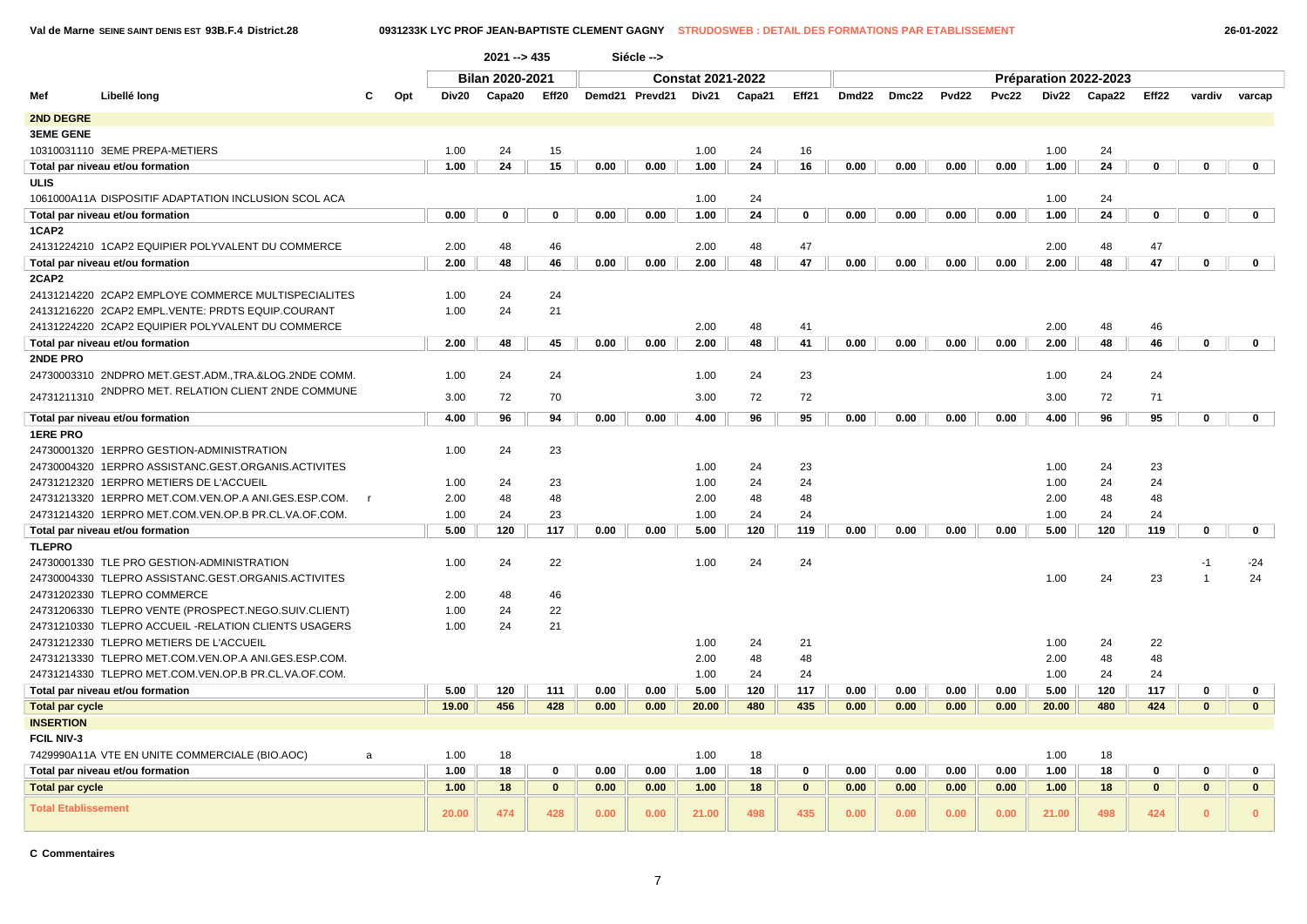|     |              |     |       | 2024<br>$1 - 543$ |       |                    | Siécle --> |                          |                    |       |                   |       |                   |       |       |                       |       |        |        |
|-----|--------------|-----|-------|-------------------|-------|--------------------|------------|--------------------------|--------------------|-------|-------------------|-------|-------------------|-------|-------|-----------------------|-------|--------|--------|
|     |              |     |       | Bilan 2020-2021   |       |                    |            | <b>Constat 2021-2022</b> |                    |       |                   |       |                   |       |       | Préparation 2022-2023 |       |        |        |
| Mef | Libellé long | Opt | Div20 | Capa20            | Eff20 | Demd <sub>21</sub> | Prevd21    | Div21                    | Capa2 <sup>-</sup> | Eff21 | Dmd <sub>22</sub> | Dmc22 | Pvd <sub>22</sub> | Pvc22 | Div22 | Capa22                | Eff22 | vardiv | varcar |

a dotation sous réserve d'effectifs

r dont 1 division à 24 pour la réorientation des 2nde GT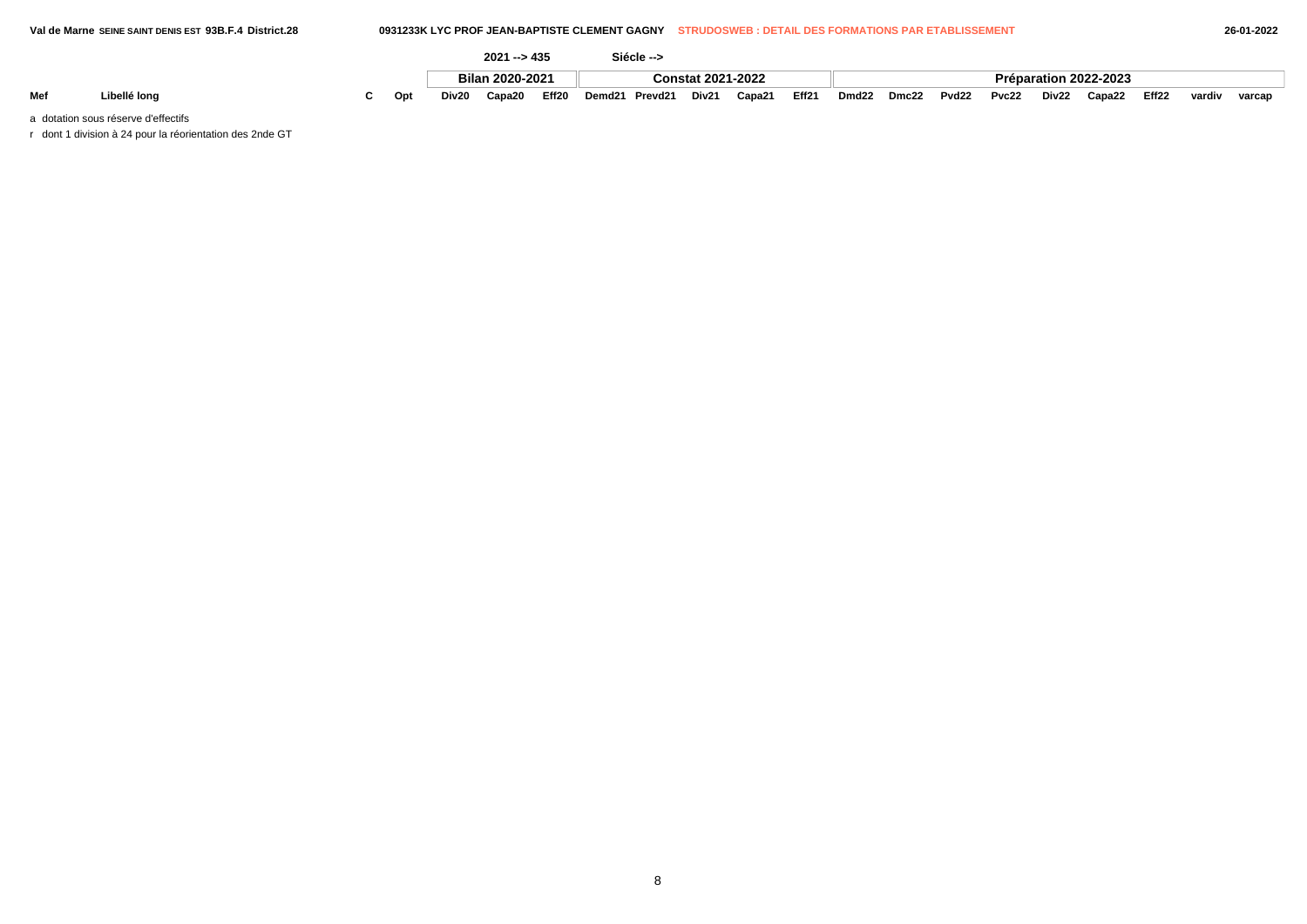| 26-01-202 |  |  |
|-----------|--|--|
|-----------|--|--|

|                            |                                                     |     |       | 2021 -- > 1631         |                |       | Siécle --> |                          |       |       |                   |       |      |              |       |                       |             |                |                 |
|----------------------------|-----------------------------------------------------|-----|-------|------------------------|----------------|-------|------------|--------------------------|-------|-------|-------------------|-------|------|--------------|-------|-----------------------|-------------|----------------|-----------------|
|                            |                                                     |     |       | <b>Bilan 2020-2021</b> |                |       |            | <b>Constat 2021-2022</b> |       |       |                   |       |      |              |       | Préparation 2022-2023 |             |                |                 |
| Mef                        | Libellé long                                        | Opt | Div20 | Capa20                 | Demd21 Prevd21 | Div21 | Capa21     | Eff21                    | Dmd22 | Dmc22 | Pvd <sub>22</sub> | Pvc22 |      | Div22 Capa22 | Eff22 | vardiv                | varcap      |                |                 |
| 2ND DEGRE                  |                                                     |     |       | Eff20                  |                |       |            |                          |       |       |                   |       |      |              |       |                       |             |                |                 |
| 2NDE G-T                   |                                                     |     |       |                        |                |       |            |                          |       |       |                   |       |      |              |       |                       |             |                |                 |
|                            |                                                     |     |       |                        |                |       |            | 11.00                    |       | 384   |                   |       |      |              |       | 385                   |             |                |                 |
|                            | 20010018110 2NDE GENERALE ET TECHNOLOGIQUE          |     | 11.00 | 385                    | 386            |       |            |                          | 385   |       |                   |       |      |              | 11.00 |                       |             |                |                 |
|                            | Total par niveau et/ou formation                    |     | 11.00 | 385                    | 386            | 0.00  | 0.00       | 11.00                    | 385   | 384   | 0.00              | 0.00  | 0.00 | 0.00         | 11.00 | 385                   | $\mathbf 0$ | $\mathbf 0$    | $\mathbf 0$     |
| 1ERE G-T                   |                                                     |     |       |                        |                |       |            |                          |       |       |                   |       |      |              |       |                       |             |                |                 |
|                            | 20110019110 PREMIERE GENERALE                       |     | 10.00 | 329                    | 334            |       |            | 9.00                     | 315   | 301   |                   |       |      |              | 9.00  | 315                   | 315         |                |                 |
|                            | 21131016110 1-STMG SC.& TECHNO. MANAGEMENT GESTION  |     | 2.00  | 70                     | 67             |       |            | 2.00                     | 70    | 70    |                   |       |      |              | 2.00  | 70                    | 69          |                |                 |
|                            | Total par niveau et/ou formation                    |     | 12.00 | 399                    | 401            | 0.00  | 0.00       | 11.00                    | 385   | 371   | 0.00              | 0.00  | 0.00 | 0.00         | 11.00 | 385                   | 384         | $\mathbf 0$    | $\mathbf 0$     |
| <b>TERM G-T</b>            |                                                     |     |       |                        |                |       |            |                          |       |       |                   |       |      |              |       |                       |             |                |                 |
|                            | 20210019110 TERMINALE GENERALE                      |     | 9.00  | 298                    | 293            |       |            | 10.00                    | 350   | 327   |                   |       |      |              | 9.00  | 315                   | 293         | $-1$           | $-35$           |
|                            | 21231017110 T-STMG GESTION ET FINANCE               |     | 0.50  | 17                     | 16             |       |            | 0.50                     | 17    | 17    |                   |       |      |              | 0.50  | 17                    | 17          |                |                 |
|                            | 21231018110 T-STMG MERCATIQUE (MARKETING)           |     | 0.60  | 19                     | 17             |       |            | 0.50                     | 18    | 33    |                   |       |      |              | 1.00  | 35                    | 35          | 0.5            | 17              |
| 21231019110                | T-STMG RESSOUR. HUMAINES &<br><b>COMMUNICATION</b>  |     | 0.90  | 28                     | 32             |       |            | 1.00                     | 35    | 18    |                   |       |      |              | 0.50  | 18                    | 18          | $-0.5$         | $-17$           |
|                            | Total par niveau et/ou formation                    |     | 11.00 | 362                    | 358            | 0.00  | 0.00       | 12.00                    | 420   | 395   | 0.00              | 0.00  | 0.00 | 0.00         | 11.00 | 385                   | 363         | $-1$           | $-35$           |
| <b>Total par cycle</b>     |                                                     |     | 34.00 | 1146                   | 1145           | 0.00  | 0.00       | 34.00                    | 1190  | 1150  | 0.00              | 0.00  | 0.00 | 0.00         | 33.00 | 1155                  | 747         | $-1$           | $-35$           |
| <b>POST BACCALAUREAT</b>   |                                                     |     |       |                        |                |       |            |                          |       |       |                   |       |      |              |       |                       |             |                |                 |
| CPGE-1                     |                                                     |     |       |                        |                |       |            |                          |       |       |                   |       |      |              |       |                       |             |                |                 |
|                            | 30111018210 CPGE1 MPSI (MATH.PHYS SC.INGENIEUR)     |     | 2.00  | 59                     | 68             |       |            | 2.00                     | 59    | 58    |                   |       |      |              | 2.00  | 59                    |             |                |                 |
|                            | 30111019210 CPGE1 PCSI (PHYS.CHIM.SCI.INGEN.)       |     | 2.00  | 59                     | 48             |       |            | 2.00                     | 59    | 58    |                   |       |      |              | 2.00  | 59                    |             |                |                 |
|                            | 30111021210 CPGE1 BCPST (BIO.CHI.PHYS.SC TERRE)     |     | 1.00  | 35                     | 31             |       |            | 1.00                     | 35    | 26    |                   |       |      |              | 1.00  | 35                    |             |                |                 |
|                            | 30112012210 CPGE1 ECO.ET COMMERC.OPT SCIENTIFIQUE   |     | 1.00  | 35                     | 25             |       |            |                          |       |       |                   |       |      |              |       |                       |             |                |                 |
|                            | 30112019210 CPGE1 CLASSE ECONOM.&COMMERC.GENERALE   |     |       |                        |                |       |            | 1.00                     | 35    | 16    |                   |       |      |              | 1.00  | 35                    |             |                |                 |
|                            | 30113004210 CPGE1 LETTRES 1ERE ANNEE                |     | 1.00  | 30                     | 17             |       |            | 1.00                     | 30    | 23    |                   |       |      |              | 1.00  | 30                    |             |                |                 |
|                            | Total par niveau et/ou formation                    |     | 7.00  | 218                    | 189            | 0.00  | 0.00       | 7.00                     | 218   | 181   | 0.00              | 0.00  | 0.00 | 0.00         | 7.00  | 218                   | 0           | $\mathbf 0$    | $\mathbf 0$     |
| CPGE-2                     |                                                     |     |       |                        |                |       |            |                          |       |       |                   |       |      |              |       |                       |             |                |                 |
|                            | 30111021220 CPGE2 BCPST (BIO.CHIM.PHYS.SC TERRE)    |     | 1.00  | 30                     | 31             |       |            | 1.00                     | 30    | 23    |                   |       |      |              | 1.00  | 24                    |             |                | -6              |
|                            | 30111027220 CPGE2 MP (MATHEMATIQUES ET PHYSIQUE)    |     | 1.00  | 30                     | 26             |       |            | 1.00                     | 24    | 25    |                   |       |      |              | 1.00  | 30                    |             |                | 6               |
|                            | 30111029220 CPGE2 PSI (PHYSIQUE ET SC. INGENIEUR)   |     | 1.00  | 35                     | 33             |       |            | 1.00                     | 35    | 34    |                   |       |      |              | 1.00  | 35                    |             |                |                 |
|                            | 30111031220 CPGE2 MP * (MATHEMATIQUE ET PHYSIQUE)   |     | 1.00  | 24                     | 23             |       |            | 1.00                     | 24    | 22    |                   |       |      |              | 1.00  | 24                    |             |                |                 |
|                            | 30111032220 CPGE2 PC * (PHYSIQUE ET CHIMIE)         |     | 1.00  | 24                     | 25             |       |            | 1.00                     | 24    | 23    |                   |       |      |              | 1.00  | 30                    |             |                | 6               |
|                            | 30112012220 CPGE2 ECO.ET COMMERC.OPT SCIENTIFIQUE   |     | 1.00  | 35                     | 32             |       |            | 1.00                     | 24    | 19    |                   |       |      |              | 1.00  | 24                    |             |                |                 |
|                            | 30113006220 CPGE2 LETTRES ENS FONTENAY-ST CLOUD     |     | 1.00  | 24                     | 24             |       |            | 1.00                     | 24    | 20    |                   |       |      |              | 1.00  | 30                    |             |                | 6               |
|                            | Total par niveau et/ou formation                    |     | 7.00  | 202                    | 194            | 0.00  | 0.00       | 7.00                     | 185   | 166   | 0.00              | 0.00  | 0.00 | 0.00         | 7.00  | 197                   | $\mathbf 0$ | $\mathbf 0$    | 12              |
| 1BTS2                      |                                                     |     |       |                        |                |       |            |                          |       |       |                   |       |      |              |       |                       |             |                |                 |
|                            | 31131211210 1BTS2 COMMERCE INTERNATIO. REF.EUROPEEN |     | 1.00  | 35                     | 36             |       |            |                          |       |       |                   |       |      |              |       |                       |             |                |                 |
|                            | 31131215210 1BTS2 COMMERCE INTERNATIONAL            |     |       |                        |                |       |            | 1.00                     | 35    | 40    |                   |       |      |              | 1.00  | 35                    |             |                |                 |
|                            | 31131310210 1BTS2 BANQUE CONSEIL.CLIENT.PARTICULIER |     | 1.00  | 35                     | 33             |       |            | 1.00                     | 35    | 35    |                   |       |      |              | 1.00  | 35                    |             |                |                 |
|                            | Total par niveau et/ou formation                    |     | 2.00  | 70                     | 69             | 0.00  | 0.00       | 2.00                     | 70    | 75    | 0.00              | 0.00  | 0.00 | 0.00         | 2.00  | 70                    | 0           | $\mathbf 0$    | $\mathbf 0$     |
| 2BTS2                      |                                                     |     |       |                        |                |       |            |                          |       |       |                   |       |      |              |       |                       |             |                |                 |
|                            | 31131211220 2BTS2 COMMERCE INTERNATIO. REF.EUROPEEN |     | 1.00  | 35                     | 35             |       |            | 1.00                     | 35    | 28    |                   |       |      |              |       |                       |             | $-1$           | $-35$           |
|                            | 31131215220 2BTS2 COMMERCE INTERNATIONAL            |     |       |                        |                |       |            |                          |       |       |                   |       |      |              | 1.00  | 35                    |             | $\overline{1}$ | 35              |
|                            | 31131310220 2BTS2 BANQUE CONSEIL.CLIENT.PARTICULIER |     | 1.00  | 35                     | 30             |       |            | 1.00                     | 30    | 31    |                   |       |      |              | 1.00  | 30                    |             |                |                 |
|                            | Total par niveau et/ou formation                    |     | 2.00  | 70                     | 65             | 0.00  | 0.00       | 2.00                     | 65    | 59    | 0.00              | 0.00  | 0.00 | 0.00         | 2.00  | 65                    | $\mathbf 0$ | $\mathbf 0$    | 0               |
| <b>Total par cycle</b>     |                                                     |     | 18.00 | 560                    | 517            | 0.00  | 0.00       | 18.00                    | 538   | 481   | 0.00              | 0.00  | 0.00 | 0.00         | 18.00 | 550                   | $\bf{0}$    | $\mathbf{0}$   | 12 <sub>2</sub> |
|                            |                                                     |     |       |                        |                |       |            |                          |       |       |                   |       |      |              |       |                       |             |                |                 |
| <b>Total Etablissement</b> |                                                     |     | 52.00 | 1706                   | 1662           | 0.00  | 0.00       | 52.00                    | 1728  | 1631  | 0.00              | 0.00  | 0.00 | 0.00         | 51.00 | 1705                  | 747         | $-1$           | $-23$           |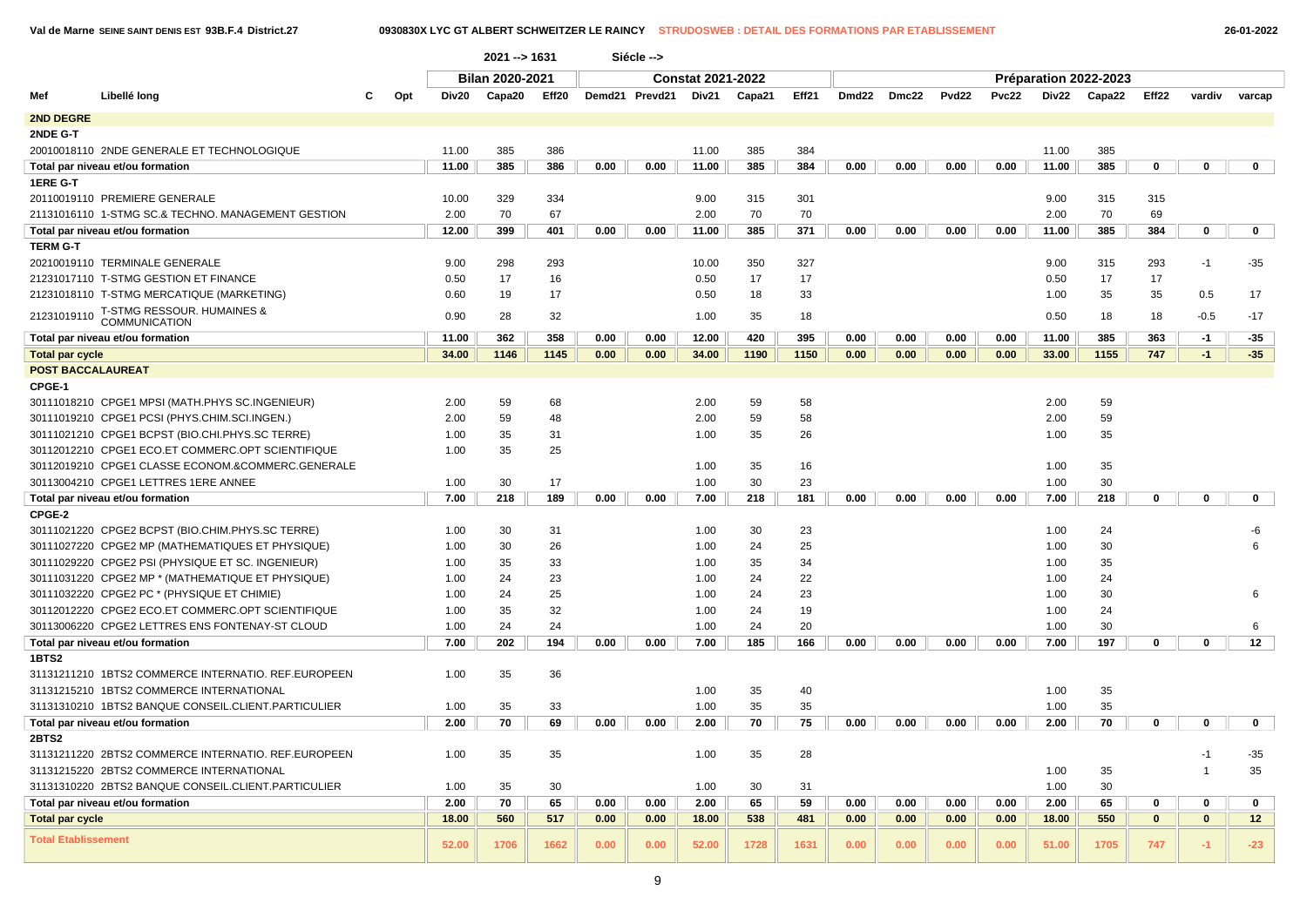**Val de Marne SEINE SAINT DENIS EST 93B.F.4 District.27 0932222K LYC POLYV RENE CASSIN LE RAINCY STRUDOSWEB : DETAIL DES FORMATIONS PAR ETABLISSEMENT 26-01-2022**

|                            |                                                         |       | $2021 - > 440$         |       |      | Siécle -->     |                          |        |       |                   |       |              |       |       |                       |                 |             |              |
|----------------------------|---------------------------------------------------------|-------|------------------------|-------|------|----------------|--------------------------|--------|-------|-------------------|-------|--------------|-------|-------|-----------------------|-----------------|-------------|--------------|
|                            |                                                         |       | <b>Bilan 2020-2021</b> |       |      |                | <b>Constat 2021-2022</b> |        |       |                   |       |              |       |       | Préparation 2022-2023 |                 |             |              |
| Mef                        | Libellé long<br>Opt                                     | Div20 | Capa20                 | Eff20 |      | Demd21 Prevd21 | Div21                    | Capa21 | Eff21 | Dmd <sub>22</sub> | Dmc22 | <b>Pvd22</b> | Pvc22 | Div22 | Capa22                | Eff22           | vardiv      | varcap       |
| <b>2ND DEGRE</b>           |                                                         |       |                        |       |      |                |                          |        |       |                   |       |              |       |       |                       |                 |             |              |
| 2NDE G-T                   |                                                         |       |                        |       |      |                |                          |        |       |                   |       |              |       |       |                       |                 |             |              |
|                            | 20010018110 2NDE GENERALE ET TECHNOLOGIQUE              | 4.00  | 96                     | 92    |      |                | 4.00                     | 96     | 87    |                   |       |              |       | 3.00  | 72                    |                 | $-1$        | $-24$        |
|                            | Total par niveau et/ou formation                        | 4.00  | 96                     | 92    | 0.00 | 0.00           | 4.00                     | 96     | 87    | 0.00              | 0.00  | 0.00         | 0.00  | 3.00  | 72                    | 0               | $-1$        | $-24$        |
| 1ERE G-T                   |                                                         |       |                        |       |      |                |                          |        |       |                   |       |              |       |       |                       |                 |             |              |
|                            | 21120010110 1STI2D SC, & TECHN, INGEN, INNOV, DEV, DUR, | 2.00  | 48                     | 48    |      |                | 2.00                     | 48     | 48    |                   |       |              |       | 2.00  | 48                    | 48              |             |              |
|                            | Total par niveau et/ou formation                        | 2.00  | 48                     | 48    | 0.00 | 0.00           | 2.00                     | 48     | 48    | 0.00              | 0.00  | 0.00         | 0.00  | 2.00  | 48                    | 48              | $\Omega$    | $\mathbf 0$  |
| <b>TERM G-T</b>            |                                                         |       |                        |       |      |                |                          |        |       |                   |       |              |       |       |                       |                 |             |              |
|                            | 21220004110 TSTI2D ENERGIES ET ENVIRONNEMENT            | 1.00  | 21                     | 17    |      |                | 1.00                     | 24     | 24    |                   |       |              |       | 1.00  | 24                    | 23              |             |              |
|                            | 21220006110 TSTI2D SYSTE INFO. ET NUMERIQUE             | 1.00  | 22                     | 23    |      |                | 1.00                     | 24     | 24    |                   |       |              |       | 1.00  | 24                    | 24              |             |              |
|                            | Total par niveau et/ou formation                        | 2.00  | 43                     | 40    | 0.00 | 0.00           | 2.00                     | 48     | 48    | 0.00              | 0.00  | 0.00         | 0.00  | 2.00  | 48                    | 47              | $\mathbf 0$ | $\mathbf 0$  |
| 1CAP2                      |                                                         |       |                        |       |      |                |                          |        |       |                   |       |              |       |       |                       |                 |             |              |
|                            | 24125524210 1CAP2 ELECTRICIEN                           | 1.00  | 24                     | 24    |      |                | 1.00                     | 24     | 23    |                   |       |              |       | 1.00  | 24                    | 24              |             |              |
|                            | Total par niveau et/ou formation                        | 1.00  | 24                     | 24    | 0.00 | 0.00           | 1.00                     | 24     | 23    | 0.00              | 0.00  | 0.00         | 0.00  | 1.00  | 24                    | 24              | $\mathbf 0$ | $\mathbf{0}$ |
| 2CAP2                      |                                                         |       |                        |       |      |                |                          |        |       |                   |       |              |       |       |                       |                 |             |              |
|                            | 24125524220 2CAP2 ELECTRICIEN                           | 1.00  | 24                     | 24    |      |                | 1.00                     | 24     | 21    |                   |       |              |       | 1.00  | 24                    | 22              |             |              |
|                            | Total par niveau et/ou formation                        | 1.00  | 24                     | 24    | 0.00 | 0.00           | 1.00                     | 24     | 21    | 0.00              | 0.00  | 0.00         | 0.00  | 1.00  | 24                    | $\overline{22}$ | $\mathbf 0$ | $\mathbf 0$  |
| 2NDE PRO                   |                                                         |       |                        |       |      |                |                          |        |       |                   |       |              |       |       |                       |                 |             |              |
| 24720008310                | 2NDPRO MET.TRANSIT.NUMER.ENERG.2NDE<br>COMM             |       |                        |       |      |                | 2.00                     | 48     | 44    |                   |       |              |       | 2.00  | 48                    | 44              |             |              |
| 24720103310                | 2NDPRO MET.REAL.ENS.MEC.IND.2NDE<br><b>COMMUNE</b>      |       |                        |       |      |                | 1.00                     | 15     | 15    |                   |       |              |       | 1.00  | 15                    | 15              |             |              |
|                            | 24725106310 2NDPRO TECHNICIEN D'USINAGE                 | 1.00  | 15                     | 14    |      |                |                          |        |       |                   |       |              |       |       |                       |                 |             |              |
|                            | 24725510310 2NDPRO METIERS ELECT. ENVIRON, CONNECTES    | 2.00  | 48                     | 43    |      |                |                          |        |       |                   |       |              |       |       |                       |                 |             |              |
|                            | Total par niveau et/ou formation                        | 3.00  | 63                     | 57    | 0.00 | 0.00           | 3.00                     | 63     | 59    | 0.00              | 0.00  | 0.00         | 0.00  | 3.00  | 63                    | 59              | $\mathbf 0$ | $\mathbf 0$  |
| <b>1ERE PRO</b>            |                                                         |       |                        |       |      |                |                          |        |       |                   |       |              |       |       |                       |                 |             |              |
|                            | 24725106320 1ERPRO TECHNICIEN D'USINAGE                 | 1.00  | 15                     | 13    |      |                | 1.00                     | 15     | 12    |                   |       |              |       | 1.00  | 15                    | 14              |             |              |
|                            | 24725510320 1ERPRO METIERS ELECT. ENVIRON. CONNECTES r  | 3.00  | 72                     | 60    |      |                | 3.00                     | 72     | 68    |                   |       |              |       | 3.00  | 72                    | 67              |             |              |
|                            | Total par niveau et/ou formation                        | 4.00  | 87                     | 73    | 0.00 | 0.00           | 4.00                     | 87     | 80    | 0.00              | 0.00  | 0.00         | 0.00  | 4.00  | 87                    | 81              | $\mathbf 0$ | $\mathbf{0}$ |
| <b>TLEPRO</b>              |                                                         |       |                        |       |      |                |                          |        |       |                   |       |              |       |       |                       |                 |             |              |
|                            | 24725106330 TLEPRO TECHNICIEN D'USINAGE                 | 1.00  | 15                     | 11    |      |                | 1.00                     | 15     | 12    |                   |       |              |       | 1.00  | 15                    | 11              |             |              |
|                            | 24725510330 TLEPRO METIERS ELECT. ENVIRON. CONNECTES    | 3.00  | 72                     | 68    |      |                | 3.00                     | 63     | 62    |                   |       |              |       | 3.00  | 72                    | 68              |             | 9            |
|                            | Total par niveau et/ou formation                        | 4.00  | 87                     | 79    | 0.00 | 0.00           | 4.00                     | 78     | 74    | 0.00              | 0.00  | 0.00         | 0.00  | 4.00  | 87                    | 79              | 0           | 9            |
| <b>Total par cycle</b>     |                                                         | 21.00 | 472                    | 437   | 0.00 | 0.00           | 21.00                    | 468    | 440   | 0.00              | 0.00  | 0.00         | 0.00  | 20.00 | 453                   | 360             | $-1$        | $-15$        |
| <b>Total Etablissement</b> |                                                         | 21.00 | 472                    | 437   | 0.00 | 0.00           | 21.00                    | 468    | 440   | 0.00              | 0.00  | 0.00         | 0.00  | 20.00 | 453                   | 360             | $-1$        | $-15$        |

# **C Commentaires**

r dont 1 division à 24 pour la réorientation des 2nde GT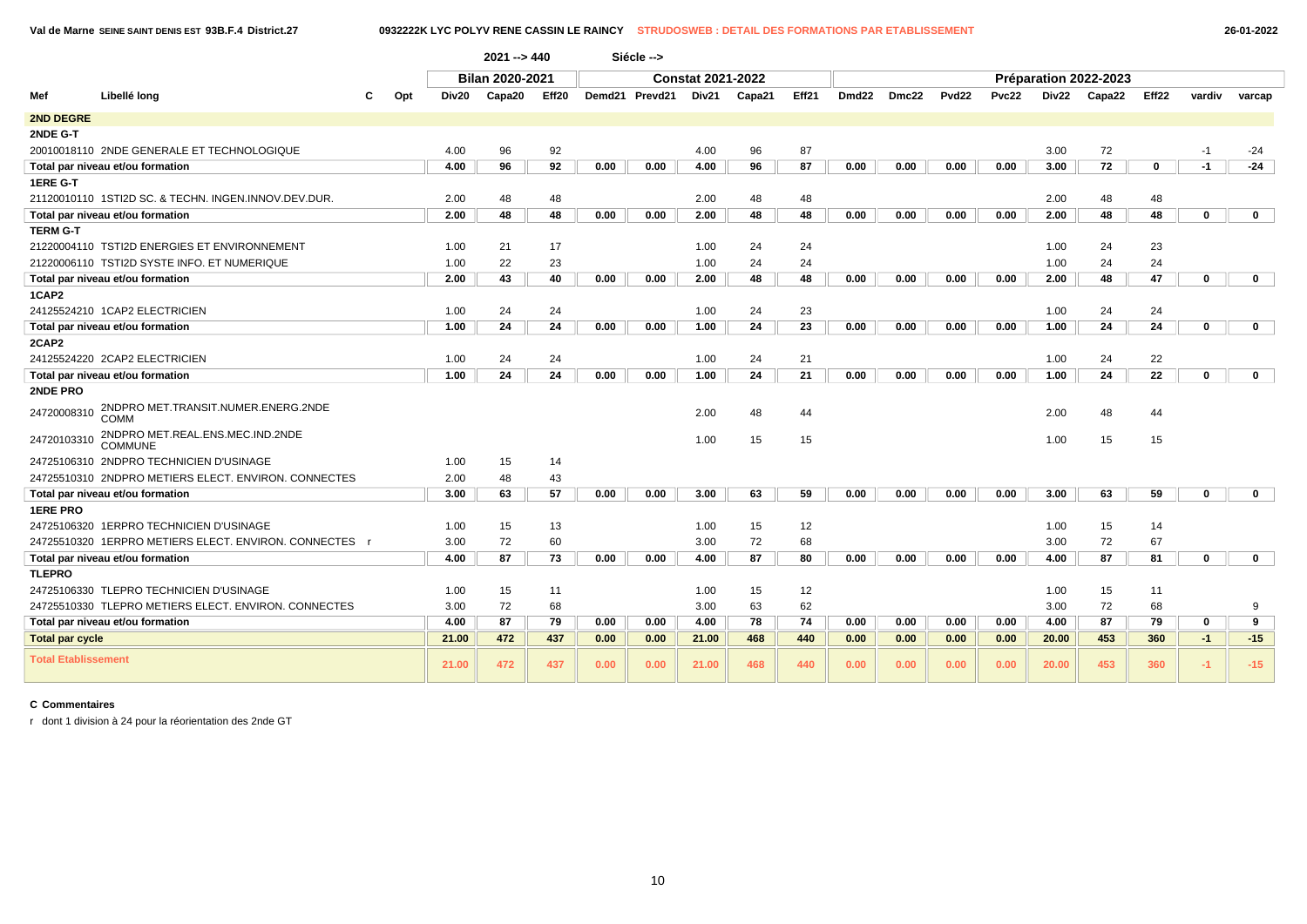|                  |                                                     |              |        | $2021 - 560$           |                |                | Siécle --> |                          |       |       |       |       |       |       |        |                       |                |        |                |  |
|------------------|-----------------------------------------------------|--------------|--------|------------------------|----------------|----------------|------------|--------------------------|-------|-------|-------|-------|-------|-------|--------|-----------------------|----------------|--------|----------------|--|
|                  |                                                     |              |        | <b>Bilan 2020-2021</b> |                |                |            | <b>Constat 2021-2022</b> |       |       |       |       |       |       |        | Préparation 2022-2023 |                |        |                |  |
| Mef              | Libellé long                                        | Opt<br>Div20 | Capa20 | Eff20                  |                | Demd21 Prevd21 | Div21      | Capa21                   | Eff21 | Dmd22 | Dmc22 | Pvd22 | Pvc22 | Div22 | Capa22 | Eff22                 | vardiv         | varcap |                |  |
| 2ND DEGRE        |                                                     |              |        |                        |                |                |            |                          |       |       |       |       |       |       |        |                       |                |        |                |  |
| <b>3EME GENE</b> |                                                     |              |        |                        |                |                |            |                          |       |       |       |       |       |       |        |                       |                |        |                |  |
|                  | 10310031110 3EME PREPA-METIERS                      |              | 1.00   | 24                     | 24             |                |            | 1.00                     | 24    | 19    |       |       |       |       | 1.00   | 24                    |                |        |                |  |
|                  | Total par niveau et/ou formation                    |              | 1.00   | 24                     | 24             | 0.00           | 0.00       | 1.00                     | 24    | 19    | 0.00  | 0.00  | 0.00  | 0.00  | 1.00   | 24                    | 0              | 0      | $\mathbf 0$    |  |
| <b>ULIS</b>      |                                                     |              |        |                        |                |                |            |                          |       |       |       |       |       |       |        |                       |                |        |                |  |
|                  | 10610016110 UNITES LOCALISEES P.INCLUSION SCOLAIRE  |              | 1.00   | 10                     |                |                |            | 1.00                     | 10    |       |       |       |       |       | 1.00   | 10                    |                |        |                |  |
|                  | Total par niveau et/ou formation                    |              | 1.00   | 10                     | 0              | 0.00           | 0.00       | 1.00                     | 10    | 0     | 0.00  | 0.00  | 0.00  | 0.00  | 1.00   | 10                    | 0              | 0      | $\mathbf 0$    |  |
| 2NDE G-T         |                                                     |              |        |                        |                |                |            |                          |       |       |       |       |       |       |        |                       |                |        |                |  |
|                  | 20010018110 2NDE GENERALE ET TECHNOLOGIQUE          |              | 3.00   | 72                     | 74             |                |            | 3.00                     | 72    | 69    |       |       |       |       | 3.00   | 72                    |                |        |                |  |
|                  | Total par niveau et/ou formation                    |              | 3.00   | 72                     | 74             | 0.00           | 0.00       | 3.00                     | 72    | 69    | 0.00  | 0.00  | 0.00  | 0.00  | 3.00   | 72                    | 0              | 0      | $\mathbf 0$    |  |
| 1ERE G-T         |                                                     |              |        |                        |                |                |            |                          |       |       |       |       |       |       |        |                       |                |        |                |  |
|                  | 20110019110 PREMIERE GENERALE                       |              | 2.00   | 45                     | 48             |                |            | 2.00                     | 48    | 46    |       |       |       |       | 2.00   | 48                    | 46             |        |                |  |
|                  | Total par niveau et/ou formation                    |              | 2.00   | 45                     | 48             | 0.00           | 0.00       | 2.00                     | 48    | 46    | 0.00  | 0.00  | 0.00  | 0.00  | 2.00   | 48                    | 46             | 0      | $\mathbf 0$    |  |
| <b>TERM G-T</b>  |                                                     |              |        |                        |                |                |            |                          |       |       |       |       |       |       |        |                       |                |        |                |  |
|                  | 20210019110 TERMINALE GENERALE                      |              | 2.00   | 39                     | 48             |                |            | 2.00                     | 48    | 46    |       |       |       |       | 2.00   | 48                    | 47             |        |                |  |
|                  | Total par niveau et/ou formation                    |              | 2.00   | 39                     | 48             | 0.00           | 0.00       | 2.00                     | 48    | 46    | 0.00  | 0.00  | 0.00  | 0.00  | 2.00   | 48                    | 47             | 0      | $\mathbf 0$    |  |
| 1CAP2            |                                                     |              |        |                        |                |                |            |                          |       |       |       |       |       |       |        |                       |                |        |                |  |
|                  | 24123217210 1CAP2 MACON                             |              | 1.00   | 24                     | 23             |                |            |                          |       |       |       |       |       |       |        |                       |                |        |                |  |
|                  | 24123224210 1CAP2 MACON                             |              |        |                        |                |                |            | 1.00                     | 24    | 21    |       |       |       |       | 1.00   | 24                    | 22             |        |                |  |
|                  | 24123325210 1CAP2 CARRELEUR MOSAISTE                |              | 1.00   | 18                     | 19             |                |            | 1.00                     | 18    | 15    |       |       |       |       | 1.00   | 18                    | 17             |        |                |  |
|                  | 24123327210 1CAP2 PEINTRE APPLICATEUR REVETEMENTS   |              | 1.00   | 24                     | 21             |                |            | 1.00                     | 24    | 19    |       |       |       |       | 1.00   | 24                    | 20             |        |                |  |
|                  | 24123441210 1CAP2 MENUISIER FABRICT MEN MOB AGENCMT |              | 0.50   | 12                     | 16             |                |            |                          |       |       |       |       |       |       |        |                       |                |        |                |  |
|                  | 24123442210 1CAP2 MENUISIER INSTALLATEUR            |              | 0.50   | 12                     | $\overline{2}$ |                |            |                          |       |       |       |       |       |       |        |                       |                |        |                |  |
|                  | 24123447210 1CAP2 MENUISIER FABRICANT               |              |        |                        |                |                |            | 0.50                     | 12    | 9     |       |       |       |       | 0.50   | 12                    | 12             |        |                |  |
|                  | 24123449210 1CAP2 MENUISIER INSTALLATEUR            |              |        |                        |                |                |            | 0.50                     | 12    | 9     |       |       |       |       | 0.50   | 12                    | $\overline{7}$ |        |                |  |
|                  | 24125431210 1CAP2 SERRURIER METALLIER               |              | 1.00   | 18                     | 13             |                |            |                          |       |       |       |       |       |       |        |                       |                |        |                |  |
|                  | 24125439210 1CAP2 METALLIER                         |              |        |                        |                |                |            | 1.00                     | 18    | 19    |       |       |       |       | 1.00   | 18                    | 15             |        |                |  |
|                  | Total par niveau et/ou formation                    |              | 5.00   | 108                    | 94             | 0.00           | 0.00       | 5.00                     | 108   | 92    | 0.00  | 0.00  | 0.00  | 0.00  | 5.00   | 108                   | 93             | 0      | $\mathbf 0$    |  |
| 2CAP2            |                                                     |              |        |                        |                |                |            |                          |       |       |       |       |       |       |        |                       |                |        |                |  |
|                  | 24123217220 2CAP2 MACON                             |              | 1.00   | 18                     | 13             |                |            | 1.00                     | 15    | 11    |       |       |       |       | 1.00   | 18                    | 13             |        | 3              |  |
|                  | 24123325220 2CAP2 CARRELEUR MOSAISTE                |              | 1.00   | 18                     | 16             |                |            | 1.00                     | 18    | 14    |       |       |       |       | 1.00   | 18                    | 14             |        |                |  |
|                  | 24123327220 2CAP2 PEINTRE APPLICATEUR REVETEMENTS   |              | 1.00   | 24                     | 19             |                |            | 1.00                     | 18    | 19    |       |       |       |       | 1.00   | 18                    | 17             |        |                |  |
|                  | 24123441220 2CAP2 MENUISIER FABRICT MEN MOB AGENCMT |              | 0.50   | 9                      | 12             |                |            | 0.50                     | 15    | 8     |       |       |       |       | 0.50   | 15                    | 14             |        |                |  |
|                  | 24123442220 2CAP2 MENUISIER INSTALLATEUR            |              | 0.50   | 9                      | 8              |                |            | 0.50                     | 3     | 5     |       |       |       |       | 0.50   | 3                     | 3              |        |                |  |
|                  | 24125431220 2CAP2 SERRURIER METALLIER               |              | 1.00   | 15                     | 8              |                |            | 1.00                     | 15    | 12    |       |       |       |       | 1.00   | 15                    | 14             |        |                |  |
|                  | Total par niveau et/ou formation                    |              | 5.00   | 93                     | 76             | 0.00           | 0.00       | 5.00                     | 84    | 69    | 0.00  | 0.00  | 0.00  | 0.00  | 5.00   | 87                    | 75             | 0      | 3 <sup>1</sup> |  |
| 2NDE PRO         |                                                     |              |        |                        |                |                |            |                          |       |       |       |       |       |       |        |                       |                |        |                |  |
|                  | 2472000531F 2NDPRO PRODUCTION UPE2A                 |              | 1.00   | 12                     | 12             |                |            | 1.00                     | 12    | 6     |       |       |       |       | 1.00   | 12                    |                |        |                |  |
| 24720006310      | 2NDPRO MET.CON.DUR.BAT.&TRA.PUB.2NDE COM            |              | 4.00   | 78                     | 62             |                |            | 4.00                     | 78    | 70    |       |       |       |       | 4.00   | 78                    | 66             |        |                |  |
|                  | 24723405310 2NDPRO TECHNICIEN MENUISIER AGENCEUR    |              | 1.00   | 24                     | 11             |                |            |                          |       |       |       |       |       |       |        |                       |                |        |                |  |
| 24723409310      | 2NDPRO MET.AGENC.MENUIS.AMEUB.2NDE<br>COMM.         |              |        |                        |                |                |            | 1.00                     | 24    | 23    |       |       |       |       | 1.00   | 24                    | 17             |        |                |  |
|                  | Total par niveau et/ou formation                    |              | 6.00   | 114                    | 85             | 0.00           | 0.00       | 6.00                     | 114   | 99    | 0.00  | 0.00  | 0.00  | 0.00  | 6.00   | 114                   | 83             | 0      | $\mathbf 0$    |  |
| <b>1ERE PRO</b>  |                                                     |              |        |                        |                |                |            |                          |       |       |       |       |       |       |        |                       |                |        |                |  |
|                  | 24723102320 1ERPRO TRAVAUX PUBLICS                  |              | 0.50   | $\overline{7}$         | 6              |                |            | 0.50                     | 12    | 12    |       |       |       |       | 0.50   | 12                    | 11             |        |                |  |
|                  | 24723203320 1ERPRO TECHNICIEN BAT.: ORG.REAL.GROS O |              | 1.00   | 15                     | 19             |                |            | 1.00                     | 18    | 19    |       |       |       |       | 1.00   | 24                    | 24             |        | 6              |  |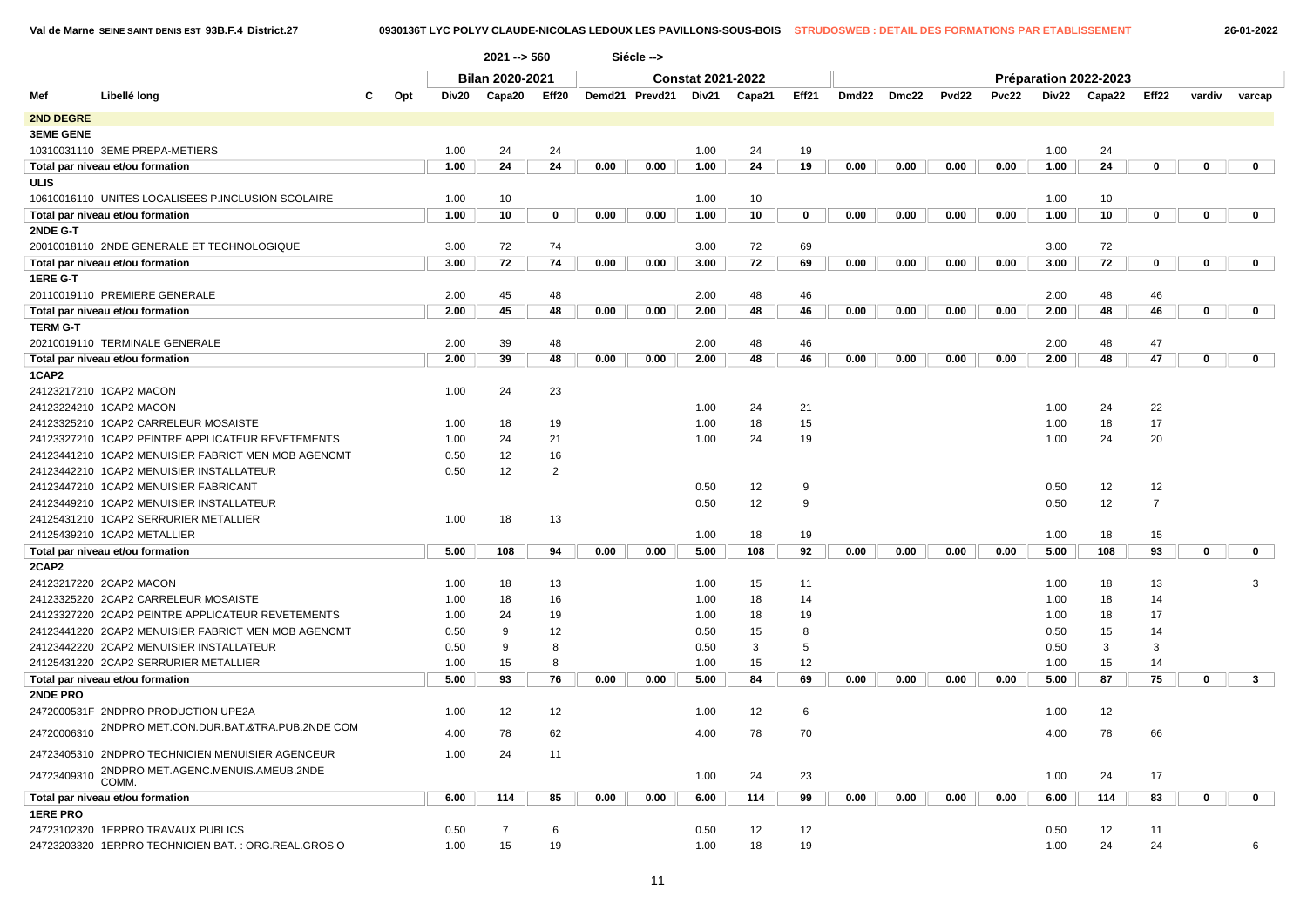|  |  | 26-01-202 |  |  |
|--|--|-----------|--|--|
|  |  |           |  |  |

|                            |                                                     |     |       | $2021 - 560$           |       |        | Siécle -->          |                          |        |       |                   |       |                   |       |       |                       |       |        |                 |
|----------------------------|-----------------------------------------------------|-----|-------|------------------------|-------|--------|---------------------|--------------------------|--------|-------|-------------------|-------|-------------------|-------|-------|-----------------------|-------|--------|-----------------|
|                            |                                                     |     |       | <b>Bilan 2020-2021</b> |       |        |                     | <b>Constat 2021-2022</b> |        |       |                   |       |                   |       |       | Préparation 2022-2023 |       |        |                 |
| Mef                        | Libellé long                                        | Opt | Div20 | Capa20                 | Eff20 | Demd21 | Prevd <sub>21</sub> | Div21                    | Capa21 | Eff21 | Dmd <sub>22</sub> | Dmc22 | Pvd <sub>22</sub> | Pvc22 | Div22 | Capa22                | Eff22 | vardiv | varcap          |
|                            | 24723304320 1ERPRO AMENAGEMENT FINITION BATIMENT    |     | 1.00  | 16                     | 18    |        |                     | 1.00                     | 24     | 19    |                   |       |                   |       | 1.00  | 24                    | 24    |        |                 |
|                            | 24723405320 1ERPRO TECHNICIEN MENUISIER AGENCEUR    |     | 1.00  | 15                     | 15    |        |                     | 1.00                     | 12     | 10    |                   |       |                   |       | 1.00  | 24                    | 22    |        | 12              |
|                            | 24725406320 1ERPRO OUVRAGES DU BATIMENT METALLERIE  |     | 0.50  | 11                     | 12    |        |                     | 0.50                     | 12     |       |                   |       |                   |       | 0.50  | 12                    |       |        |                 |
|                            | Total par niveau et/ou formation                    |     | 4.00  | 64                     | 70    | 0.00   | 0.00                | 4.00                     | 78     | 64    | 0.00              | 0.00  | 0.00              | 0.00  | 4.00  | 96                    | 92    |        | 18              |
| <b>TLEPRO</b>              |                                                     |     |       |                        |       |        |                     |                          |        |       |                   |       |                   |       |       |                       |       |        |                 |
|                            | 24723102330 TLEPRO TRAVAUX PUBLICS                  |     | 1.00  | 12                     |       |        |                     | 0.50                     | 11     | .5    |                   |       |                   |       | 0.50  | 9                     |       |        |                 |
|                            | 24723203330 TLEPRO TECHNICIEN BAT.: ORG.REAL.GROS O |     | 1.00  | 15                     | 10    |        |                     | 1.00                     | 18     | 16    |                   |       |                   |       | 1.00  | 18                    | 18    |        |                 |
|                            | 24723304330 TLEPRO AMENAGEMENT FINITION BATIMENT    |     | 1.00  | 15                     | 15    |        |                     | 1.00                     | 15     | 13    |                   |       |                   |       | 1.00  | 15                    | 15    |        |                 |
|                            | 24723405330 TLEPRO TECHNICIEN MENUISIER AGENCEUR    |     | 1.00  | 15                     | 10    |        |                     | 1.00                     | 15     | 14    |                   |       |                   |       | 1.00  | 15                    | 10    |        |                 |
|                            | 24725406330 TLEPRO OUVRAGES DU BATIMENT METALLERIE  |     | 1.00  | 15                     | 15    |        |                     | 0.50                     | 13     | 8     |                   |       |                   |       | 0.50  | 6                     |       |        |                 |
|                            | Total par niveau et/ou formation                    |     | 5.00  | 72                     | 54    | 0.00   | 0.00                | 4.00                     | 72     | 56    | 0.00              | 0.00  | 0.00              | 0.00  | 4.00  | 63                    | 57    |        | -9              |
| <b>Total par cycle</b>     |                                                     |     | 34.00 | 641                    | 573   | 0.00   | 0.00                | 33.00                    | 658    | 560   | 0.00              | 0.00  | 0.00              | 0.00  | 33.00 | 670                   | 493   |        | 12 <sup>2</sup> |
| <b>Total Etablissement</b> |                                                     |     | 34.00 | 641                    | 573   | 0.00   | 0.00                | 33.00                    | 658    | 560   | 0.00              | 0.00  | 0.00              | 0.00  | 33.00 | 670                   | 493   |        |                 |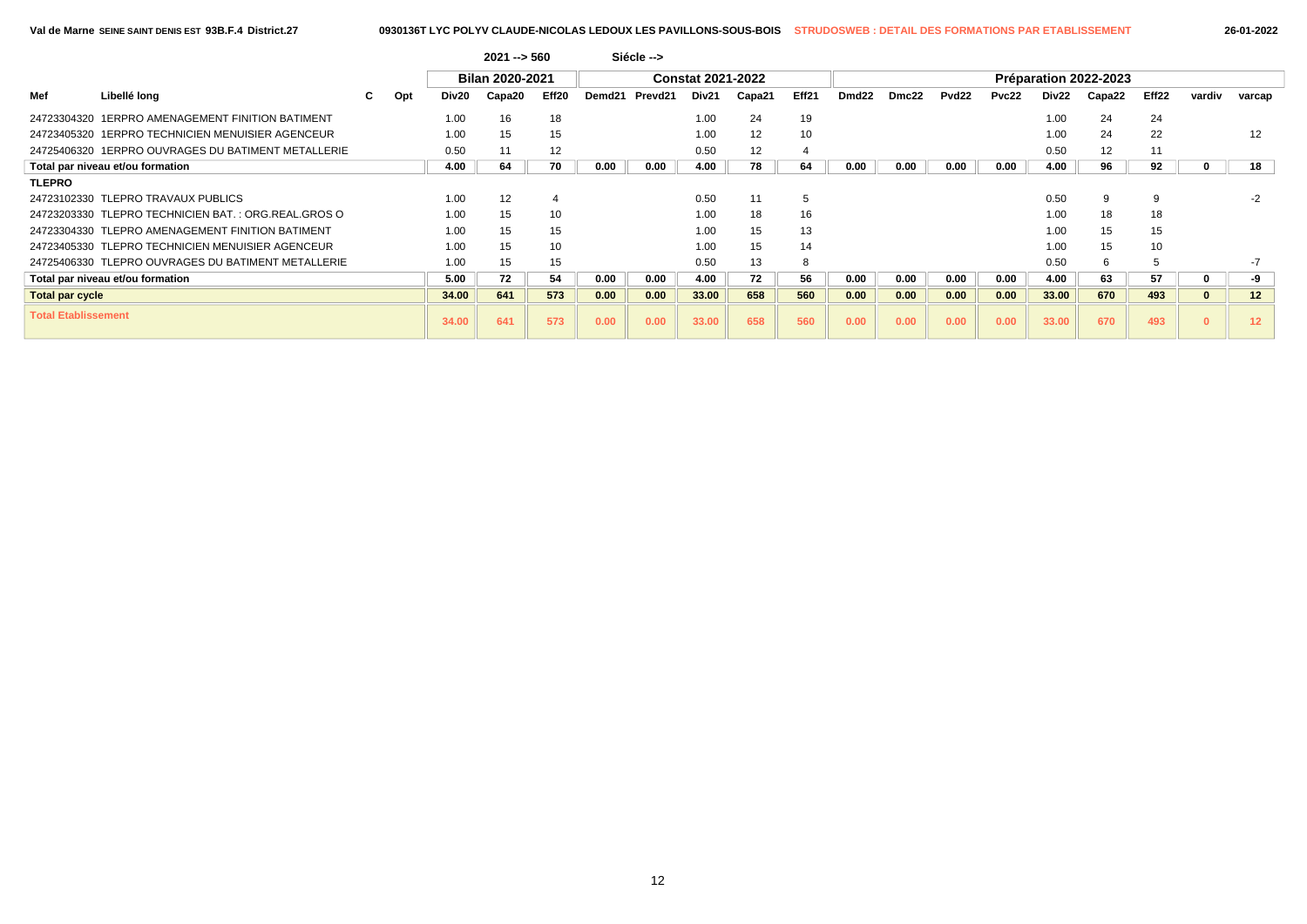**Val de Marne SEINE SAINT DENIS EST 93B.F.4 District.27 0931585T LYC GT ANDRE BOULLOCHE LIVRY-GARGAN STRUDOSWEB : DETAIL DES FORMATIONS PAR ETABLISSEMENT 26-01-2022**

|                            |                                                    |     |       | $2021 - 1292$   |       |      | Siécle -->     |                          |        |       |                   |       |              |       |       |                       |                   |                |                 |  |
|----------------------------|----------------------------------------------------|-----|-------|-----------------|-------|------|----------------|--------------------------|--------|-------|-------------------|-------|--------------|-------|-------|-----------------------|-------------------|----------------|-----------------|--|
|                            |                                                    |     |       | Bilan 2020-2021 |       |      |                | <b>Constat 2021-2022</b> |        |       |                   |       |              |       |       | Préparation 2022-2023 |                   |                |                 |  |
| Mef                        | Libellé long                                       | Opt | Div20 | Capa20          | Eff20 |      | Demd21 Prevd21 | Div21                    | Capa21 | Eff21 | Dmd <sub>22</sub> | Dmc22 | <b>Pvd22</b> | Pvc22 | Div22 | Capa22                | Eff <sub>22</sub> | vardiv         | varcap          |  |
| 2ND DEGRE                  |                                                    |     |       |                 |       |      |                |                          |        |       |                   |       |              |       |       |                       |                   |                |                 |  |
| 2NDE G-T                   |                                                    |     |       |                 |       |      |                |                          |        |       |                   |       |              |       |       |                       |                   |                |                 |  |
|                            | 20010018110 2NDE GENERALE ET TECHNOLOGIQUE         |     | 11.00 | 385             | 385   |      |                | 11.00                    | 385    | 374   |                   |       |              |       | 11.00 | 385                   |                   |                |                 |  |
|                            | Total par niveau et/ou formation                   |     | 11.00 | 385             | 385   | 0.00 | 0.00           | 11.00                    | 385    | 374   | 0.00              | 0.00  | 0.00         | 0.00  | 11.00 | 385                   | $\mathbf 0$       | $\mathbf 0$    | $\mathbf 0$     |  |
| <b>1ERE G-T</b>            |                                                    |     |       |                 |       |      |                |                          |        |       |                   |       |              |       |       |                       |                   |                |                 |  |
|                            | 20110019110 PREMIERE GENERALE                      |     | 9.00  | 301             | 302   |      |                | 10.00                    | 350    | 337   |                   |       |              |       | 9.00  | 315                   | 311               | $-1$           | $-35$           |  |
|                            | 21131016110 1-STMG SC.& TECHNO. MANAGEMENT GESTION |     | 2.00  | 70              | 67    |      |                | 2.00                     | 70     | 69    |                   |       |              |       | 2.00  | 70                    | 67                |                |                 |  |
|                            | Total par niveau et/ou formation                   |     | 11.00 | 371             | 369   | 0.00 | 0.00           | 12.00                    | 420    | 406   | 0.00              | 0.00  | 0.00         | 0.00  | 11.00 | 385                   | 378               | $-1$           | $-35$           |  |
| <b>TERM G-T</b>            |                                                    |     |       |                 |       |      |                |                          |        |       |                   |       |              |       |       |                       |                   |                |                 |  |
|                            | 20210019110 TERMINALE GENERALE                     |     | 9.00  | 310             | 299   |      |                | 9.00                     | 315    | 298   |                   |       |              |       | 10.00 | 350                   | 336               |                | 35              |  |
|                            | 21231018110 T-STMG MERCATIQUE (MARKETING)          |     | 2.00  | 45              | 51    |      |                | 2.00                     | 48     | 48    |                   |       |              |       | 2.00  | 48                    | 48                |                |                 |  |
| 21231019110                | T-STMG RESSOUR. HUMAINES &<br>COMMUNICATION        |     | 1.00  | 23              | 18    |      |                | 1.00                     | 24     | 17    |                   |       |              |       | 1.00  | 24                    | 22                |                |                 |  |
|                            | Total par niveau et/ou formation                   |     | 12.00 | 378             | 368   | 0.00 | 0.00           | 12.00                    | 387    | 363   | 0.00              | 0.00  | 0.00         | 0.00  | 13.00 | 422                   | 406               | $\overline{1}$ | 35              |  |
| <b>Total par cycle</b>     |                                                    |     | 34.00 | 1134            | 1122  | 0.00 | 0.00           | 35.00                    | 1192   | 1143  | 0.00              | 0.00  | 0.00         | 0.00  | 35.00 | 1192                  | 784               | $\mathbf{0}$   | $\mathbf{0}$    |  |
| <b>POST BACCALAUREAT</b>   |                                                    |     |       |                 |       |      |                |                          |        |       |                   |       |              |       |       |                       |                   |                |                 |  |
| CPGE-1                     |                                                    |     |       |                 |       |      |                |                          |        |       |                   |       |              |       |       |                       |                   |                |                 |  |
|                            | 30112001210 CPGE1 ENS CACHAN SECTION D1            |     | 1.00  | 35              | 30    |      |                | 1.00                     | 35     | 35    |                   |       |              |       | 1.00  | 35                    |                   |                |                 |  |
|                            | 30112002210 CPGE1 ENS CACHAN SECTION D2            |     | 1.00  | 35              | 27    |      |                | 1.00                     | 35     | 18    |                   |       |              |       | 1.00  | 35                    |                   |                |                 |  |
|                            | Total par niveau et/ou formation                   |     | 2.00  | 70              | 57    | 0.00 | 0.00           | 2.00                     | 70     | 53    | 0.00              | 0.00  | 0.00         | 0.00  | 2.00  | 70                    | $\mathbf 0$       | $\mathbf{0}$   | $\mathbf 0$     |  |
| CPGE-2                     |                                                    |     |       |                 |       |      |                |                          |        |       |                   |       |              |       |       |                       |                   |                |                 |  |
|                            | 30112001220 CPGE2 ENS CACHAN SECTION D1            |     | 1.00  | 24              | 15    |      |                | 1.00                     | 24     | 17    |                   |       |              |       | 1.00  | 24                    |                   |                |                 |  |
|                            | 30112002220 CPGE2 ENS CACHAN SECTION D2            |     | 1.00  | 24              | 14    |      |                | 1.00                     | 24     | 14    |                   |       |              |       | 1.00  | 24                    |                   |                |                 |  |
|                            | Total par niveau et/ou formation                   |     | 2.00  | 48              | 29    | 0.00 | 0.00           | 2.00                     | 48     | 31    | 0.00              | 0.00  | 0.00         | 0.00  | 2.00  | 48                    | $\mathbf 0$       | 0              | $\mathbf 0$     |  |
| 1BTS2                      |                                                    |     |       |                 |       |      |                |                          |        |       |                   |       |              |       |       |                       |                   |                |                 |  |
| 31131213210                | 1BTS2 MANAGEMENT COMMERC. OPERATIONNEL             |     | 1.00  | 35              | 36    |      |                | 1.00                     | 35     | 39    |                   |       |              |       | 1.00  | 35                    |                   |                |                 |  |
|                            | Total par niveau et/ou formation                   |     | 1.00  | 35              | 36    | 0.00 | 0.00           | 1.00                     | 35     | 39    | 0.00              | 0.00  | 0.00         | 0.00  | 1.00  | 35                    | $\mathbf{0}$      | $\mathbf 0$    | $\mathbf 0$     |  |
| <b>2BTS2</b>               |                                                    |     |       |                 |       |      |                |                          |        |       |                   |       |              |       |       |                       |                   |                |                 |  |
| 31131213220                | 2BTS2 MANAGEMENT COMMERC. OPERATIONNEL             |     | 1.00  | 35              | 28    |      |                | 1.00                     | 30     | 26    |                   |       |              |       | 1.00  | 35                    |                   |                | 5               |  |
|                            | Total par niveau et/ou formation                   |     | 1.00  | 35              | 28    | 0.00 | 0.00           | 1.00                     | 30     | 26    | 0.00              | 0.00  | 0.00         | 0.00  | 1.00  | 35                    | 0                 | $\mathbf 0$    | 5               |  |
| <b>Total par cycle</b>     |                                                    |     | 6.00  | 188             | 150   | 0.00 | 0.00           | 6.00                     | 183    | 149   | 0.00              | 0.00  | 0.00         | 0.00  | 6.00  | 188                   | $\mathbf{0}$      | $\mathbf{0}$   | $5\phantom{.0}$ |  |
| <b>Total Etablissement</b> |                                                    |     | 40.00 | 1322            | 1272  | 0.00 | 0.00           | 41.00                    | 1375   | 1292  | 0.00              | 0.00  | 0.00         | 0.00  | 41.00 | 1380                  | 784               | $\mathbf{0}$   | $5\phantom{.0}$ |  |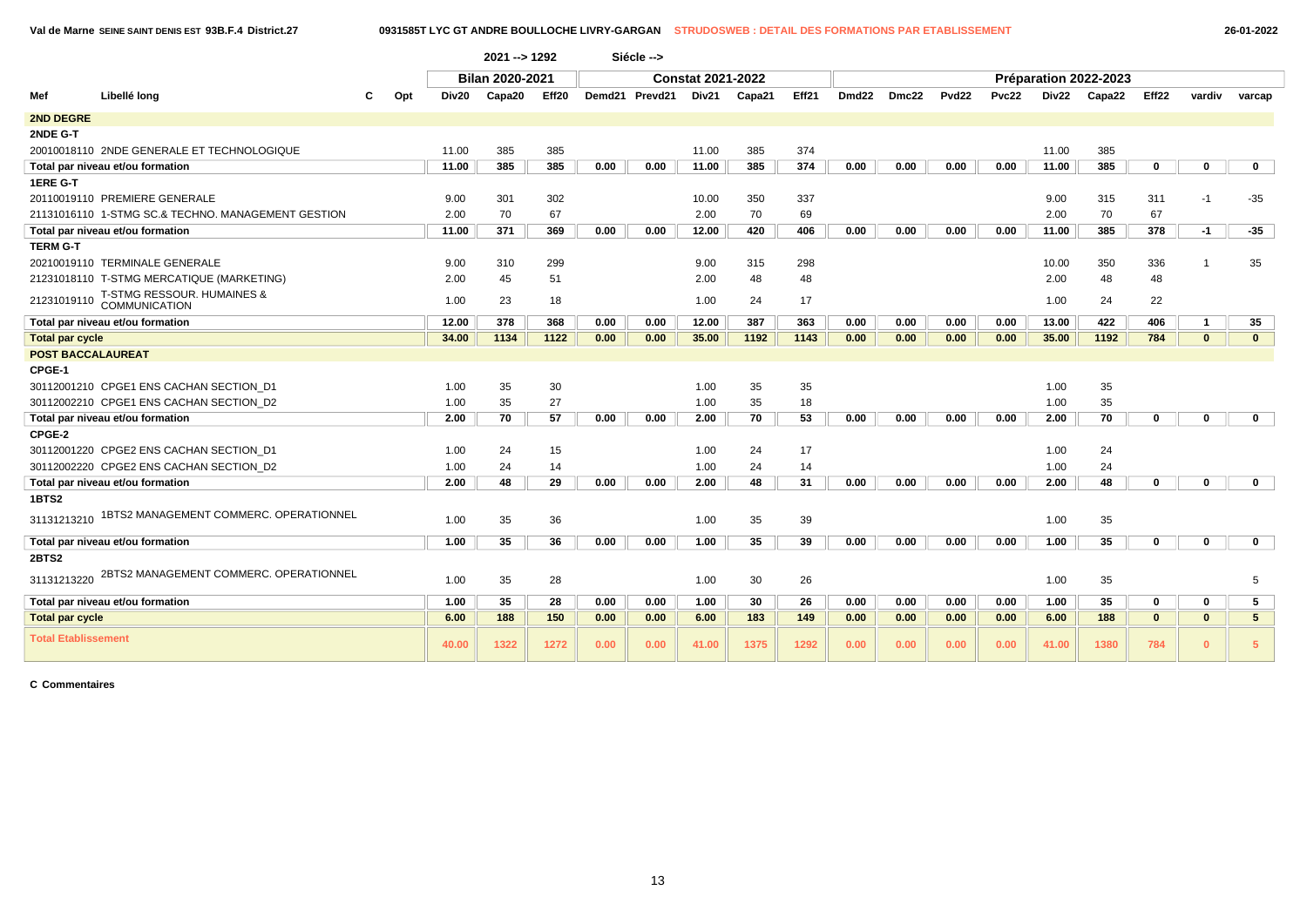### **Val de Marne SEINE SAINT DENIS EST 93B.F.4 District.27 0932120Z LYC POLYV HENRI SELLIER LIVRY-GARGAN STRUDOSWEB : DETAIL DES FORMATIONS PAR ETABLISSEMENT 26-01-2022**

|                        |                                                       |     |      |                                                                                                                                          |            |      | Siécle --> |                          |        |       |       |       |       |              |       |                       |       |              |             |
|------------------------|-------------------------------------------------------|-----|------|------------------------------------------------------------------------------------------------------------------------------------------|------------|------|------------|--------------------------|--------|-------|-------|-------|-------|--------------|-------|-----------------------|-------|--------------|-------------|
|                        |                                                       |     |      | 2021 -- > 986<br><b>Bilan 2020-2021</b>                                                                                                  |            |      |            | <b>Constat 2021-2022</b> |        |       |       |       |       |              |       | Préparation 2022-2023 |       |              |             |
| Mef                    | Libellé long                                          | Opt |      | Eff20<br>Div20<br>Capa20                                                                                                                 |            |      |            | Div21                    | Capa21 | Eff21 | Dmd22 | Dmc22 | Pvd22 | <b>Pvc22</b> | Div22 | Capa22                | Eff22 | vardiv       | varcap      |
| <b>2ND DEGRE</b>       |                                                       |     |      |                                                                                                                                          |            |      |            |                          |        |       |       |       |       |              |       |                       |       |              |             |
| 2NDE G-T               |                                                       |     |      |                                                                                                                                          |            |      |            |                          |        |       |       |       |       |              |       |                       |       |              |             |
|                        | 20010018110 2NDE GENERALE ET TECHNOLOGIQUE            |     |      | 7.00<br>210<br>207<br>20<br>8<br>1.00<br>8.00<br>230<br>215<br>0.00                                                                      |            |      |            | 7.00                     | 210    | 201   |       |       |       |              | 7.00  | 210                   |       |              |             |
|                        | 2001001811F 2NDE GENERALE ET TECHNOLOGIQUE UPE2A      |     |      |                                                                                                                                          |            |      | 1.00       | 20                       | 16     |       |       |       |       | 1.00         | 20    |                       |       |              |             |
|                        | Total par niveau et/ou formation                      |     |      |                                                                                                                                          |            |      | 0.00       | 8.00                     | 230    | 217   | 0.00  | 0.00  | 0.00  | 0.00         | 8.00  | 230                   | 0     | 0            | $\mathbf 0$ |
| 1ERE G-T               |                                                       |     |      | 60<br>60                                                                                                                                 |            |      |            |                          |        |       |       |       |       |              |       |                       |       |              |             |
|                        | 21131016110 1-STMG SC.& TECHNO. MANAGEMENT GESTION    |     | 2.00 | 72<br>57                                                                                                                                 |            |      |            | 2.00                     | 60     | 60    |       |       |       |              | 2.00  | 60                    | 60    |              |             |
|                        | 21133104110 1-ST2S SC. & TECHNO. SANTE & SOCIAL       |     | 3.00 | 132<br>117<br>0.00                                                                                                                       |            |      |            | 3.00                     | 72     | 73    |       |       |       |              | 3.00  | 72                    | 69    |              |             |
|                        | Total par niveau et/ou formation                      |     |      |                                                                                                                                          |            |      | 0.00       | 5.00                     | 132    | 133   | 0.00  | 0.00  | 0.00  | 0.00         | 5.00  | 132                   | 129   | 0            | $\mathbf 0$ |
| <b>TERM G-T</b>        |                                                       |     |      | 5.00<br>0.50<br>15<br>15                                                                                                                 |            |      |            |                          |        |       |       |       |       |              |       |                       |       |              |             |
|                        | 21231017110 T-STMG GESTION ET FINANCE                 |     |      |                                                                                                                                          |            |      |            | 0.50                     | 15     | 15    |       |       |       |              | 0.50  | 15                    | 15    |              |             |
|                        | 21231018110 T-STMG MERCATIQUE (MARKETING)             |     | 0.50 |                                                                                                                                          |            |      |            | 0.50                     | 15     | 15    |       |       |       |              | 0.50  | 15                    | 15    |              |             |
|                        |                                                       |     |      |                                                                                                                                          |            |      |            |                          |        |       |       |       |       |              |       |                       |       |              |             |
| 21231019110            | T-STMG RESSOUR. HUMAINES &<br><b>COMMUNICATION</b>    |     | 0.50 | 15<br>15<br>15<br>15<br>15<br>15                                                                                                         |            |      |            | 0.50                     | 15     | 15    |       |       |       |              | 0.50  | 15                    | 15    |              |             |
|                        | 21231020110 T-STMG SYSTEMES D'INFORMATION DE GESTION  |     | 0.50 |                                                                                                                                          |            |      |            | 0.50                     | 15     | 15    |       |       |       |              | 0.50  | 15                    | 15    |              |             |
|                        | 21233104110 T-ST2S SC. & TECHNO. SANTE & SOCIAL       |     | 3.00 |                                                                                                                                          | 71         |      |            | 2.00                     | 60     | 60    |       |       |       |              | 3.00  | 72                    | 72    | 1            | 12          |
|                        | Total par niveau et/ou formation                      |     | 5.00 | Demd21 Prevd21<br>73<br>133<br>131<br>0.00<br>24<br>24<br>24<br>23<br>60<br>59<br>24<br>24<br>132<br>130<br>0.00<br>26<br>26<br>24<br>24 |            |      | 0.00       | 4.00                     | 120    | 120   | 0.00  | 0.00  | 0.00  | 0.00         | 5.00  | 132                   | 132   | $\mathbf{1}$ | 12          |
| 2NDE PRO               |                                                       |     |      |                                                                                                                                          |            |      |            |                          |        |       |       |       |       |              |       |                       |       |              |             |
|                        | 24730003310 2NDPRO MET.GEST.ADM., TRA.&LOG.2NDE COMM. |     | 1.00 |                                                                                                                                          |            |      |            | 1.00                     | 24     | 23    |       |       |       |              | 1.00  | 24                    | 24    |              |             |
|                        | 2NDPRO MET. RELATION CLIENT 2NDE COMMUNE              |     |      |                                                                                                                                          |            |      |            |                          |        |       |       |       |       |              |       |                       |       |              |             |
| 24731211310            |                                                       |     | 1.00 |                                                                                                                                          |            |      |            | 1.00                     | 24     | 24    |       |       |       |              | 1.00  | 24                    | 24    |              |             |
| 24733005310            | 2NDPRO ACC.SOINS-SERV.PERS. 2NDE<br><b>COMMUNE</b>    |     | 2.00 |                                                                                                                                          |            |      |            | 2.00                     | 60     | 60    |       |       |       |              | 2.00  | 60                    | 60    |              |             |
| 24733006310            | 2NDPRO ANIMAT. ENFANCE& PERSONNES AGEES               |     | 1.00 |                                                                                                                                          |            |      |            | 1.00                     | 24     | 24    |       |       |       |              | 1.00  | 24                    | 24    |              |             |
|                        | Total par niveau et/ou formation                      |     | 5.00 |                                                                                                                                          |            |      | 0.00       | 5.00                     | 132    | 131   | 0.00  | 0.00  | 0.00  | 0.00         | 5.00  | 132                   | 132   | 0            | $\mathbf 0$ |
| <b>1ERE PRO</b>        |                                                       |     |      |                                                                                                                                          |            |      |            |                          |        |       |       |       |       |              |       |                       |       |              |             |
|                        | 24730001320 1ERPRO GESTION-ADMINISTRATION             |     | 1.00 |                                                                                                                                          |            |      |            |                          |        |       |       |       |       |              |       |                       |       |              |             |
|                        | 24730004320 1ERPRO ASSISTANC.GEST.ORGANIS.ACTIVITES   |     |      |                                                                                                                                          |            |      |            | 1.00                     | 24     | 24    |       |       |       |              | 1.00  | 24                    | 24    |              |             |
|                        | 24731213320 1ERPRO MET.COM.VEN.OP.A ANI.GES.ESP.COM.  |     | 1.00 |                                                                                                                                          |            |      |            | 1.00                     | 24     | 24    |       |       |       |              | 1.00  | 24                    | 24    |              |             |
|                        | 24733002320 1ERPRO SERVICES DE PROXIMITE VIE LOCALE   |     | 1.00 | 24                                                                                                                                       | 24         |      |            |                          |        |       |       |       |       |              |       |                       |       |              |             |
|                        | 24733004320 1ERPRO ACC.SOINS-S.PERS. OPT.EN STRUCTUR  |     | 2.00 | 60                                                                                                                                       | 61         |      |            | 2.00                     | 60     | 60    |       |       |       |              | 2.00  | 60                    | 60    |              |             |
| 24733006320            | 1ERPRO ANIMAT. ENFANCE& PERSONNES AGEES               |     |      |                                                                                                                                          |            |      |            | 1.00                     | 24     | 22    |       |       |       |              | 1.00  | 24                    | 23    |              |             |
|                        |                                                       |     |      |                                                                                                                                          |            |      |            |                          |        |       |       |       |       |              |       |                       |       |              |             |
|                        | Total par niveau et/ou formation                      |     | 5.00 | 134                                                                                                                                      | 135        | 0.00 | 0.00       | 5.00                     | 132    | 130   | 0.00  | 0.00  | 0.00  | 0.00         | 5.00  | 132                   | 131   | 0            | $\mathbf 0$ |
| <b>TLEPRO</b>          |                                                       |     |      |                                                                                                                                          |            |      |            |                          |        |       |       |       |       |              |       |                       |       |              |             |
|                        | 24730001330 TLE PRO GESTION-ADMINISTRATION            |     | 1.00 | 24                                                                                                                                       | 24         |      |            | 1.00                     | 24     | 24    |       |       |       |              |       |                       |       | $-1$         | $-24$       |
|                        | 24730004330 TLEPRO ASSISTANC.GEST.ORGANIS.ACTIVITES   |     |      |                                                                                                                                          |            |      |            |                          |        |       |       |       |       |              | 1.00  | 24                    | 24    | 1            | 24          |
|                        | 24731202330 TLEPRO COMMERCE                           |     | 1.00 | 24                                                                                                                                       | 24         |      |            |                          |        |       |       |       |       |              |       |                       |       |              |             |
|                        | 24731213330 TLEPRO MET.COM.VEN.OP.A ANI.GES.ESP.COM.  |     |      |                                                                                                                                          |            |      |            | 1.00                     | 24     | 24    |       |       |       |              | 1.00  | 24                    | 24    |              |             |
|                        | 24733002330 TLEPRO SERVICES DE PROXIMITE VIE LOCALE   |     | 1.00 | 24                                                                                                                                       | 26         |      |            | 1.00                     | 24     | 24    |       |       |       |              |       |                       |       | $-1$         | $-24$       |
|                        | 24733004330 TLEPRO. ASSP OPTION EN STRUCTURE          |     | 2.00 | 60                                                                                                                                       | 60         |      |            | 2.00                     | 60     | 59    |       |       |       |              | 2.00  | 60                    | 60    |              |             |
|                        | 24733006330 TLEPRO ANIMAT. ENFANCE& PERSONNES AGEES   |     |      |                                                                                                                                          |            |      |            |                          |        |       |       |       |       |              | 1.00  | 24                    | 24    | $\mathbf{1}$ | 24          |
|                        | Total par niveau et/ou formation                      |     |      | 132<br>134<br>5.00<br>0.00                                                                                                               |            |      | 0.00       | 5.00                     | 132    | 131   | 0.00  | 0.00  | 0.00  | 0.00         | 5.00  | 132                   | 132   | 0            | $\mathbf 0$ |
| <b>Total par cycle</b> |                                                       |     |      | 33.00<br>893<br>862                                                                                                                      |            |      | 0.00       | 32.00                    | 878    | 862   | 0.00  | 0.00  | 0.00  | 0.00         | 33.00 | 890                   | 656   | $\mathbf{1}$ | 12          |
| POST BACCALAUREAT      |                                                       |     |      |                                                                                                                                          |            |      |            |                          |        |       |       |       |       |              |       |                       |       |              |             |
| 1BTS2                  |                                                       |     |      |                                                                                                                                          |            |      |            |                          |        |       |       |       |       |              |       |                       |       |              |             |
|                        | 31133204210 1BTS2 ECONOMIE SOCIALE ET FAMILIALE       |     | 1.00 | 24                                                                                                                                       | 0.00<br>29 |      |            | 1.00                     | 24     | 27    |       |       |       |              | 1.00  | 24                    |       |              |             |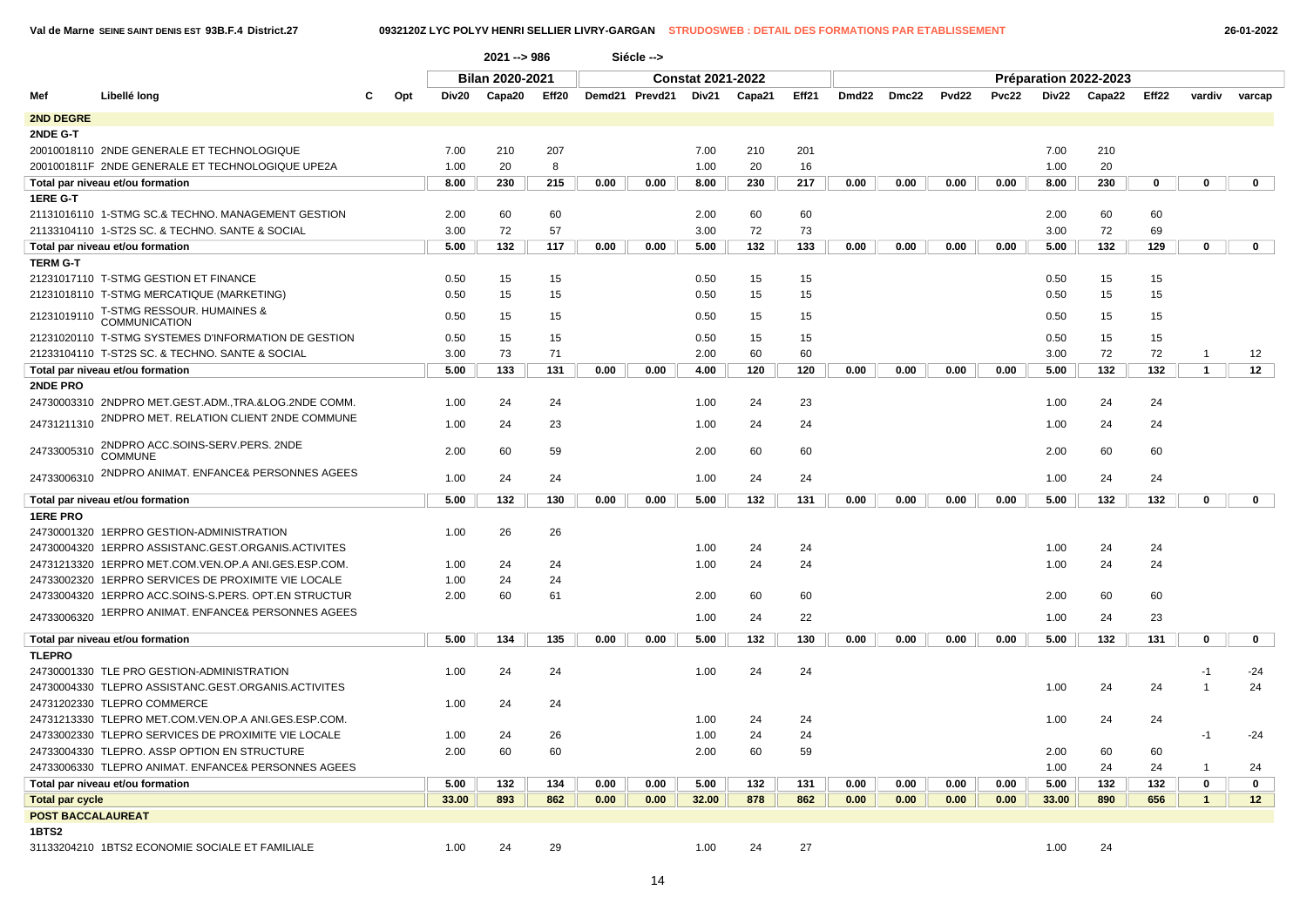| 26-01-202 |
|-----------|
|-----------|

|                            |                                              |    |     |       | $2021 - 986$    |       |        | Siécle --> |                          |                 |       |                   |       |                   |              |       |                       |              |          |                   |
|----------------------------|----------------------------------------------|----|-----|-------|-----------------|-------|--------|------------|--------------------------|-----------------|-------|-------------------|-------|-------------------|--------------|-------|-----------------------|--------------|----------|-------------------|
|                            |                                              |    |     |       | Bilan 2020-2021 |       |        |            | <b>Constat 2021-2022</b> |                 |       |                   |       |                   |              |       | Préparation 2022-2023 |              |          |                   |
| Mef                        | Libellé long                                 | C. | Opt | Div20 | Capa20          | Eff20 | Demd21 | Prevd21    | Div21                    | Capa21          | Eff21 | Dmd <sub>22</sub> | Dmc22 | Pvd <sub>22</sub> | <b>Pvc22</b> | Div22 | Capa22                | Eff22        | vardiv   | varcap            |
|                            | Total par niveau et/ou formation             |    |     | 1.00  | 24              | 29    | 0.00   | 0.00       | 1.00                     | 24              | 27    | 0.00              | 0.00  | 0.00              | 0.00         | 1.00  | 24                    | $\mathbf{0}$ | 0        | $\mathbf 0$       |
| 2BTS2                      |                                              |    |     |       |                 |       |        |            |                          |                 |       |                   |       |                   |              |       |                       |              |          |                   |
|                            | 31133204220 2BTS2 ECONOMIE SOCIALE FAMILIALE |    |     | 1.00  | 18              | 26    |        |            | 1.00                     | 24              | 27    |                   |       |                   |              | 1.00  | 24                    |              |          |                   |
|                            | Total par niveau et/ou formation             |    |     | 1.00  | 18              | 26    | 0.00   | 0.00       | 1.00                     | 24              | 27    | 0.00              | 0.00  | 0.00              | 0.00         | 1.00  | 24                    | $\mathbf{0}$ | $\bf{0}$ |                   |
| <b>Total par cycle</b>     |                                              |    |     | 2.00  | 42              | 55    | 0.00   | 0.00       | 2.00                     | 48              | 54    | 0.00              | 0.00  | 0.00              | 0.00         | 2.00  | 48                    | $\mathbf{0}$ | $\bf{0}$ |                   |
| <b>INSERTION</b>           |                                              |    |     |       |                 |       |        |            |                          |                 |       |                   |       |                   |              |       |                       |              |          |                   |
| <b>FCIL NIV-4</b>          |                                              |    |     |       |                 |       |        |            |                          |                 |       |                   |       |                   |              |       |                       |              |          |                   |
|                            | 74120001110 CLASSE PASSERELLE BTS PRODUCTION |    |     | 0.50  | 18              | 24    |        |            | 0.50                     | 18              | 19    |                   |       |                   |              | 0.50  | 18                    |              |          |                   |
|                            | 74130001110 CLASSE PASSERELLE BTS SERVICES   |    |     | 0.50  | 12              |       |        |            | 0.50                     | 12              | 6     |                   |       |                   |              | 0.50  | 12                    |              |          |                   |
|                            | Total par niveau et/ou formation             |    |     | 1.00  | 30              | 25    | 0.00   | 0.00       | 1.00                     | 30              | 25    | 0.00              | 0.00  | 0.00              | 0.00         | 1.00  | 30                    | $\mathbf{0}$ | $\bf{0}$ |                   |
| <b>Total par cycle</b>     |                                              |    |     | 1.00  | 30 <sup>°</sup> | 25    | 0.00   | 0.00       | 1.00                     | 30 <sup>°</sup> | 25    | 0.00              | 0.00  | 0.00              | 0.00         | 1.00  | 30 <sup>°</sup>       | $\bf{0}$     | $\bf{0}$ |                   |
|                            | <b>PREPARATIONS DIVERSES</b>                 |    |     |       |                 |       |        |            |                          |                 |       |                   |       |                   |              |       |                       |              |          |                   |
| PDPREBAC1                  |                                              |    |     |       |                 |       |        |            |                          |                 |       |                   |       |                   |              |       |                       |              |          |                   |
|                            | 29333102110 AIDE SOIGNANT                    |    |     | 1.00  | 24              | 15    |        |            | 1.00                     | 24              | 20    |                   |       |                   |              | 1.00  | 24                    |              |          |                   |
|                            | 29333103110 AUXILIAIRE DE PUERICULTURE       |    |     | 1.00  | 24              | 3     |        |            | 1.00                     | 24              | 25    |                   |       |                   |              | 1.00  | 24                    |              |          |                   |
|                            | Total par niveau et/ou formation             |    |     | 2.00  | 48              | 18    | 0.00   | 0.00       | 2.00                     | 48              | 45    | 0.00              | 0.00  | 0.00              | 0.00         | 2.00  | 48                    | $\mathbf{0}$ | 0        |                   |
| <b>Total par cycle</b>     |                                              |    |     | 2.00  | 48              | 18    | 0.00   | 0.00       | 2.00                     | 48              | 45    | 0.00              | 0.00  | 0.00              | 0.00         | 2.00  | 48                    | $\mathbf{0}$ | $\bf{0}$ |                   |
| <b>Total Etablissement</b> |                                              |    |     | 38.00 | 1013            | 960   | 0.00   | 0.00       | 37.00                    | 1004            | 986   | 0.00              | 0.00  | 0.00              | 0.00         | 38.00 | 1016                  | 656          |          | $12 \overline{ }$ |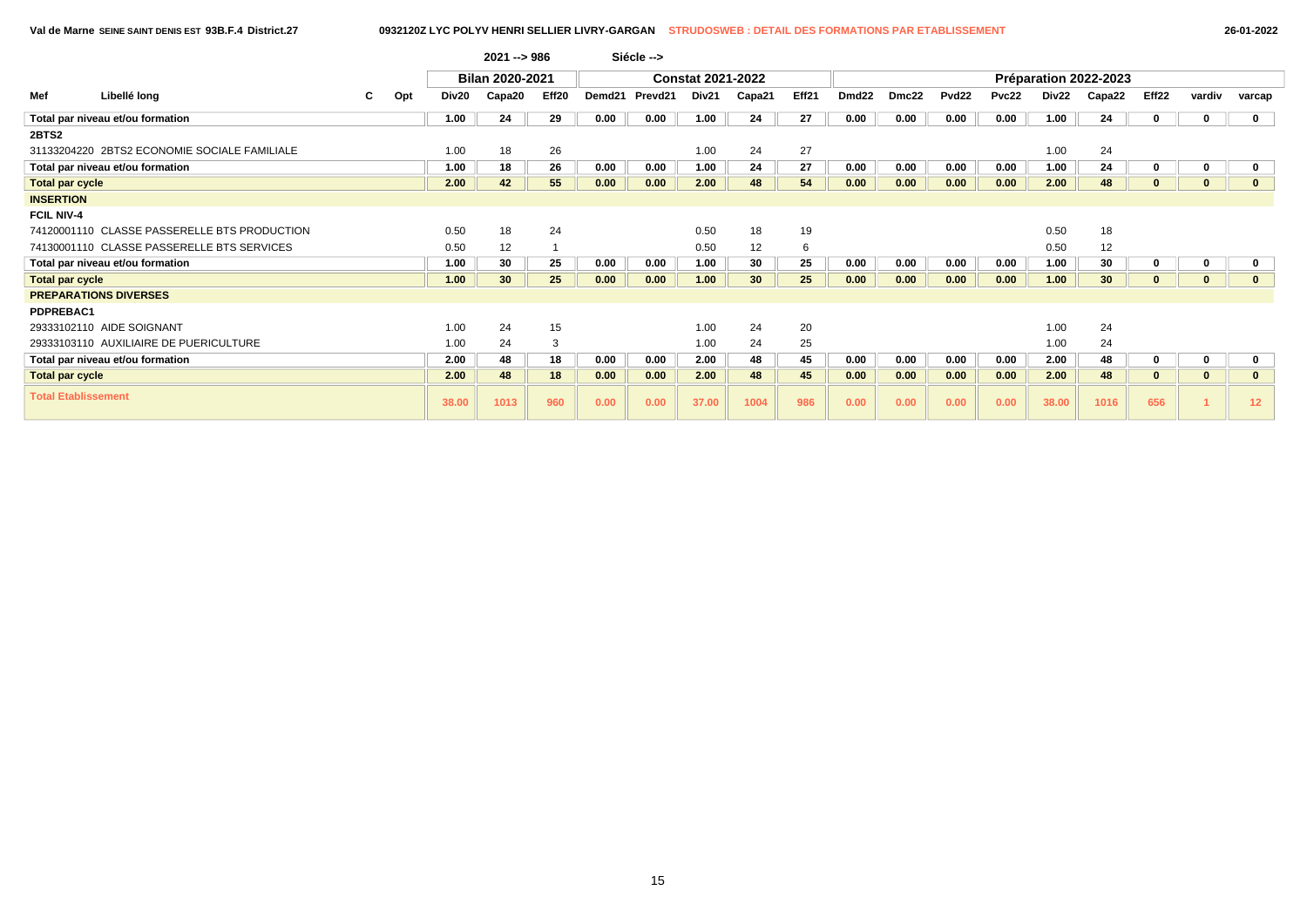### **Val de Marne RIVES DE MARNE EST 93B.F.4 District.28 0932291K LYC POLYV NICOLAS-JOSEPH CUGNOT NEUILLY-SUR-MARNE STRUDOSWEB : DETAIL DES FORMATIONS PAR ETABLISSEMENT 26-01-2022**

|                     |                                                      |   |     |              | $2021 - 699$                                         |                |      | Siécle --> |                          |          |                |      |             |                   |       |              |                       |                |                |             |
|---------------------|------------------------------------------------------|---|-----|--------------|------------------------------------------------------|----------------|------|------------|--------------------------|----------|----------------|------|-------------|-------------------|-------|--------------|-----------------------|----------------|----------------|-------------|
|                     |                                                      |   |     |              |                                                      |                |      |            | <b>Constat 2021-2022</b> |          |                |      |             |                   |       |              | Préparation 2022-2023 |                |                |             |
| Mef                 | Libellé long                                         | С | Opt | Div20        | Bilan 2020-2021<br>Eff20<br>Demd21 Prevd21<br>Capa20 |                |      |            | Div21                    | Capa21   | Eff21          |      | Dmd22 Dmc22 | Pvd <sub>22</sub> | Pvc22 | Div22        | Capa22                | Eff22          | vardiv         | varcap      |
| 2ND DEGRE           |                                                      |   |     |              |                                                      |                |      |            |                          |          |                |      |             |                   |       |              |                       |                |                |             |
| <b>ULIS</b>         |                                                      |   |     |              |                                                      |                |      |            |                          |          |                |      |             |                   |       |              |                       |                |                |             |
|                     | 10610016110 UNITES LOCALISEES P.INCLUSION SCOLAIRE   |   |     | 1.00         | 10                                                   |                |      |            | 1.00                     | 20       |                |      |             |                   |       | 1.00         | 20                    |                |                |             |
|                     | Total par niveau et/ou formation                     |   |     | 1.00         | 10                                                   | 0              | 0.00 | 0.00       | 1.00                     | 20       | 0              | 0.00 | 0.00        | 0.00              | 0.00  | 1.00         | 20                    | 0              | 0              | 0           |
| 2NDE G-T            |                                                      |   |     |              | 5.00<br>150<br>140                                   |                |      |            |                          |          |                |      |             |                   |       |              |                       |                |                |             |
|                     | 20010018110 2NDE GENERALE ET TECHNOLOGIQUE           |   |     |              | 150<br>140<br>0.00                                   |                |      |            | 5.00                     | 150      | 126            |      |             |                   |       | 5.00         | 150                   |                |                |             |
|                     | Total par niveau et/ou formation                     |   |     | 5.00         |                                                      |                |      | 0.00       | 5.00                     | 150      | 126            | 0.00 | 0.00        | 0.00              | 0.00  | 5.00         | 150                   | $\mathbf 0$    | $\bf{0}$       | 0           |
| 1ERE G-T            |                                                      |   |     |              |                                                      |                |      |            |                          |          |                |      |             |                   |       |              |                       |                |                |             |
|                     | 20110019110 PREMIERE GENERALE                        |   |     | 2.00         | 55                                                   | 57             |      |            | 3.00                     | 90       | 81             |      |             |                   |       | 3.00         | 90                    | 68             |                |             |
|                     | 21120010110 1STI2D SC. & TECHN. INGEN.INNOV.DEV.DUR. |   |     | 1.00         | 24                                                   | 21             |      |            | 1.00                     | 24       | 25             |      |             |                   |       | 1.00         | 24                    | 23             |                |             |
|                     | Total par niveau et/ou formation                     |   |     | 3.00         | 79                                                   | 78             | 0.00 | 0.00       | 4.00                     | 114      | 106            | 0.00 | 0.00        | 0.00              | 0.00  | 4.00         | 114                   | 91             | $\mathbf 0$    | $\mathbf 0$ |
| <b>TERM G-T</b>     |                                                      |   |     |              |                                                      |                |      |            |                          |          |                |      |             |                   |       |              |                       |                |                |             |
|                     | 20210019110 TERMINALE GENERALE                       |   |     | 2.00         | 58                                                   | 58             |      |            | 2.00                     | 60       | 58             |      |             |                   |       | 3.00         | 90                    | 87             | $\overline{1}$ | 30          |
|                     | 21220005110 TSTI2D INNOV.TECHNO. ECO CONCEPT.        |   |     | 1.00         | 11                                                   | 14             |      |            | 1.00                     | 24       | 22             |      |             |                   |       | 1.00         | 30                    | 28             |                | 6           |
|                     | Total par niveau et/ou formation                     |   |     | 3.00         | 69                                                   | 72             | 0.00 | 0.00       | 3.00                     | 84       | 80             | 0.00 | 0.00        | 0.00              | 0.00  | 4.00         | 120                   | 115            | 1              | 36          |
| CAP <sub>1</sub> AN |                                                      |   |     |              |                                                      |                |      |            |                          |          |                |      |             |                   |       |              |                       |                |                |             |
|                     | 24025433110 1CAP1 PEINTURE EN CARROSSERIE            |   |     | 1.00         | 10                                                   | 8              |      |            | 1.00                     | 10       | $\overline{7}$ |      |             |                   |       | 1.00         | 10                    | 8              |                |             |
|                     | Total par niveau et/ou formation                     |   |     | 1.00         | 10                                                   | 8              | 0.00 | 0.00       | 1.00                     | 10       | $\overline{7}$ | 0.00 | 0.00        | 0.00              | 0.00  | 1.00         | 10                    | 8              | 0              | $\mathbf 0$ |
| 1CAP2               |                                                      |   |     |              |                                                      |                |      |            |                          |          |                |      |             |                   |       |              |                       |                |                |             |
|                     | 24125218210 1CAP2 MAINT.VEHIC.AUTO OP.A VOIT.PART.   |   |     | 1.00         | 20                                                   | 20             |      |            | 1.00                     | 20       | 19             |      |             |                   |       | 1.00         | 20                    | 20             |                |             |
|                     | 24125433210 1CAP2 PEINTURE EN CARROSSERIE            |   |     | 1.00         | 20                                                   | 19             |      |            | 1.00                     | 20       | 20             |      |             |                   |       | 1.00         | 20                    | 20             |                |             |
|                     | 24125434210 1CAP2 REPARATION DES CARROSSERIES        |   |     | 1.00         | 20                                                   | 20             |      |            | 1.00                     | 20       | 20             |      |             |                   |       | 1.00         | 20                    | 20             |                |             |
|                     | Total par niveau et/ou formation                     |   |     | 3.00         | 60                                                   | 59             | 0.00 | 0.00       | 3.00                     | 60       | 59             | 0.00 | 0.00        | 0.00              | 0.00  | 3.00         | 60                    | 60             | 0              | $\mathbf 0$ |
| 2CAP2               |                                                      |   |     |              |                                                      |                |      |            |                          |          |                |      |             |                   |       |              |                       |                |                |             |
|                     | 24125218220 2CAP2 MAINT.VEHIC.OPTA VOIT.PARTICUL.    |   |     | 1.00         | 20                                                   | 19             |      |            | 1.00                     | 20       | 18             |      |             |                   |       | 1.00         | 20                    | 19             |                |             |
|                     | 24125433220 2CAP2 PEINTURE EN CARROSSERIE            |   |     | 1.00         | 20                                                   | 19             |      |            | 1.00                     | 20       | 19             |      |             |                   |       | 1.00         | 20                    | 20             |                |             |
|                     | 24125434220 2CAP2 REPARATION DES CARROSSERIES        |   |     | 1.00<br>3.00 | 20<br>60                                             | 19<br>57       | 0.00 | 0.00       | 1.00                     | 20<br>60 | 17<br>54       | 0.00 | 0.00        | 0.00              | 0.00  | 1.00<br>3.00 | 20                    | 18<br>57       | 0              | 0           |
| 2NDE PRO            | Total par niveau et/ou formation                     |   |     |              |                                                      |                |      |            | 3.00                     |          |                |      |             |                   |       |              | 60                    |                |                |             |
|                     | 2NDPRO MET.REAL.ENS.MEC.IND.2NDE                     |   |     |              |                                                      |                |      |            |                          |          |                |      |             |                   |       |              |                       |                |                |             |
| 24720103310         | <b>COMMUNE</b>                                       |   |     |              |                                                      |                |      |            | 1.00                     | 12       | 12             |      |             |                   |       | 1.00         | 12                    | 10             |                |             |
|                     | 24725106310 2NDPRO TECHNICIEN D'USINAGE              |   |     | 1.00         | 12                                                   | 8              |      |            |                          |          |                |      |             |                   |       |              |                       |                |                |             |
|                     | 24725218310 2NDPRO MAINTENANCE VEHIC. 2NDE COMMUNE   |   |     | 2.00         | 40                                                   | 39             |      |            |                          |          |                |      |             |                   |       |              |                       |                |                |             |
| 24725222310         | 2NDPRO MET.MAIN.MATER.VEHIC.2NDE<br><b>COMMUNE</b>   |   |     |              |                                                      |                |      |            | 2.00                     | 40       | 38             |      |             |                   |       | 2.00         | 40                    | 39             |                |             |
|                     | 24725408310 2NDPRO REPARATION DES CARROSSERIES       |   |     | 1.00         | 20                                                   | 17             |      |            | 1.00                     | 20       | 20             |      |             |                   |       | 1.00         | 20                    | 19             |                |             |
|                     | 24725410310 2NDPRO CONSTRUCTION DES CARROSSERIES     |   |     | 1.00         | 20                                                   | 19             |      |            | 1.00                     | 20       | 19             |      |             |                   |       | 1.00         | 20                    | 19             |                |             |
|                     | Total par niveau et/ou formation                     |   |     | 5.00         | 92                                                   | 83             | 0.00 | 0.00       | 5.00                     | 92       | 89             | 0.00 | 0.00        | 0.00              | 0.00  | 5.00         | 92                    | 87             | 0              | $\mathbf 0$ |
| <b>1ERE PRO</b>     |                                                      |   |     |              |                                                      |                |      |            |                          |          |                |      |             |                   |       |              |                       |                |                |             |
|                     | 24725106320 1ERPRO TECHNICIEN D'USINAGE              |   |     | 1.00         | 12                                                   | 10             |      |            | 1.00                     | 12       | 8              |      |             |                   |       | 1.00         | 12                    | 11             |                |             |
|                     | 24725214320 1ERPRO MAINT.VEHIC.OPTA VOIT.PARTICUL    |   |     | 2.00         | 40                                                   | 40             |      |            | 2.00                     | 40       | 39             |      |             |                   |       | 2.00         | 40                    | 39             |                |             |
|                     | 24725408320 1ERPRO REPARATION DES CARROSSERIES       |   |     | 1.00         | 20                                                   | 18             |      |            | 1.00                     | 20       | 19             |      |             |                   |       | 1.00         | 20                    | 20             |                |             |
|                     | 24725410320 1ERPRO CONSTRUCTION DES CARROSSERIES     |   |     | 1.00         | 20                                                   | 19             |      |            | 1.00                     | 20       | 17             |      |             |                   |       | 1.00         | 20                    | 20             |                |             |
|                     | Total par niveau et/ou formation                     |   |     | 5.00         | 92                                                   | 87             | 0.00 | 0.00       | 5.00                     | 92       | 83             | 0.00 | 0.00        | 0.00              | 0.00  | 5.00         | 92                    | 90             | 0              | 0           |
| <b>TLEPRO</b>       |                                                      |   |     |              |                                                      |                |      |            |                          |          |                |      |             |                   |       |              |                       |                |                |             |
|                     | 24725106330 TLEPRO TECHNICIEN D'USINAGE              |   |     | 1.00         | 12                                                   | $\overline{7}$ |      |            | 1.00                     | 12       | $\overline{7}$ |      |             |                   |       | 1.00         | 12                    | $\overline{7}$ |                |             |
|                     | 24725214330 TLEPRO MAINT.VEHIC.OPTA VOIT.PARTICUL    |   |     | 2.00         | 40                                                   | 39             |      |            | 2.00                     | 40       | 33             |      |             |                   |       | 2.00         | 40                    | 36             |                |             |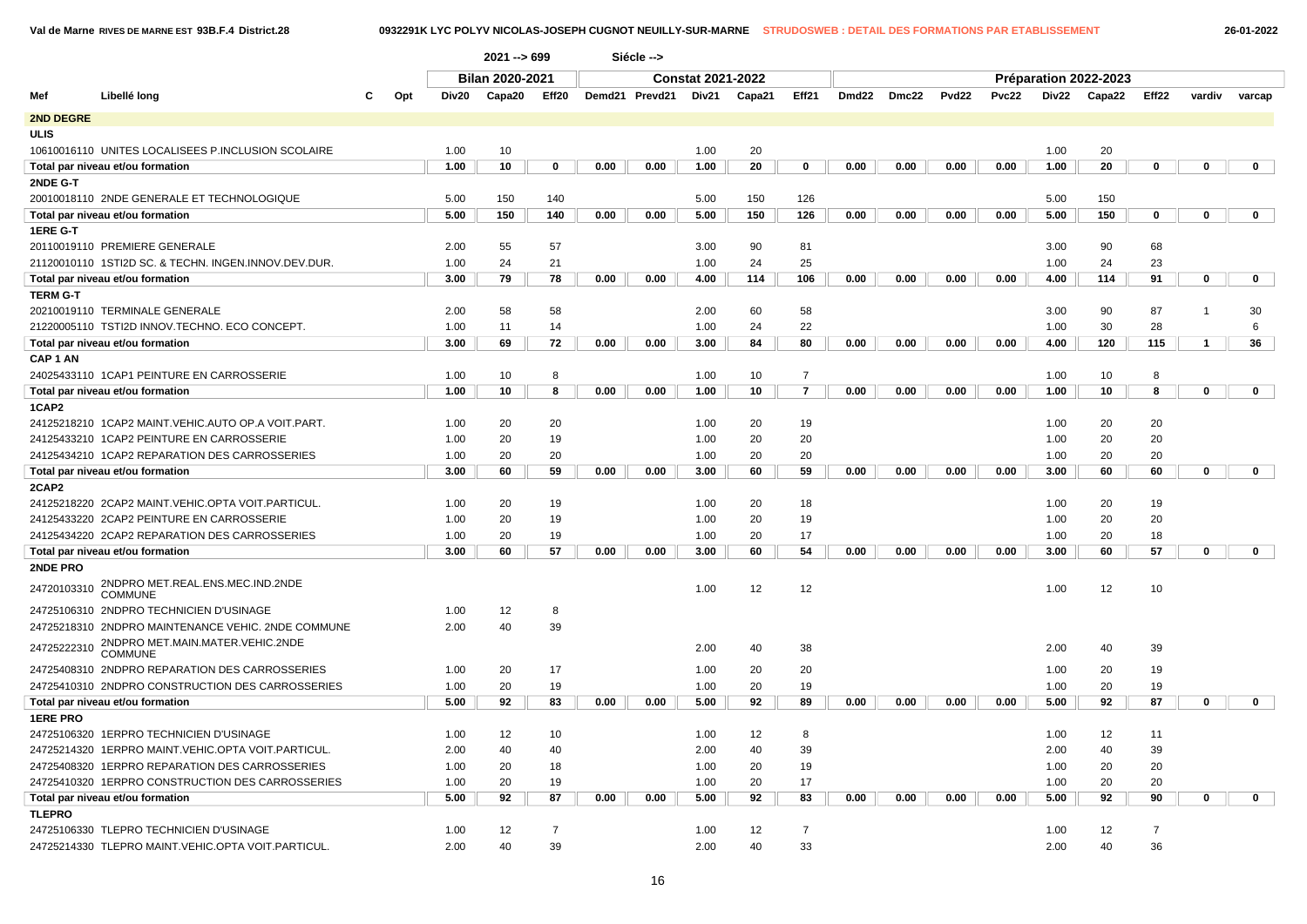|                            |                                                        |    |     |       | $2021 - 699$           |          |        | Siécle --> |                          |        |             |       |       |                   |              |                   |                       |       |        |        |
|----------------------------|--------------------------------------------------------|----|-----|-------|------------------------|----------|--------|------------|--------------------------|--------|-------------|-------|-------|-------------------|--------------|-------------------|-----------------------|-------|--------|--------|
|                            |                                                        |    |     |       | <b>Bilan 2020-2021</b> |          |        |            | <b>Constat 2021-2022</b> |        |             |       |       |                   |              |                   | Préparation 2022-2023 |       |        |        |
| Mef                        | Libellé long                                           | C. | Opt | Div20 | Capa20                 | Eff20    | Demd21 | Prevd21    | Div21                    | Capa21 | Eff21       | Dmd22 | Dmc22 | Pvd <sub>22</sub> | <b>Pvc22</b> | Div <sub>22</sub> | Capa22                | Eff22 | vardiv | varcap |
|                            | 24725408330 TLEPRO REPARATION DES CARROSSERIES         |    |     | 1.00  | 20                     | 20       |        |            | 1.00                     | 20     | 14          |       |       |                   |              | 1.00              | 20                    | 17    |        |        |
|                            | 24725410330 TLEPRO CONSTRUCTION DES CAROSSERIES        |    |     | 1.00  | 20                     | 19       |        |            | 1.00                     | 20     | 12          |       |       |                   |              | 1.00              | 20                    | 16    |        |        |
|                            | Total par niveau et/ou formation                       |    |     | 5.00  | 92                     | 85       | 0.00   | 0.00       | 5.00                     | 92     | 66          | 0.00  | 0.00  | 0.00              | 0.00         | 5.00              | 92                    | 76    |        |        |
| <b>Total par cycle</b>     |                                                        |    |     | 34.00 | 714                    | 669      | 0.00   | 0.00       | 35.00                    | 774    | 670         | 0.00  | 0.00  | 0.00              | 0.00         | 36.00             | 810                   | 584   |        | 36     |
| <b>POST BACCALAUREAT</b>   |                                                        |    |     |       |                        |          |        |            |                          |        |             |       |       |                   |              |                   |                       |       |        |        |
| 1BTS2                      |                                                        |    |     |       |                        |          |        |            |                          |        |             |       |       |                   |              |                   |                       |       |        |        |
|                            | 31125215210 1BTS2 MAINTEN.VEHIC, OPT.VOIT.PARTICUL.    |    |     | 1.00  | 20                     | 19       |        |            | 1.00                     | 20     | 19          |       |       |                   |              | 1.00              | 20                    |       |        |        |
|                            | Total par niveau et/ou formation                       |    |     | 1.00  | 20                     | 19       | 0.00   | 0.00       | 1.00                     | 20     | 19          | 0.00  | 0.00  | 0.00              | 0.00         | 1.00              | 20                    |       |        |        |
| 2BTS2                      |                                                        |    |     |       |                        |          |        |            |                          |        |             |       |       |                   |              |                   |                       |       |        |        |
|                            | 31125215220 2BTS2 MAINTEN. VEHIC, OPT. A VOIT. PARTIC. |    |     | 1.00  | 20                     | 18       |        |            | 1.00                     | 20     | 10          |       |       |                   |              | 1.00              | 15                    |       |        | -5     |
|                            | Total par niveau et/ou formation                       |    |     | 1.00  | 20                     | 18       | 0.00   | 0.00       | 1.00                     | 20     | 10          | 0.00  | 0.00  | 0.00              | 0.00         | 1.00              | 15                    |       |        | -5     |
| <b>LICENC PRO</b>          |                                                        |    |     |       |                        |          |        |            |                          |        |             |       |       |                   |              |                   |                       |       |        |        |
|                            | 4159990M11A LICENCE PROF G IND:MAINT EXP CAR VEH AUT   | a  |     | 1.00  | 30                     |          |        |            | 1.00                     | 30     |             |       |       |                   |              | 1.00              | 30                    |       |        |        |
|                            | Total par niveau et/ou formation                       |    |     | 1.00  | 30                     | $\bf{0}$ | 0.00   | 0.00       | 1.00                     | 30     | $\mathbf 0$ | 0.00  | 0.00  | 0.00              | 0.00         | 1.00              | 30                    |       |        |        |
| <b>Total par cycle</b>     |                                                        |    |     | 3.00  | 70                     | 37       | 0.00   | 0.00       | 3.00                     | 70     | 29          | 0.00  | 0.00  | 0.00              | 0.00         | 3.00              | 65                    |       |        | $-5$   |
| <b>Total Etablissement</b> |                                                        |    |     | 37.00 | 784                    | 706      | 0.00   | 0.00       | 38.00                    | 844    | 699         | 0.00  | 0.00  | 0.00              | 0.00         | 39.00             | 875                   | 584   |        | 31     |

a Dotation Enseignement Supérieur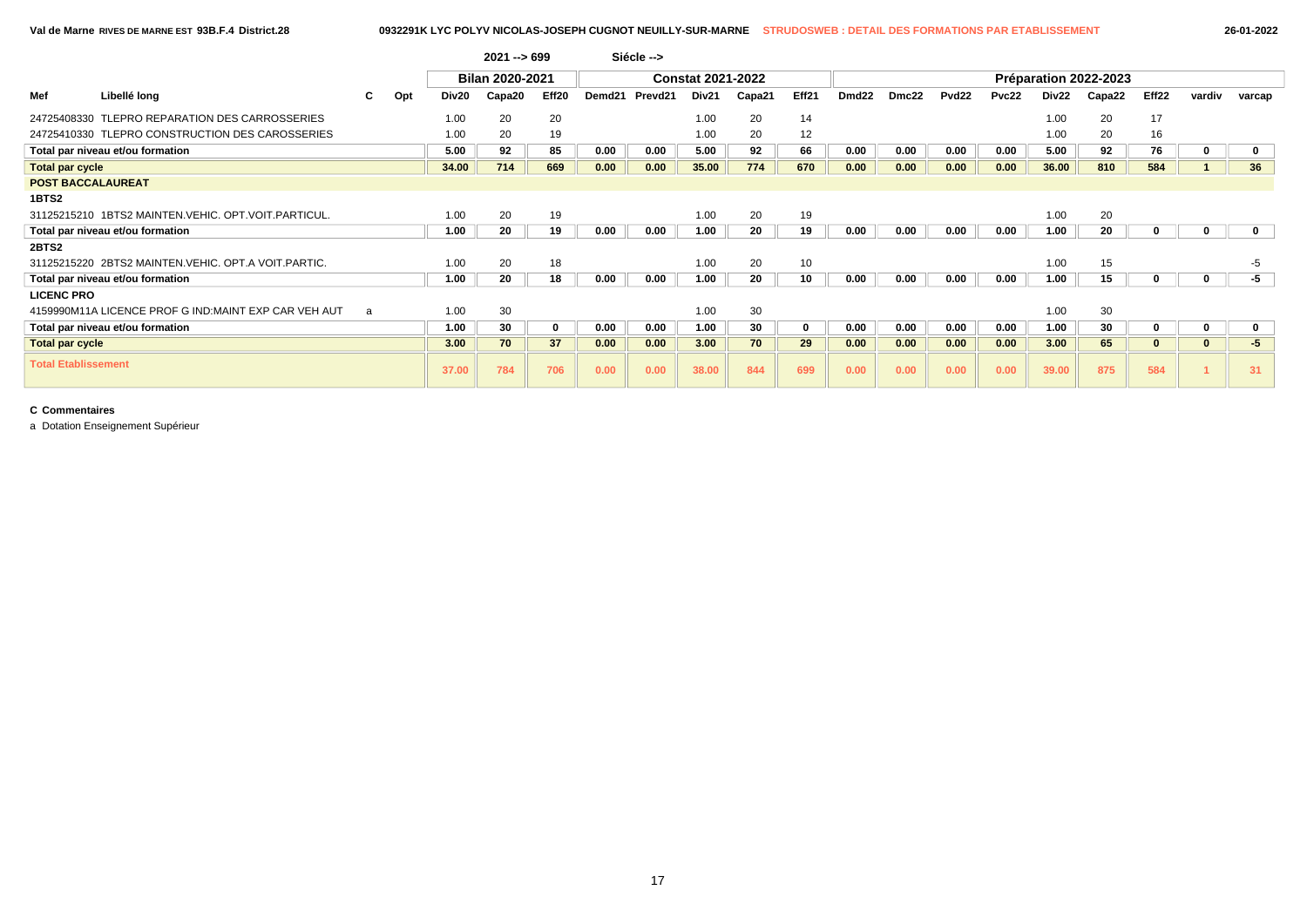**Val de Marne RIVES DE MARNE EST 93B.F.4 District.28 0931565W LYC GT FLORA TRISTAN NOISY-LE-GRAND STRUDOSWEB : DETAIL DES FORMATIONS PAR ETABLISSEMENT 26-01-2022**

|                            |                                                    |   |     |       | $2021 - 981$           |       |      | Siécle -->     |                          |        |       |                   |       |                   |       |       |                       |                   |              |              |
|----------------------------|----------------------------------------------------|---|-----|-------|------------------------|-------|------|----------------|--------------------------|--------|-------|-------------------|-------|-------------------|-------|-------|-----------------------|-------------------|--------------|--------------|
|                            |                                                    |   |     |       | <b>Bilan 2020-2021</b> |       |      |                | <b>Constat 2021-2022</b> |        |       |                   |       |                   |       |       | Préparation 2022-2023 |                   |              |              |
| Mef                        | Libellé long                                       | C | Opt | Div20 | Capa20                 | Eff20 |      | Demd21 Prevd21 | Div21                    | Capa21 | Eff21 | Dmd <sub>22</sub> | Dmc22 | Pvd <sub>22</sub> | Pvc22 | Div22 | Capa22                | Eff <sub>22</sub> | vardiv       | varcap       |
| <b>2ND DEGRE</b>           |                                                    |   |     |       |                        |       |      |                |                          |        |       |                   |       |                   |       |       |                       |                   |              |              |
| 2NDE G-T                   |                                                    |   |     |       |                        |       |      |                |                          |        |       |                   |       |                   |       |       |                       |                   |              |              |
|                            | 20010018110 2NDE GENERALE ET TECHNOLOGIQUE         |   |     | 10.00 | 323                    | 318   |      |                | 10.00                    | 323    | 314   |                   |       |                   |       | 10.00 | 323                   |                   |              |              |
|                            | Total par niveau et/ou formation                   |   |     | 10.00 | 323                    | 318   | 0.00 | 0.00           | 10.00                    | 323    | 314   | 0.00              | 0.00  | 0.00              | 0.00  | 10.00 | 323                   | $\bf{0}$          | $\mathbf{0}$ | $\mathbf 0$  |
| 1ERE G-T                   |                                                    |   |     |       |                        |       |      |                |                          |        |       |                   |       |                   |       |       |                       |                   |              |              |
|                            | 20110019110 PREMIERE GENERALE                      |   |     | 6.00  | 190                    | 180   |      |                | 7.00                     | 245    | 214   |                   |       |                   |       | 6.00  | 192                   | 192               | -1           | $-53$        |
|                            | 21131016110 1-STMG SC.& TECHNO, MANAGEMENT GESTION |   |     | 3.00  | 90                     | 92    |      |                | 3.00                     | 90     | 91    |                   |       |                   |       | 3.00  | 90                    | 90                |              |              |
|                            | Total par niveau et/ou formation                   |   |     | 9.00  | 280                    | 272   | 0.00 | 0.00           | 10.00                    | 335    | 305   | 0.00              | 0.00  | 0.00              | 0.00  | 9.00  | 282                   | 282               | -1           | $-53$        |
| <b>TERM G-T</b>            |                                                    |   |     |       |                        |       |      |                |                          |        |       |                   |       |                   |       |       |                       |                   |              |              |
|                            | 20210019110 TERMINALE GENERALE                     |   |     | 6.00  | 201                    | 191   |      |                | 6.00                     | 210    | 182   |                   |       |                   |       | 7.00  | 224                   | 215               |              | 14           |
|                            | 21231017110 T-STMG GESTION ET FINANCE              |   |     | 1.00  | 27                     | 14    |      |                | 0.50                     | 15     | 19    |                   |       |                   |       | 0.50  | 15                    | 15                |              |              |
|                            | 21231018110 T-STMG MERCATIQUE (MARKETING)          |   |     | 1.00  | 33                     | 50    |      |                | 1.50                     | 50     | 49    |                   |       |                   |       | 1.50  | 50                    | 50                |              |              |
| 21231019110                | T-STMG RESSOUR. HUMAINES &<br>COMMUNICATION        |   |     | 1.00  | 31                     | 31    |      |                | 1.00                     | 30     | 24    |                   |       |                   |       | 1.00  | 30                    | 29                |              |              |
|                            | Total par niveau et/ou formation                   |   |     | 9.00  | 292                    | 286   | 0.00 | 0.00           | 9.00                     | 305    | 274   | 0.00              | 0.00  | 0.00              | 0.00  | 10.00 | 319                   | 309               | $\mathbf{1}$ | 14           |
| <b>Total par cycle</b>     |                                                    |   |     | 28.00 | 895                    | 876   | 0.00 | 0.00           | 29.00                    | 963    | 893   | 0.00              | 0.00  | 0.00              | 0.00  | 29.00 | 924                   | 591               | $\mathbf{0}$ | $-39$        |
| <b>POST BACCALAUREAT</b>   |                                                    |   |     |       |                        |       |      |                |                          |        |       |                   |       |                   |       |       |                       |                   |              |              |
| 1BTS2                      |                                                    |   |     |       |                        |       |      |                |                          |        |       |                   |       |                   |       |       |                       |                   |              |              |
|                            | 31131408210 1BTS2 COMPTABILITE ET GESTION          |   |     | 1.00  | 35                     | 31    |      |                | 1.00                     | 35     | 28    |                   |       |                   |       | 1.00  | 35                    |                   |              |              |
|                            | 31132409210 1BTS2 SUPPORT A L'ACTION MANAGERIALE   |   |     | 1.00  | 24                     | 23    |      |                | 1.00                     | 24     | 24    |                   |       |                   |       | 1.00  | 24                    |                   |              |              |
|                            | Total par niveau et/ou formation                   |   |     | 2.00  | 59                     | 54    | 0.00 | 0.00           | 2.00                     | 59     | 52    | 0.00              | 0.00  | 0.00              | 0.00  | 2.00  | 59                    | $\bf{0}$          | $\mathbf{0}$ | $\mathbf 0$  |
| 2BTS2                      |                                                    |   |     |       |                        |       |      |                |                          |        |       |                   |       |                   |       |       |                       |                   |              |              |
|                            | 31131408220 2BTS2 COMPTABILITE ET GESTION          |   |     | 1.00  | 30                     | 17    |      |                | 1.00                     | 24     | 19    |                   |       |                   |       | 1.00  | 24                    |                   |              |              |
|                            | 31132409220 2BTS2 SUPPORT A L'ACTION MANAGERIALE   |   |     | 1.00  | 24                     | 17    |      |                | 1.00                     | 24     | 17    |                   |       |                   |       | 1.00  | 24                    |                   |              |              |
|                            | Total par niveau et/ou formation                   |   |     | 2.00  | 54                     | 34    | 0.00 | 0.00           | 2.00                     | 48     | 36    | 0.00              | 0.00  | 0.00              | 0.00  | 2.00  | 48                    | $\mathbf{0}$      | 0            | $\mathbf 0$  |
| <b>Total par cycle</b>     |                                                    |   |     | 4.00  | 113                    | 88    | 0.00 | 0.00           | 4.00                     | 107    | 88    | 0.00              | 0.00  | 0.00              | 0.00  | 4.00  | 107                   | $\mathbf{0}$      | $\mathbf{0}$ | $\mathbf{0}$ |
| <b>Total Etablissement</b> |                                                    |   |     | 32.00 | 1008                   | 964   | 0.00 | 0.00           | 33.00                    | 1070   | 981   | 0.00              | 0.00  | 0.00              | 0.00  | 33.00 | 1031                  | 591               | $\Omega$     | $-39$        |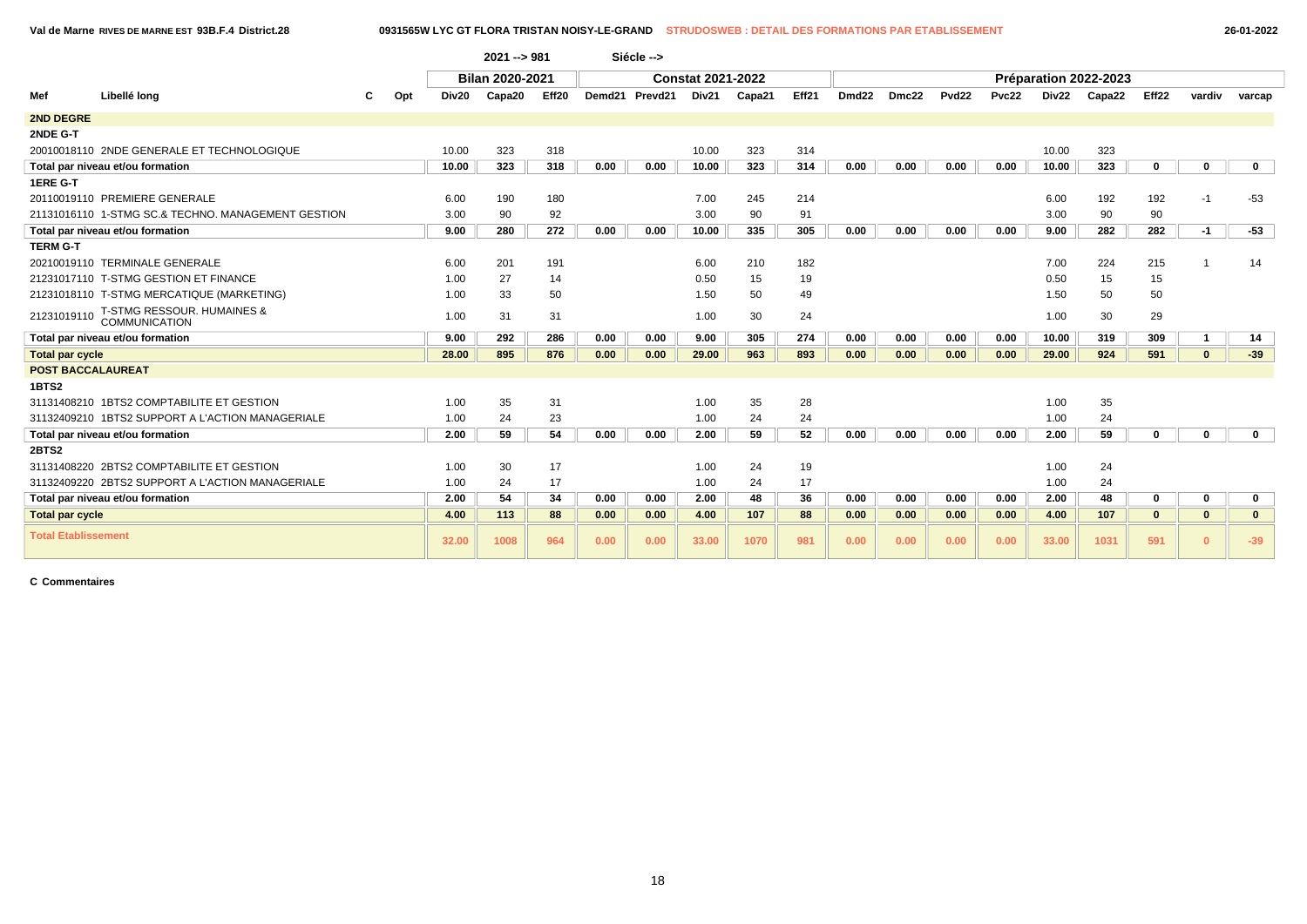**Val de Marne RIVES DE MARNE EST 93B.F.4 District.28 0932047V LYC POLYV EVARISTE GALOIS NOISY-LE-GRAND STRUDOSWEB : DETAIL DES FORMATIONS PAR ETABLISSEMENT 26-01-2022**

|                            |                                                               |     |       | 2021 --> 1110          |       |      | Siécle -->     |                          |        |       |       |       |       |       |       |                       |              |                |              |  |
|----------------------------|---------------------------------------------------------------|-----|-------|------------------------|-------|------|----------------|--------------------------|--------|-------|-------|-------|-------|-------|-------|-----------------------|--------------|----------------|--------------|--|
|                            |                                                               |     |       | <b>Bilan 2020-2021</b> |       |      |                | <b>Constat 2021-2022</b> |        |       |       |       |       |       |       | Préparation 2022-2023 |              |                |              |  |
| Mef                        | Libellé long                                                  | Opt | Div20 | Capa20                 | Eff20 |      | Demd21 Prevd21 | Div21                    | Capa21 | Eff21 | Dmd22 | Dmc22 | Pvd22 | Pvc22 | Div22 | Capa22                | Eff22        | vardiv         | varcap       |  |
| 2ND DEGRE                  |                                                               |     |       |                        |       |      |                |                          |        |       |       |       |       |       |       |                       |              |                |              |  |
| 2NDE G-T                   |                                                               |     |       |                        |       |      |                |                          |        |       |       |       |       |       |       |                       |              |                |              |  |
|                            | 20010018110 2NDE GENERALE ET TECHNOLOGIQUE                    |     | 9.00  | 315                    | 311   |      |                | 9.00                     | 315    | 306   |       |       |       |       | 9.00  | 315                   |              |                |              |  |
|                            | Total par niveau et/ou formation                              |     | 9.00  | 315                    | 311   | 0.00 | 0.00           | 9.00                     | 315    | 306   | 0.00  | 0.00  | 0.00  | 0.00  | 9.00  | 315                   | 0            | $\mathbf 0$    | $\mathbf 0$  |  |
| 1ERE G-T                   |                                                               |     |       |                        |       |      |                |                          |        |       |       |       |       |       |       |                       |              |                |              |  |
|                            | 20110019110 PREMIERE GENERALE                                 |     | 6.00  | 210                    | 193   |      |                | 6.00                     | 210    | 185   |       |       |       |       | 6.00  | 210                   | 186          |                |              |  |
|                            | 21120010110 1STI2D SC. & TECHN. INGEN.INNOV.DEV.DUR.          |     | 1.00  | 32                     | 32    |      |                | 1.00                     | 32     | 31    |       |       |       |       | 1.00  | 32                    | 31           |                |              |  |
|                            | 21131016110 1-STMG SC.& TECHNO. MANAGEMENT GESTION            |     | 2.00  | 70                     | 70    |      |                | 2.00                     | 70     | 69    |       |       |       |       | 2.00  | 70                    | 69           |                |              |  |
|                            | Total par niveau et/ou formation                              |     | 9.00  | 312                    | 295   | 0.00 | 0.00           | 9.00                     | 312    | 285   | 0.00  | 0.00  | 0.00  | 0.00  | 9.00  | 312                   | 286          | $\mathbf 0$    | $\mathbf 0$  |  |
| <b>TERM G-T</b>            |                                                               |     |       |                        |       |      |                |                          |        |       |       |       |       |       |       |                       |              |                |              |  |
|                            | 20210019110 TERMINALE GENERALE                                |     | 6.00  | 210                    | 186   |      |                | 6.00                     | 210    | 190   |       |       |       |       | 6.00  | 210                   | 184          |                |              |  |
|                            | 21220004110 TSTI2D ENERGIES ET ENVIRONNEMENT                  |     | 0.50  | 16                     | 16    |      |                | 0.50                     | 16     | 15    |       |       |       |       | 0.50  | 16                    | 16           |                |              |  |
|                            | 21220006110 TSTI2D SYSTE INFO. ET NUMERIQUE                   |     | 0.50  | 16                     | 16    |      |                | 0.50                     | 16     | 16    |       |       |       |       | 0.50  | 16                    | 16           |                |              |  |
|                            | 21231017110 T-STMG GESTION ET FINANCE                         |     | 0.50  | 18                     | 15    |      |                | 0.50                     | 17     | 18    |       |       |       |       | 0.50  | 17                    | 17           |                |              |  |
|                            | 21231018110 T-STMG MERCATIQUE (MARKETING)                     |     | 1.00  | 35                     | 33    |      |                | 1.00                     | 35     | 34    |       |       |       |       | 1.00  | 35                    | 35           |                |              |  |
| 21231019110                | <b>T-STMG RESSOUR. HUMAINES &amp;</b><br><b>COMMUNICATION</b> |     | 0.50  | 17                     | 18    |      |                | 0.50                     | 18     | 17    |       |       |       |       | 0.50  | 18                    | 18           |                |              |  |
|                            | Total par niveau et/ou formation                              |     | 9.00  | 312                    | 284   | 0.00 | 0.00           | 9.00                     | 312    | 290   | 0.00  | 0.00  | 0.00  | 0.00  | 9.00  | 312                   | 286          | $\mathbf 0$    | $\mathbf 0$  |  |
| 2NDE PRO                   |                                                               |     |       |                        |       |      |                |                          |        |       |       |       |       |       |       |                       |              |                |              |  |
|                            | 24730003310 2NDPRO MET.GEST.ADM.,TRA.&LOG.2NDE COMM.          |     | 2.00  | 48                     | 47    |      |                | 2.00                     | 48     | 46    |       |       |       |       | 2.00  | 48                    | 47           |                |              |  |
|                            | Total par niveau et/ou formation                              |     | 2.00  | 48                     | 47    | 0.00 | 0.00           | 2.00                     | 48     | 46    | 0.00  | 0.00  | 0.00  | 0.00  | 2.00  | 48                    | 47           | $\bf{0}$       | $\mathbf 0$  |  |
| <b>1ERE PRO</b>            |                                                               |     |       |                        |       |      |                |                          |        |       |       |       |       |       |       |                       |              |                |              |  |
|                            | 24730001320 1ERPRO GESTION-ADMINISTRATION                     |     | 2.00  | 48                     | 47    |      |                |                          |        |       |       |       |       |       |       |                       |              |                |              |  |
|                            | 24730004320 1ERPRO ASSISTANC.GEST.ORGANIS.ACTIVITES           |     |       |                        |       |      |                | 2.00                     | 48     | 47    |       |       |       |       | 2.00  | 48                    | 47           |                |              |  |
|                            | Total par niveau et/ou formation                              |     | 2.00  | 48                     | 47    | 0.00 | 0.00           | 2.00                     | 48     | 47    | 0.00  | 0.00  | 0.00  | 0.00  | 2.00  | 48                    | 47           | $\mathbf 0$    | $\mathbf 0$  |  |
| <b>TLEPRO</b>              |                                                               |     |       |                        |       |      |                |                          |        |       |       |       |       |       |       |                       |              |                |              |  |
|                            | 24730001330 TLE PRO GESTION-ADMINISTRATION                    |     | 2.00  | 48                     | 39    |      |                | 2.00                     | 48     | 45    |       |       |       |       |       |                       |              | $-2$           | $-48$        |  |
|                            | 24730004330 TLEPRO ASSISTANC.GEST.ORGANIS.ACTIVITES           |     |       |                        |       |      |                |                          |        |       |       |       |       |       | 2.00  | 48                    | 46           | $\overline{2}$ | 48           |  |
|                            | Total par niveau et/ou formation                              |     | 2.00  | 48                     | 39    | 0.00 | 0.00           | 2.00                     | 48     | 45    | 0.00  | 0.00  | 0.00  | 0.00  | 2.00  | 48                    | 46           | $\mathbf 0$    | $\mathbf 0$  |  |
| <b>Total par cycle</b>     |                                                               |     | 33.00 | 1083                   | 1023  | 0.00 | 0.00           | 33.00                    | 1083   | 1019  | 0.00  | 0.00  | 0.00  | 0.00  | 33.00 | 1083                  | 712          | $\mathbf{0}$   | $\mathbf{0}$ |  |
| <b>POST BACCALAUREAT</b>   |                                                               |     |       |                        |       |      |                |                          |        |       |       |       |       |       |       |                       |              |                |              |  |
| 1BTS2                      |                                                               |     |       |                        |       |      |                |                          |        |       |       |       |       |       |       |                       |              |                |              |  |
|                            | 31125520210 1BTS2 ELECTROTECHNIQUE                            |     | 1.00  | 24                     | 23    |      |                | 1.00                     | 24     | 23    |       |       |       |       | 1.00  | 24                    |              |                |              |  |
|                            | 31132328210 1BTS2 MET.AUDIOVISUEL OPT.GEST.PRODUCT.           |     | 1.00  | 12                     | 12    |      |                | 1.00                     | 12     | 12    |       |       |       |       | 1.00  | 12                    |              |                |              |  |
|                            | 31132331210 1BTS2 MET.AUDIOV.OP.TECH.ING.EXP.EQUIP            |     | 1.00  | 12                     | 12    |      |                | 1.00                     | 12     | 12    |       |       |       |       | 1.00  | 12                    |              |                |              |  |
|                            | Total par niveau et/ou formation                              |     | 3.00  | 48                     | 47    | 0.00 | 0.00           | 3.00                     | 48     | 47    | 0.00  | 0.00  | 0.00  | 0.00  | 3.00  | 48                    | 0            | 0              | $\mathbf 0$  |  |
| 2BTS2                      |                                                               |     |       |                        |       |      |                |                          |        |       |       |       |       |       |       |                       |              |                |              |  |
|                            | 31125515220 2BTS2 ELECTROTECHNIQUE                            |     | 1.00  | 18                     | 19    |      |                |                          |        |       |       |       |       |       |       |                       |              |                |              |  |
|                            | 31125520220 2BTS2 ELECTROTECHNIQUE                            |     |       |                        |       |      |                | 1.00                     | 24     | 22    |       |       |       |       | 1.00  | 24                    |              |                |              |  |
|                            | 31132328220 2BTS2 MET.AUDIOVISUEL OPT.GEST.PRODUCT.           |     | 1.00  | 12                     | 11    |      |                | 1.00                     | 12     | 11    |       |       |       |       | 1.00  | 12                    |              |                |              |  |
|                            | 31132331220 2BTS2 MET.AUDIOV.OP.TECH.ING.EXP.EQUIP.           |     | 1.00  | 12                     |       |      | 1.00           | 12                       | 11     |       |       |       |       | 1.00  | 12    |                       |              |                |              |  |
|                            | Total par niveau et/ou formation                              |     | 3.00  | 42                     | 0.00  | 0.00 | 3.00           | 48                       | 44     | 0.00  | 0.00  | 0.00  | 0.00  | 3.00  | 48    | 0                     | 0            | $\mathbf 0$    |              |  |
| <b>Total par cycle</b>     |                                                               |     | 6.00  | 90                     | 0.00  | 0.00 | 6.00           | 96                       | 91     | 0.00  | 0.00  | 0.00  | 0.00  | 6.00  | 96    | $\mathbf{0}$          | $\mathbf{0}$ | $\mathbf{0}$   |              |  |
| <b>Total Etablissement</b> |                                                               |     | 39.00 | 1173                   | 1111  | 0.00 | 0.00           | 39.00                    | 1179   | 1110  | 0.00  | 0.00  | 0.00  | 0.00  | 39.00 | 1179                  | 712          | $\Omega$       | $\mathbf{0}$ |  |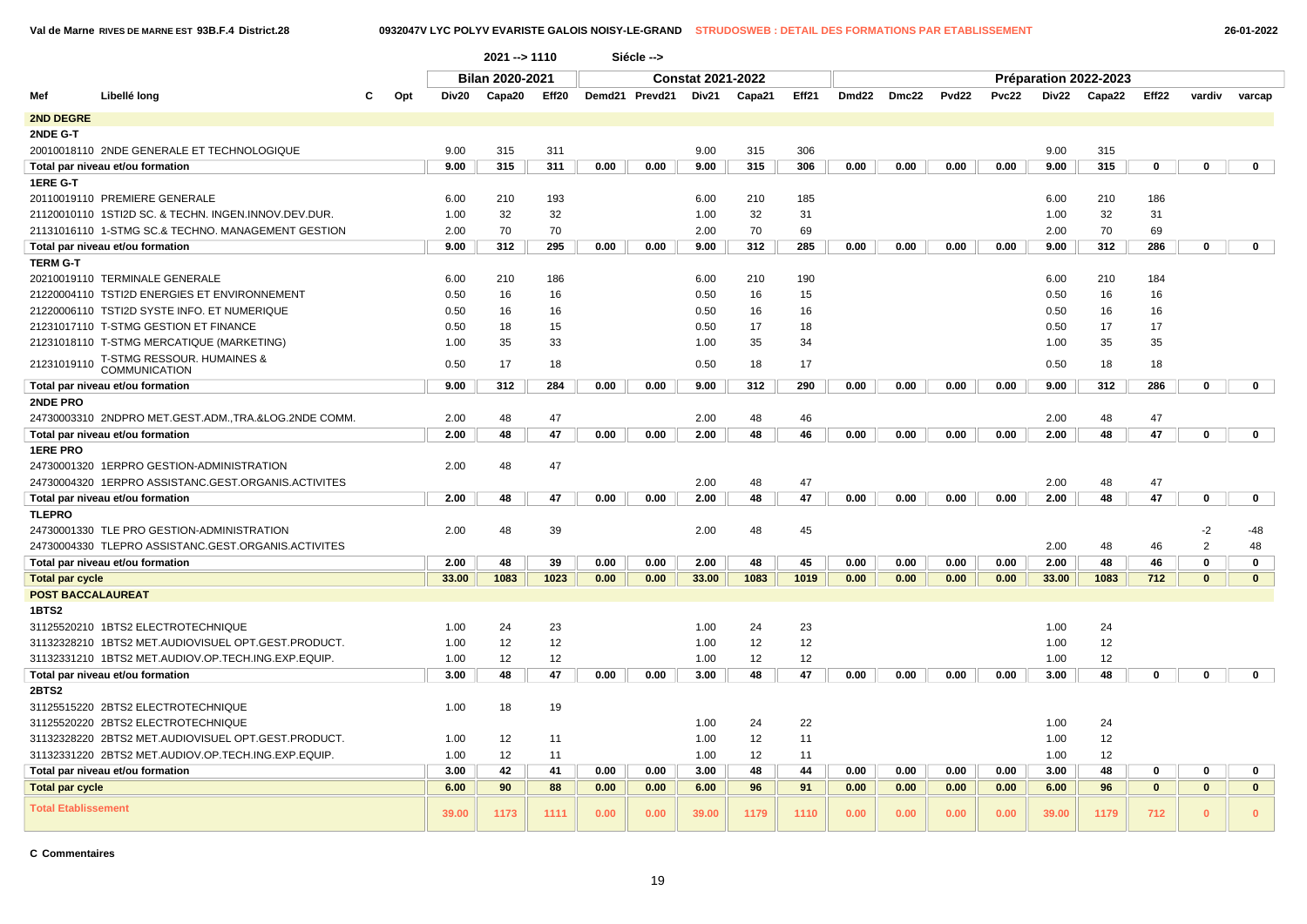**Val de Marne SEINE SAINT DENIS EST 93B.F.4 District.28 0932221J LYC POLYV BLAISE PASCAL VILLEMOMBLE STRUDOSWEB : DETAIL DES FORMATIONS PAR ETABLISSEMENT 26-01-2022**

|                            |                                                      |                                                    |       | $2021 - 356$ |       |      | Siécle -->     |       |        |       |                   |       |                   |       |              |                       |                   |              |              |
|----------------------------|------------------------------------------------------|----------------------------------------------------|-------|--------------|-------|------|----------------|-------|--------|-------|-------------------|-------|-------------------|-------|--------------|-----------------------|-------------------|--------------|--------------|
|                            |                                                      | <b>Bilan 2020-2021</b><br><b>Constat 2021-2022</b> |       |              |       |      |                |       |        |       |                   |       |                   |       |              | Préparation 2022-2023 |                   |              |              |
| Mef                        | Libellé long                                         | Opt                                                | Div20 | Capa20       | Eff20 |      | Demd21 Prevd21 | Div21 | Capa21 | Eff21 | Dmd <sub>22</sub> | Dmc22 | Pvd <sub>22</sub> | Pvc22 | <b>Div22</b> | Capa22                | Eff <sub>22</sub> | vardiv       | varcap       |
| <b>2ND DEGRE</b>           |                                                      |                                                    |       |              |       |      |                |       |        |       |                   |       |                   |       |              |                       |                   |              |              |
| 2NDE G-T                   |                                                      |                                                    |       |              |       |      |                |       |        |       |                   |       |                   |       |              |                       |                   |              |              |
|                            | 20010018110 2NDE GENERALE ET TECHNOLOGIQUE           |                                                    | 1.00  | 24           | 24    |      |                | 1.00  | 24     | 22    |                   |       |                   |       | 1.00         | 24                    |                   |              |              |
|                            | Total par niveau et/ou formation                     |                                                    | 1.00  | 24           | 24    | 0.00 | 0.00           | 1.00  | 24     | 22    | 0.00              | 0.00  | 0.00              | 0.00  | 1.00         | 24                    | 0                 | $\mathbf 0$  | $\mathbf 0$  |
| 1ERE G-T                   |                                                      |                                                    |       |              |       |      |                |       |        |       |                   |       |                   |       |              |                       |                   |              |              |
|                            | 21133104110  1-ST2S SC. & TECHNO. SANTE & SOCIAL     |                                                    | 1.00  | 31           | 30    |      |                | 1.00  | 30     | 31    |                   |       |                   |       | 1.00         | 30                    | 28                |              |              |
|                            | Total par niveau et/ou formation                     |                                                    | 1.00  | 31           | 30    | 0.00 | 0.00           | 1.00  | 30     | 31    | 0.00              | 0.00  | 0.00              | 0.00  | 1.00         | 30                    | 28                | $\mathbf 0$  | $\mathbf 0$  |
| <b>TERM G-T</b>            |                                                      |                                                    |       |              |       |      |                |       |        |       |                   |       |                   |       |              |                       |                   |              |              |
|                            | 21233104110 T-ST2S SC. & TECHNO. SANTE & SOCIAL      |                                                    | 1.00  | 28           | 29    |      |                | 1.00  | 30     | 30    |                   |       |                   |       | 1.00         | 30                    | 30                |              |              |
|                            | Total par niveau et/ou formation                     |                                                    | 1.00  | 28           | 29    | 0.00 | 0.00           | 1.00  | 30     | 30    | 0.00              | 0.00  | 0.00              | 0.00  | 1.00         | 30                    | 30                | $\mathbf 0$  | $\mathbf 0$  |
| 2NDE PRO                   |                                                      |                                                    |       |              |       |      |                |       |        |       |                   |       |                   |       |              |                       |                   |              |              |
| 24733005310                | 2NDPRO ACC.SOINS-SERV.PERS. 2NDE<br><b>COMMUNE</b>   |                                                    | 3.00  | 72           | 72    |      |                | 3.00  | 72     | 71    |                   |       |                   |       | 3.00         | 72                    | 71                |              |              |
|                            | Total par niveau et/ou formation                     |                                                    | 3.00  | 72           | 72    | 0.00 | 0.00           | 3.00  | 72     | 71    | 0.00              | 0.00  | 0.00              | 0.00  | 3.00         | 72                    | 71                | 0            | $\mathbf 0$  |
| <b>1ERE PRO</b>            |                                                      |                                                    |       |              |       |      |                |       |        |       |                   |       |                   |       |              |                       |                   |              |              |
|                            | 24733004320 1ERPRO ACC.SOINS-S.PERS. OPT.EN STRUCTUR |                                                    | 3.00  | 72           | 69    |      |                | 3.00  | 72     | 73    |                   |       |                   |       | 3.00         | 72                    | 71                |              |              |
|                            | Total par niveau et/ou formation                     |                                                    | 3.00  | 72           | 69    | 0.00 | 0.00           | 3.00  | 72     | 73    | 0.00              | 0.00  | 0.00              | 0.00  | 3.00         | 72                    | 71                | $\mathbf 0$  | $\mathbf 0$  |
| <b>TLEPRO</b>              |                                                      |                                                    |       |              |       |      |                |       |        |       |                   |       |                   |       |              |                       |                   |              |              |
|                            | 24733004330 TLEPRO. ASSP OPTION EN STRUCTURE         |                                                    | 3.00  | 72           | 73    |      |                | 3.00  | 72     | 67    |                   |       |                   |       | 3.00         | 72                    | 72                |              |              |
|                            | Total par niveau et/ou formation                     |                                                    | 3.00  | 72           | 73    | 0.00 | 0.00           | 3.00  | 72     | 67    | 0.00              | 0.00  | 0.00              | 0.00  | 3.00         | 72                    | 72                | $\mathbf 0$  | $\mathbf 0$  |
| <b>Total par cycle</b>     |                                                      |                                                    | 12.00 | 299          | 297   | 0.00 | 0.00           | 12.00 | 300    | 294   | 0.00              | 0.00  | 0.00              | 0.00  | 12.00        | 300                   | 272               | $\mathbf{0}$ | $\mathbf{0}$ |
| <b>POST BACCALAUREAT</b>   |                                                      |                                                    |       |              |       |      |                |       |        |       |                   |       |                   |       |              |                       |                   |              |              |
| 1BTS2                      |                                                      |                                                    |       |              |       |      |                |       |        |       |                   |       |                   |       |              |                       |                   |              |              |
|                            | 31133204210 1BTS2 ECONOMIE SOCIALE ET FAMILIALE      |                                                    | 1.00  | 24           | 26    |      |                | 1.00  | 24     | 20    |                   |       |                   |       | 1.00         | 24                    |                   |              |              |
|                            | Total par niveau et/ou formation                     |                                                    | 1.00  | 24           | 26    | 0.00 | 0.00           | 1.00  | 24     | 20    | 0.00              | 0.00  | 0.00              | 0.00  | 1.00         | 24                    | $\mathbf 0$       | $\mathbf 0$  | $\mathbf 0$  |
| <b>2BTS2</b>               |                                                      |                                                    |       |              |       |      |                |       |        |       |                   |       |                   |       |              |                       |                   |              |              |
|                            | 31133204220 2BTS2 ECONOMIE SOCIALE FAMILIALE         |                                                    | 1.00  | 24           | 21    |      |                | 1.00  | 24     | 24    |                   |       |                   |       | 1.00         | 24                    |                   |              |              |
|                            | Total par niveau et/ou formation                     |                                                    | 1.00  | 24           | 21    | 0.00 | 0.00           | 1.00  | 24     | 24    | 0.00              | 0.00  | 0.00              | 0.00  | 1.00         | 24                    | 0                 | 0            | $\mathbf 0$  |
| <b>Total par cycle</b>     |                                                      |                                                    | 2.00  | 48           | 47    | 0.00 | 0.00           | 2.00  | 48     | 44    | 0.00              | 0.00  | 0.00              | 0.00  | 2.00         | 48                    | $\bf{0}$          | $\mathbf{0}$ | $\mathbf{0}$ |
|                            | <b>PREPARATIONS DIVERSES</b>                         |                                                    |       |              |       |      |                |       |        |       |                   |       |                   |       |              |                       |                   |              |              |
| PDPREBAC1                  |                                                      |                                                    |       |              |       |      |                |       |        |       |                   |       |                   |       |              |                       |                   |              |              |
|                            | 29333103110 AUXILIAIRE DE PUERICULTURE               |                                                    | 1.00  | 18           | 18    |      |                | 1.00  | 18     | 18    |                   |       |                   |       | 1.00         | 18                    |                   |              |              |
|                            | Total par niveau et/ou formation                     |                                                    | 1.00  | 18           | 18    | 0.00 | 0.00           | 1.00  | 18     | 18    | 0.00              | 0.00  | 0.00              | 0.00  | 1.00         | 18                    | 0                 | $\mathbf 0$  | $\mathbf 0$  |
| <b>Total par cycle</b>     |                                                      |                                                    | 1.00  | 18           | 18    | 0.00 | 0.00           | 1.00  | 18     | 18    | 0.00              | 0.00  | 0.00              | 0.00  | 1.00         | 18                    | $\bf{0}$          | $\bf{0}$     | $\mathbf{0}$ |
| <b>Total Etablissement</b> |                                                      |                                                    | 15.00 | 365          | 362   | 0.00 | 0.00           | 15.00 | 366    | 356   | 0.00              | 0.00  | 0.00              | 0.00  | 15.00        | 366                   | 272               | $\mathbf{0}$ | $\mathbf{0}$ |